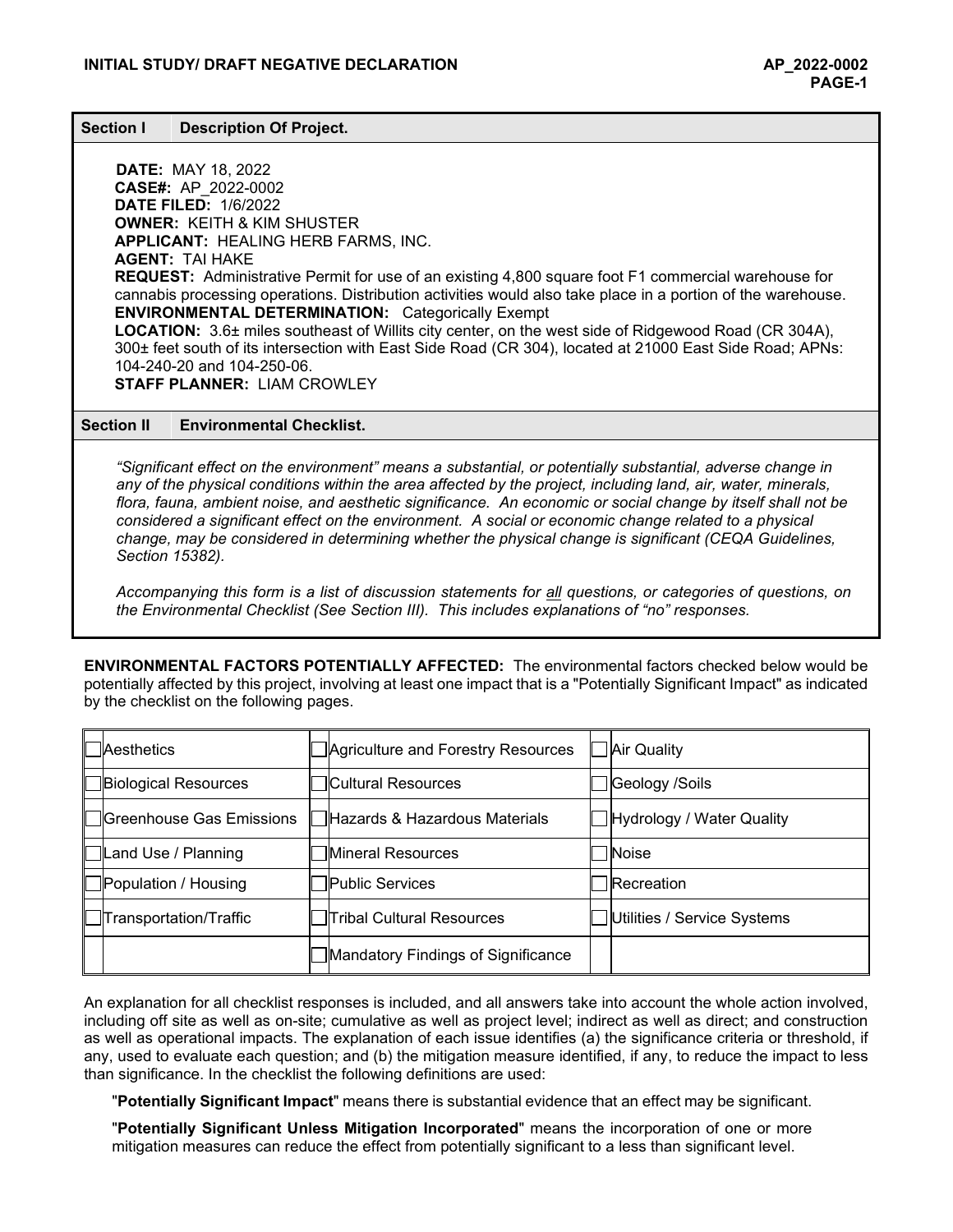"**Less Than Significant Impact"** means that the effect is less than significant and no mitigation is necessary to reduce the impact to a lesser level.

"**No Impact"** means that the effect does not apply to the Project, or clearly will not impact nor be impacted by the Project.

**INITIAL STUDY/ENVIRONMENTAL REVIEW:** This section assesses the potential environmental impacts which may result from the project. Questions in the Initial Study Checklist are stated and answers are provided based on analysis undertaken.

| I. AESTHETICS.<br><b>Would the project:</b>                                                                                                                                                                                                                                                                                                                                                       | <b>Potentially</b><br><b>Significant</b><br><b>Impact</b> | <b>Less Than</b><br><b>Significant with</b><br><b>Mitigation</b><br>Incorporated | <b>Less Than</b><br><b>Significant</b><br>Impact | No.<br><b>Impact</b> |
|---------------------------------------------------------------------------------------------------------------------------------------------------------------------------------------------------------------------------------------------------------------------------------------------------------------------------------------------------------------------------------------------------|-----------------------------------------------------------|----------------------------------------------------------------------------------|--------------------------------------------------|----------------------|
| a) Have a substantial adverse effect on a scenic<br>vista?                                                                                                                                                                                                                                                                                                                                        |                                                           |                                                                                  |                                                  | IX                   |
| b) Substantially damage scenic<br>resources.<br>including, but not limited to, trees, rock<br>outcroppings, and historic buildings within a state<br>scenic highway?                                                                                                                                                                                                                              |                                                           |                                                                                  |                                                  | $\boxtimes$          |
| c) In non-urbanized areas, substantially degrade<br>the existing visual character or quality of public<br>views of the site and its surroundings? (Public<br>views are those that are experienced from publicly<br>accessible vantage points). If the project is in an<br>urbanized area, would the project conflict with<br>applicable zoning and other regulations governing<br>scenic quality? |                                                           |                                                                                  |                                                  | IX                   |
| d) Create a new source of substantial light or glare<br>which would adversely affect day or nighttime<br>views in the area?                                                                                                                                                                                                                                                                       |                                                           |                                                                                  |                                                  |                      |

**Thresholds of Significance:** The project would have a significant effect on aesthetics if it would have a substantial adverse effect on a scenic vista; substantially damage scenic resources, including but not limited to trees, rock outcroppings, and historic buildings within a state scenic highway; substantially degrade the existing visual character or quality of public views of the site and its surroundings (if the project is in a non-urbanized area) or conflict with applicable zoning and other regulations governing scenic quality (if the project is in an urbanized area); or create a new source of substantial light or glare, which would adversely affect day or nighttime views in the area.

**Discussion:** A scenic vista is defined as a location that offers a high quality, harmonious, and visually interesting view. One roadway in Mendocino County, State Route (SR) 128, was officially designated as a route in the State Scenic Highway system by California State Assembly Bill 998 on July 12, 2019. According to CalTrans, SR 1 and SR 20 are "eligible" for designation as scenic highways, but have not been officially designated as such.

State Route 1 is part of the California Freeway and Expressway System, and through the Lost Angeles metro area, Monterey, Santa Cruz, San Francisco metro area, and Leggett, is part of the National Highway System, a network of highways that are considered essential to the country's economy, defense, and mobility by the Federal Highway Administration. State Route 1 is eligible to be included in the State Scenic Highway System; however, only a few stretches between Los Angeles and San Francisco have officially been designated as a "scenic highway", meaning that there are substantial sections of highway passing through a "memorable landscape" with no "visual intrusions."

Additionally, the County has two roadway segments designated as "heritage corridors" by California Public Resources Code Section 5077.5. The North Coast Heritage Corridor includes the entire segment of SR 1 in Mendocino County, as well as the segment of U.S. Highway 101 from the junction with SR 1 in Leggett, north to the Humboldt County line. The Tahoe-Pacific Heritage Corridor extends from Lake Tahoe to the Mendocino County coast. It includes the entire segment of SR 20 within the county and the segment of US 101 from the SR 20 junction north of Calpella to the SR 20 highway exit south of Willits. Mendocino County's General Plan Resource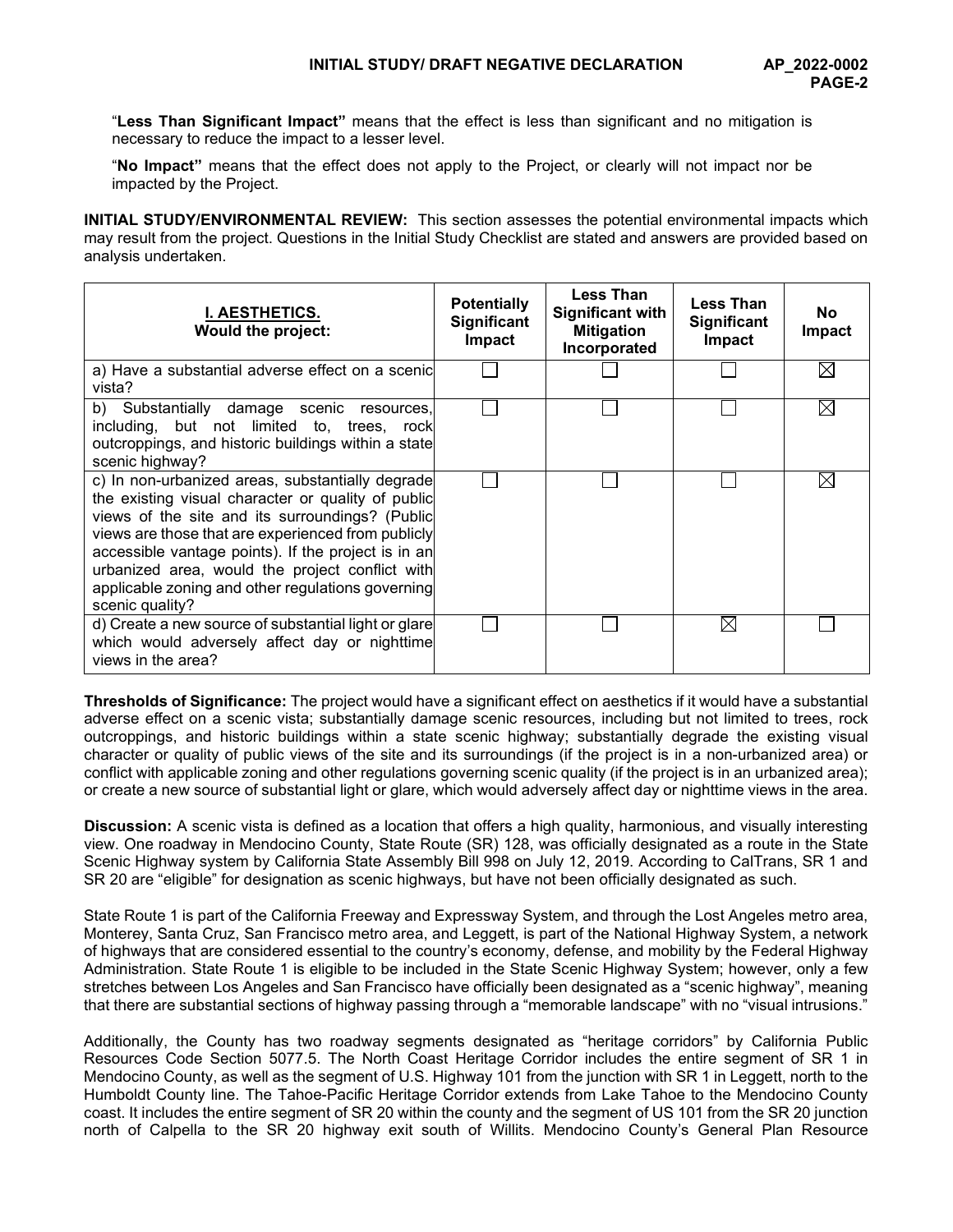Management Goal RM-14 (Visual Character) aspires toward *"protection of the visual quality of the county's natural and rural landscapes, scenic resources, and areas of significant natural beauty"*

The main source of daytime glare in the unincorporated portions of Mendocino County is from sunlight reflecting from structures with reflective surfaces, such as windows. A nighttime sky in which start are readily visible is often considered a valuable scenic/visual resource. In urban areas, views of the nighttime sky are being diminished by "light pollution." Two elements of light pollution may affect county residents: sky glow (a result of light fixtures that emit a portion of their light directly upward in the sky), and light trespass (poorly shielded or poorly aimed fixtures which cast light into unwanted areas, such as neighboring properties and homes). Different lighting standards are set by classifying areas by lighting zones (LZ). The 2000 Census classified the majority of Mendocino County as LZ2 (rural), which requires stricter lighting standards in order to protect these areas from new sources of light pollution and light trespass. Mendocino County's General Plan Resources Management Goal RM-14 (Dark Sky) aspires toward "*protection of the qualities of the county's nighttime sky and reduced energy use.*"

# **Would the Project:**

a) *Have a substantial adverse effect on a scenic vista?*

**No Impact:** The project involves making use of an existing commercial structure, for which a building permit has been issued, as a cannabis facility where processing and distributing activities will take place. The scope of the project involves a change in use, and little to no exterior modifications to the existing building would take place. As such, there would be little to no visual impacts beyond those which have already occurred outside the scope of the project. In addition, the site does not appear to qualify as a scenic vista. The site contains grassland and woodland areas which are typical of the surroundings. The site does not appear to offer views which are any more high quality, harmonious, or visually interesting than those of surrounding lots.

b) *Substantially damage scenic resources, including, but not limited to, trees, rock outcroppings, and historic buildings within a state scenic highway?*

**No Impact:** The project is not in the vicinity of SR 128, SR 20, or SR 1. The project is not expected to result in visual impacts beyond the immediate vicinity of the site.

c) *In non-urbanized areas, substantially degrade the existing visual character or quality of public views of the site and its surroundings? (Public views are those that are experienced from publicly accessible vantage*  points). If the project is in an urbanized area, would the project conflict with applicable zoning and other *regulations governing scenic quality?*

**No Impact:** The project site is in a non-urbanized area. The site is in an unincorporated part of the County and is not part of a Census Designated Place. The site is accessed by a private road and sits approximately 2,500 feet south of its intersection with Eastside/Ridgewood Road (County Roads 304 and 304A). Views of the site from the road are shielded by vegetation along Davis Creek and topography. The only publicly available vantage points in the vicinity of the project include those from County roads. In addition, the project is not expected to result in exterior changes to the existing building. Therefore, there would be no impact to public views of the site.

d) *Create a new source of substantial light or glare, which would adversely affect day or nighttime views in the area?*

**Less Than Significant Impact:** The project would utilize exterior lighting, but the impacts of this are expected to be minimal. The application states that outdoor lighting will be downcast and shielded to prevent light pollution. Shielded and downcast exterior lighting is sufficient to minimize lighting impacts. Materials used in the construction of the existing structure may contribute to daytime glare, but these impacts are outside the scope of this project. The change in use and operation of a cannabis processing and distribution facility would not expand or intensify any existing glare.

## **Mitigation Measures:** None.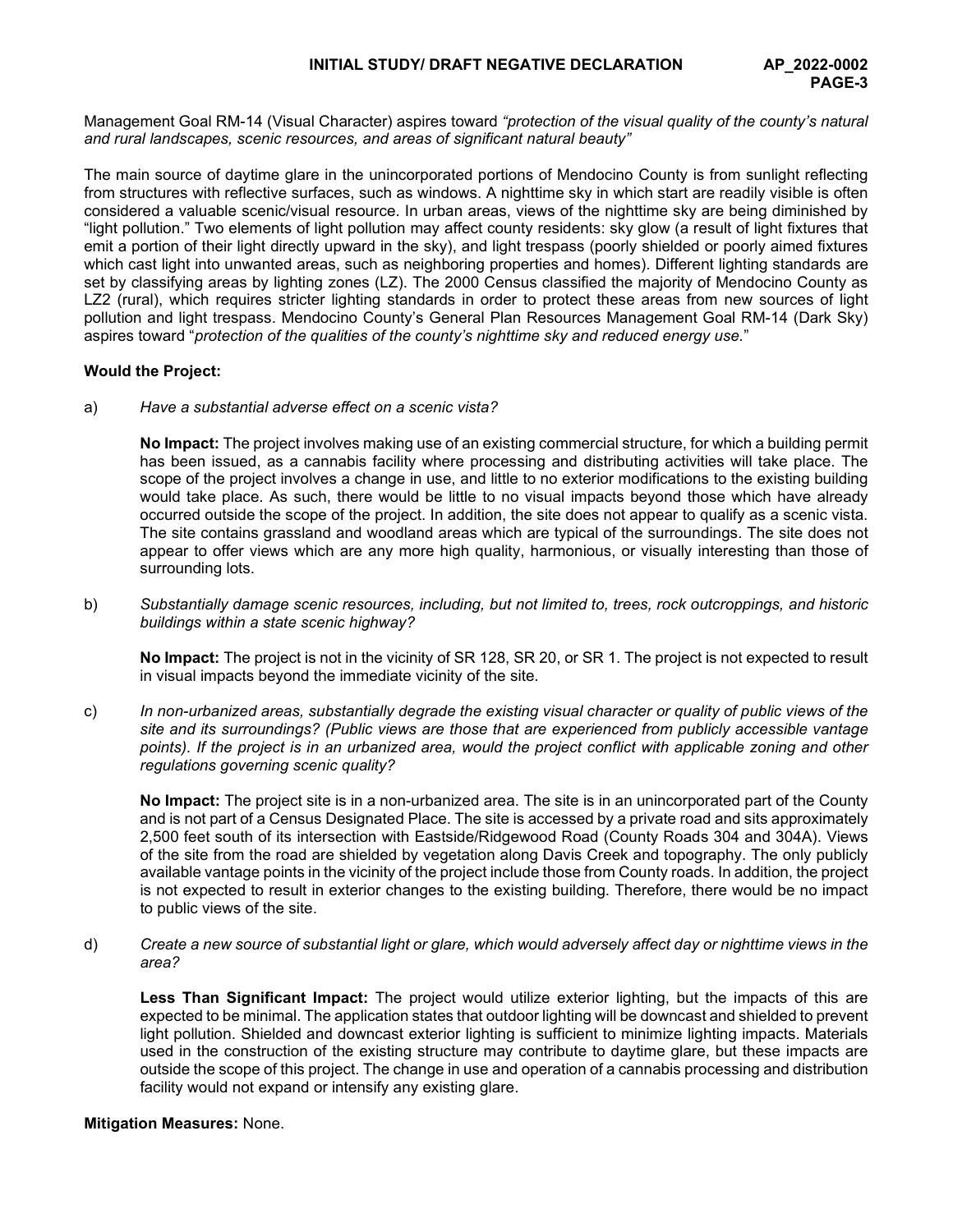**Findings:** The proposed project would have a Less Than Significant Impact on Aesthetics.

| <b>II. AGRICULTURE AND FORESTRY</b><br><b>RESOURCES. Would the project:</b>                                                                                                                                                                                                                                    | <b>Potentially</b><br>Significant<br><b>Impact</b> | <b>Less Than</b><br>Significant<br>with Mitigation<br>Incorporated | <b>Less Than</b><br><b>Significant</b><br>Impact | <b>No</b><br><b>Impact</b> |
|----------------------------------------------------------------------------------------------------------------------------------------------------------------------------------------------------------------------------------------------------------------------------------------------------------------|----------------------------------------------------|--------------------------------------------------------------------|--------------------------------------------------|----------------------------|
| a) Convert Prime Farmland, Unique Farmland, or<br>Farmland of Statewide Importance (Farmland),<br>as shown on the maps prepared pursuant to the<br>Farmland Mapping and Monitoring Program of<br>the California Resources Agency, to non-<br>agricultural use?                                                 |                                                    |                                                                    |                                                  | $\boxtimes$                |
| b) Conflict with existing zoning for agricultural<br>use, or a Williamson Act contract?                                                                                                                                                                                                                        |                                                    |                                                                    |                                                  | $\boxtimes$                |
| c) Conflict with existing zoning for, or cause<br>rezoning of, forest land (as defined in Public<br>Resources Code section 12220(g)), timberland<br>(as defined by Public Resources Code section<br>4526), or timberland zoned Timberland<br>Production (as defined by Government Code<br>section $51104(g)$ ? |                                                    |                                                                    |                                                  | $\boxtimes$                |
| d) Result in the loss of forest land or conversion<br>of forest land to non-forest use?                                                                                                                                                                                                                        |                                                    |                                                                    |                                                  | $\boxtimes$                |
| e) Involve other changes in the existing<br>environment which, due to their location or<br>nature, could result in conversion of Farmland, to<br>non-agricultural use or conversion of forest land<br>to non-forest use?                                                                                       |                                                    |                                                                    |                                                  | ⊠                          |

**Thresholds of Significance:** The project would have a significant effect on agriculture and forestry resources if it would convert Prime Farmland, Unique Farmland, or Farmland of Statewide Importance (hereafter "Farmland"), as shown on the maps prepared pursuant to the Farmland Mapping and Monitoring Program of the California Resources Agency, to non-agricultural uses; conflict with existing zoning for agricultural use or a Williamson Act contract; conflict with existing zoning for, or cause rezoning of, forest land (as defined in Public Resources Code Section 12220(g), timberland (as defined in Public Resources Code Section 4526), or timberland zoned Timberland Production (as defined by Government Code section 51104(g)); Result in the loss of forest land or conversion of forest land to non-forest use; or involve other changes in the existing environment which, due to their location or nature, could result in conversion of Farmland to non-agricultural use or conversion of forestland to non-forest use.

**Discussion:** The State of California Department of Conservation manages the Farmland Mapping and Monitoring Program (FMMP) which produces maps and statistical data used for analyzing impacts on California's agricultural resources. The FMMP mapping survey covers roughly 98% of privately owned land in the state and updates each map approximately every two years to provide an archive of land use change over time. Agricultural land is rated according to soil quality and irrigation status; the best quality land is called "Prime Farmland", with other critical designations including "Unique Farmland", or "Farmland of Statewide Importance."

The Williamson Act (officially the California Land Conservation Act of 1965) is a California law that provides relief of property tax to owners of farmland and open-space land in exchange for a ten year agreement that the land will not be developed or otherwise converted to another use. The intent of the Williamson Act is to preserve a maximum amount of a limited supply of prime agricultural land to discourage premature and unnecessary conversion of prime agricultural land to urban uses.

The Timberland Production Zone (TPZ) was established in 1976 in the California Government Code as a designation for lands in which the Assessor's records as of 1976 demonstrated that the "highest and best use" would be timber production and accessory uses. Public improvements and urban services are prohibited on TPZ lands except where necessary and compatible with ongoing timber production. The original purpose of the TPZ was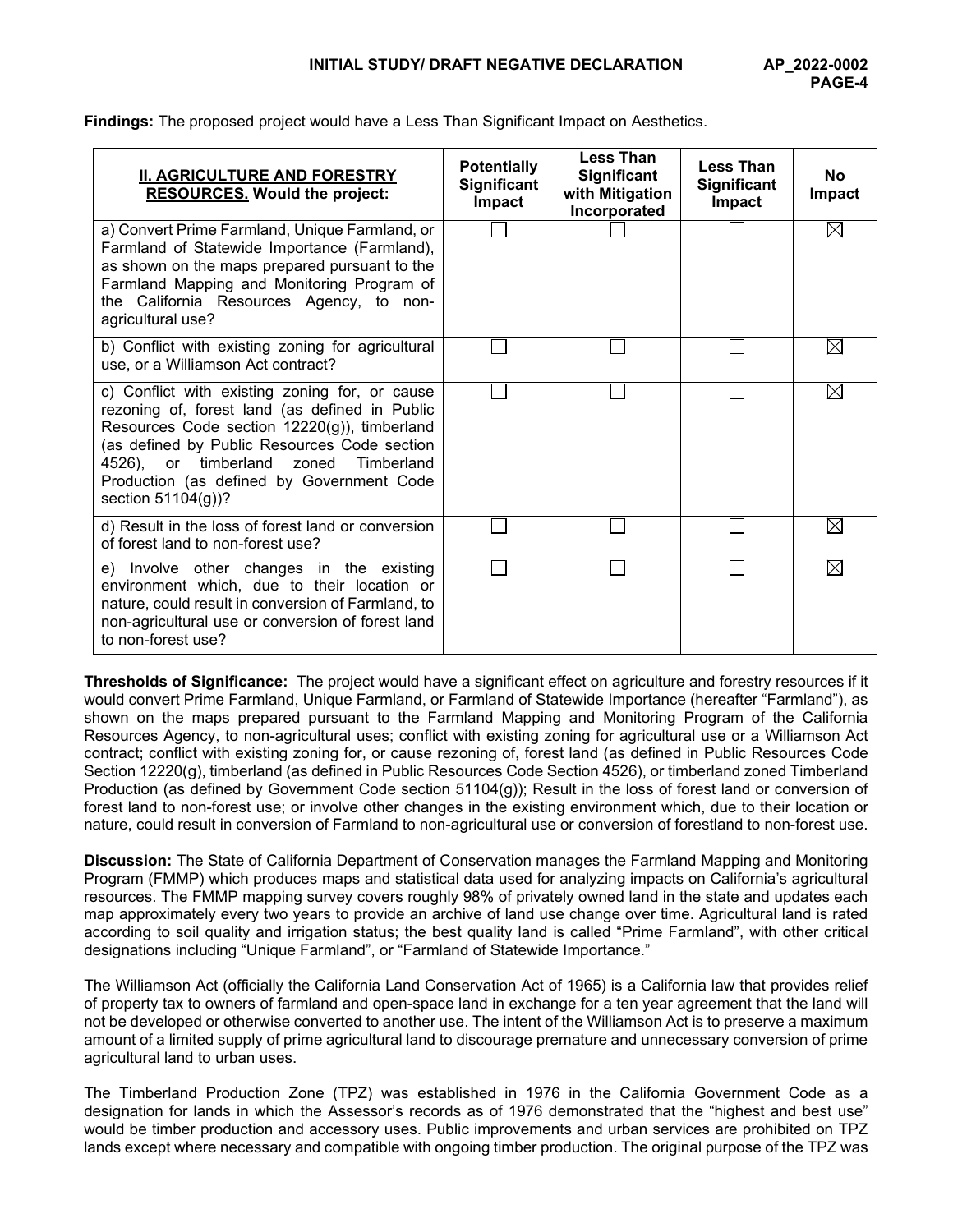to preserve and protect timberland from conversion to other more profitable uses and ensure that timber producing areas not be subject to use conflicts with neighboring lands.

## **Would the Project:**

a) *Convert Prime Farmland, Unique Farmland, or Farmland of Statewide Importance (Farmland), as shown on the maps prepared pursuant to the Farmland Mapping and Monitoring Program of the California Resources Agency, to non-agricultural use?*

**No Impact:** According to 2018 maps prepared pursuant to the Farmland Mapping and Monitoring Program, the project site is located on Grazing Land. The project would not convert agricultural land beyond the boundaries of the project site. Therefore, there would be no impact to Prime Farmland, Unique Farmland, or Farmland of Statewide Importance.

b) *Conflict with existing zoning for agricultural use, or a Williamson Act contract?*

**No Impact:** The project site is within the Rangeland (RL) zoning district. Use of the existing structure for cannabis processing and distribution is considered an accessory use per Mendocino County Code (MCC) Section 20.243.040(A)(2) and 20.243.040(E)(4). Accessory uses are permitted in the RL district per MCC Section 20.060.010(E). Agricultural land suitable for grazing was converted to non-agricultural use when the commercial structure was constructed. This impact has already occurred and is outside the scope of environmental review for this project. Nevertheless, there remains substantial portions of the lot which may remain in agricultural use. The commercial structure occupies 4,800± square feet on the 67± acre lot.

c) *Conflict with existing zoning for, or cause rezoning of, forest land (as defined in Public Resources Code*  section 12220(g)), timberland (as defined by Public Resources Code section 4526), or timberland zoned *Timberland Production (as defined by Government Code section 51104(g))?*

**No Impact:** The project site is not zoned for forest land, timberland, or Timber Production. The project would not cause any conflicts with or rezoning of lands classified as such off-site.

d) *Result in the loss of forest land or conversion of forest land to non-forest use?*

**No Impact:** The project is not located on forest land. The subject parcel is mostly grazing land with some wooded areas likely dominated by oaks. Therefore, there would be no loss or conversion of forest land on site. Operation of the cannabis facility is not expected to cause the loss or conversion of any forest land offsite.

e) *Involve other changes in the existing environment which, due to their location or nature, could result in conversion of Farmland, to non-agricultural use or conversion of forest land to non-forest use?*

**No Impact:** Environmental effects of the project are expected to be localized around the project site. The entirety of the subject parcel is classified under the Farmland Mapping and Monitoring Program as Grazing Land. Changes in the existing environment as a result of use of the structure as a cannabis processing and distribution facility would be upon Grazing Land. Operation of the facility is not expected to cause conversion of Farmland or forest land off-site.

## **Mitigation Measures:** None.

**Findings:** The proposed project would have No Impact on Agriculture and Forestry Resources.

| III. AIR QUALITY.<br>Where available, the significance criteria<br>established by the applicable air quality<br>management or air pollution control district<br>may be relied upon to make the following<br>determinations. Would the project: | <b>Potentially</b><br>Significant<br>Impact | <b>Less Than</b><br><b>Significant</b><br>with Mitigation<br>Incorporated | <b>Less Than</b><br><b>Significant</b><br>Impact | <b>No</b><br>Impact |
|------------------------------------------------------------------------------------------------------------------------------------------------------------------------------------------------------------------------------------------------|---------------------------------------------|---------------------------------------------------------------------------|--------------------------------------------------|---------------------|
|------------------------------------------------------------------------------------------------------------------------------------------------------------------------------------------------------------------------------------------------|---------------------------------------------|---------------------------------------------------------------------------|--------------------------------------------------|---------------------|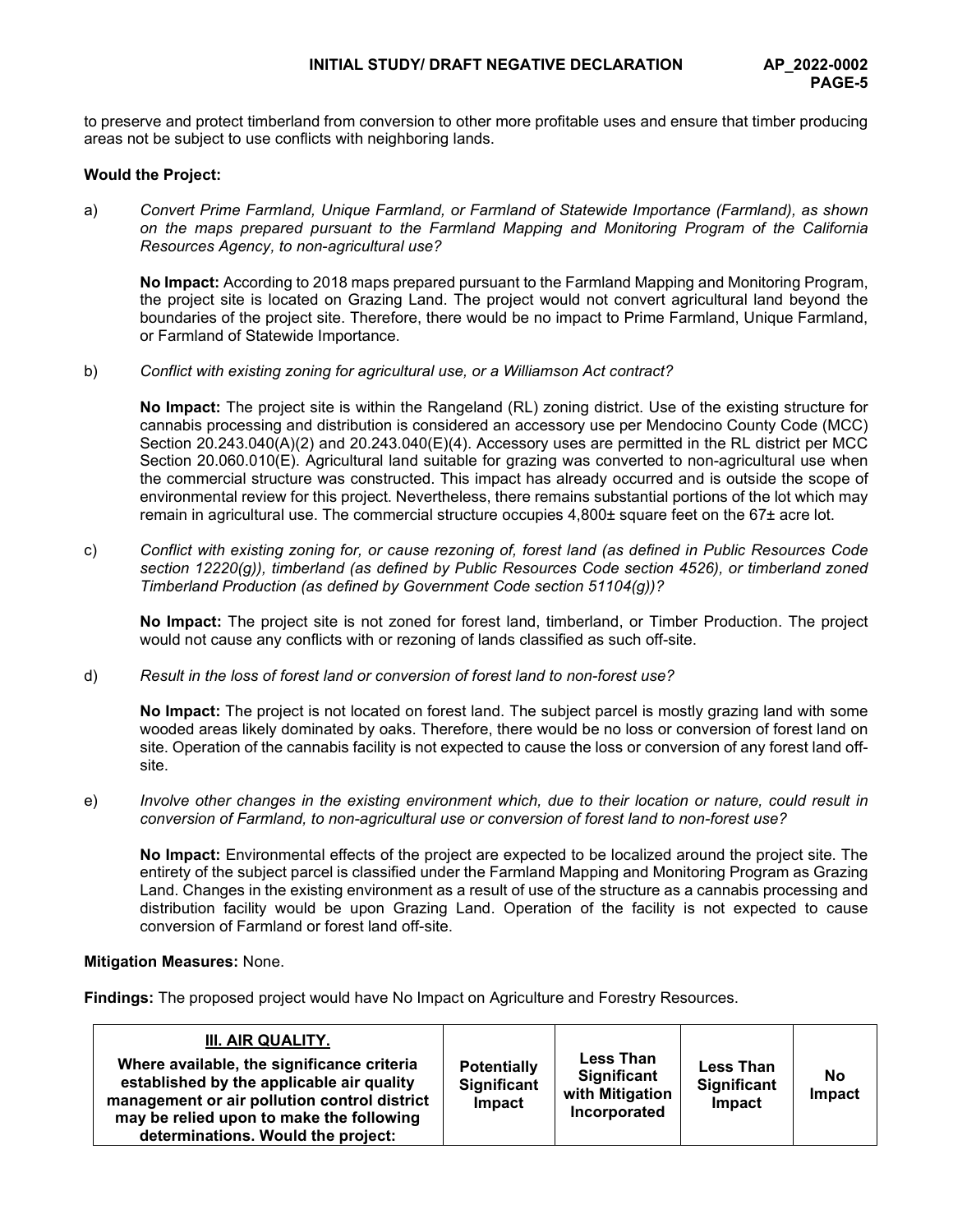## **INITIAL STUDY/ DRAFT NEGATIVE DECLARATION AP\_2022-0002**

| a) Conflict with or obstruct implementation of any<br>applicable air quality plan?                                                                                                                                                                                                                            |  |  |
|---------------------------------------------------------------------------------------------------------------------------------------------------------------------------------------------------------------------------------------------------------------------------------------------------------------|--|--|
| b) Result in a cumulatively considerable net<br>increase of any criteria pollutant for which the<br>project region is non-attainment under an<br>applicable federal or state ambient air quality<br>standard (including releasing emissions which<br>exceed quantitative thresholds for ozone<br>precursors)? |  |  |
| c) Expose sensitive receptors to substantial<br>pollutant concentrations?                                                                                                                                                                                                                                     |  |  |
| d) Create objectionable odors affecting a<br>substantial number of people?                                                                                                                                                                                                                                    |  |  |

**Thresholds of Significance:** The project would have a significant effect on air quality if it would conflict with or obstruct implementation of applicable air quality plans; result in a cumulatively considerable net increase of any criteria pollutant for which the project region is in non-attainment under and applicable federal or state ambient air quality standard; expose sensitive receptors to substantial pollutant concentrations; or result in other emissions (such as those leading to odors) adversely affecting a substantial number of people.

**Discussion:** Mendocino County is located within the North Coast Air Basin, consisting of Del Norte, Humboldt, Trinity, Mendocino, and northern Sonoma counties. Additionally, the Mendocino County Air Quality Management District (MCAQMD) is responsible for enforcing the state and federal Clean Air Acts, as well as local air quality protection regulations. Any new emission point source is subject to an air quality permit, consistent with the District's air quality plan, prior to project construction. The MCAQMD also enforces standards requiring new construction, including houses, to use energy efficient, low-emission EPA certified wood stoves and similar combustion devices to help reduce area source emissions.

MCAQMD operates air monitoring stations in Fort Bragg, Ukiah, and Willits. Based on the results of monitoring, the entire County has been determined to be in attainment for all Federal criteria air pollutants and in attainment for all State standards expect Particulate Matter less than 10 microns in size (PM10). The primary sources of PM10 are wood combustion emissions, fugitive dust from construction projects, automobile emissions and industry. In January of 2005, MCAQMD adopted a Particulate Matter Attainment Plan establishing a policy framework for the reduction of PM10 emissions, and has adopted Rule 1-430 which requires specific dust control measures during all construction operations, the grading of roads, or the clearing of land as follows:

- 1) All visibly-dry, disturbed soil road surfaces shall be watered to minimize fugitive dust emissions;
- 2) All unpaved surfaces, unless otherwise treated with suitable chemicals or oils, shall have a posted speed limit of 10 miles per hour;
- 3) Earth or other material that has been transported by trucking or earth moving equipment, erosion by water, or other means onto paved streets shall be promptly removed;
- 4) Asphalt, oil, water, or suitable chemicals shall be applied on materials stockpiles and other surfaces that can give rise to airborne dusts;
- 5) All earthmoving activities shall cease when sustained winds exceed 15 miles per hour;
- 6) The operator shall take reasonable precautions to prevent the entry of unauthorized vehicles onto the site during non-work hours; and
- 7) The operator shall keep a daily log of activities to control fugitive dust.

In December, 2006, MCAQMD adopted Regulation 4, Particulate Emissions Reduction Measures, which establishes emissions standards and use of wood burning appliances to reduce particulate emissions. These regulations are applied to wood heating appliances installed both indoors and outdoors for residential and commercial structures, including public facilities. Where applicable, MCAQMD also recommends mitigation measures to encourage alternatives to woodstoves/fireplaces, to control dust on construction sites and unpaved access roads (generally excepting roads used for agricultural purposes), and to promote trip reduction measures where feasible. In 2007, the Air Resources Board (ARB) adopted a regulation to reduce diesel particulate matter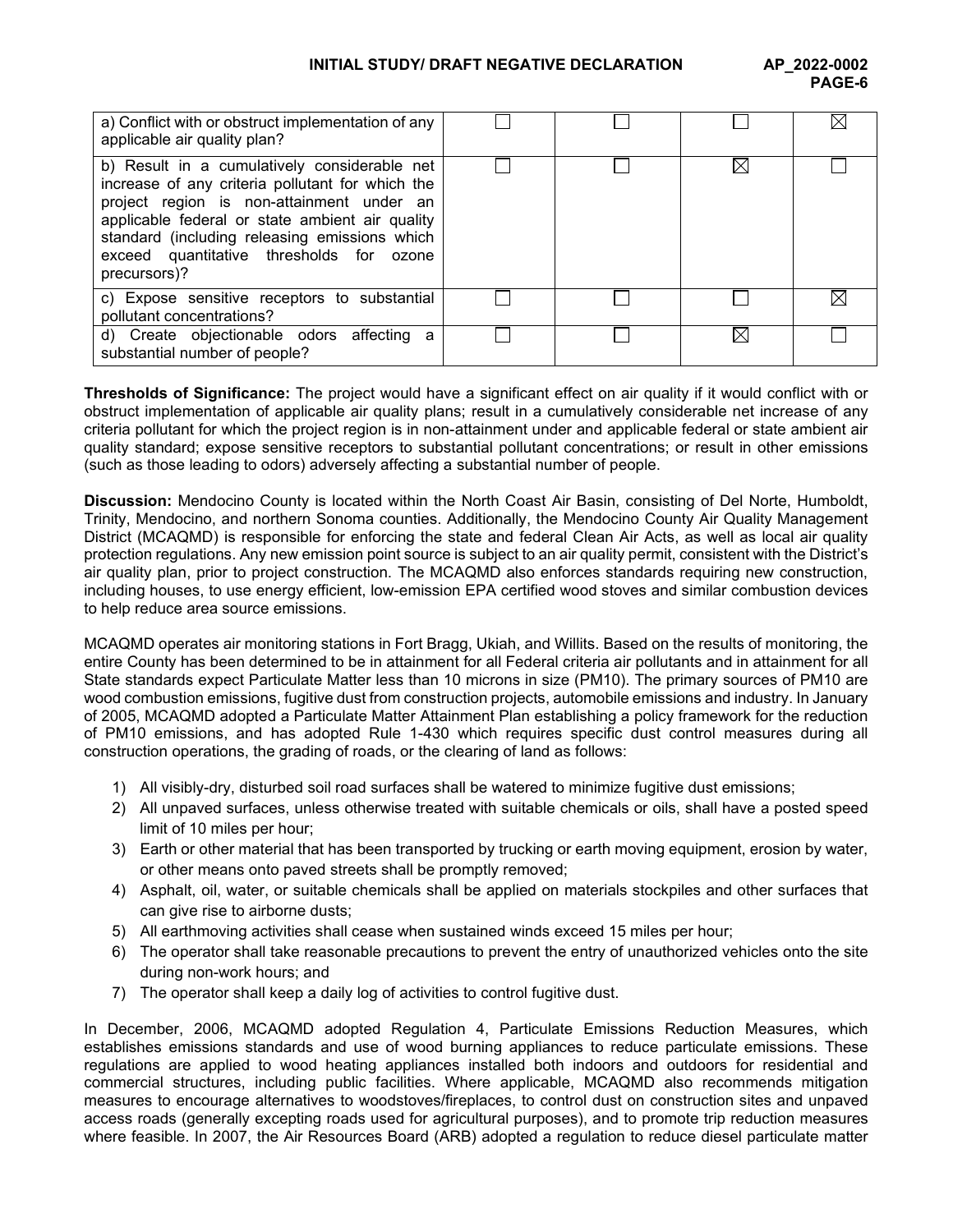(PM) and oxides of nitrogen (NOx) emissions from in-use (existing) off-road heavy-duty diesel vehicles in California. Such vehicles are used in construction, mining, and industrial operations. The regulation imposes limits on idling, requires a written idling policy, and requires disclosure when selling vehicles. Off-road diesel-powered equipment used for grading or road development must be registered in the Air Resources Board DOORS program and be labeled accordingly. The regulation restricts the adding of older vehicles into fleets and requires fleets to reduce their emissions by retiring, replacing, or repowering older engines or installing Verified Diesel Emission Control Strategies. In 1998, the California Air Resources Board established diesel exhaust as a Toxic Air Contaminant, leading to regulations for categories of diesel engines. Diesel engines emit a complex mixture of air pollutants, including both gaseous and solid material which contributes to PM2.5. All stationary and portable diesel engines over 50 horsepower need a permit through the MCAQMD.

Receptors include sensitive receptors and worker receptors. Sensitive receptors refer to those segments of the population most susceptible to poor air quality (i.e., children, the elderly, and those with pre-existing serious health problems affected by air quality). Land uses where sensitive individuals are most likely to spend time include schools and schoolyards, parks and playgrounds, daycare centers, nursing homes, hospitals, and residential communities (these sensitive land uses may also be referred to as sensitive receptors). Worker receptors refer to employees and locations where people work.

# **Would the Project:**

## a) *Conflict with or obstruct implementation of any applicable air quality plan?*

**No Impact:** The most applicable air quality plan for the proposed project is the MCAQMD Rules and Regulations. A project may conflict with or obstruct implementation of this plan if it would conflict with rules contained within Chapter IV – Prohibitions, or be carried out such that the procedures, enforcement, or permitting done by MCAQMD is obstructed. The project could involve emission of air contaminants in the form of dust from driving on dirt roads, vehicular exhaust, or the drying of cannabis. These operations may require a permit from MCAQMD, but are not expected to obstruct the procedures necessary to obtain a permit. The project would involve issuance of an Administrative Permit from the County of Mendocino. Standard Conditions of Approval applied to these permits require applicants to obtain any necessary permits from County, State, or Federal agencies having jurisdiction. This includes MCAQMD.

MCAQMD Rules and Regulations Chapter IV – Prohibitions contains several rules limiting the discharge of certain air contaminants. A violation of these prohibitions would constitute a conflict or obstruction of the District Rules and Regulations. Rule 1-400 limits emissions that constitute a public nuisance and circumvention of regulations. Any emissions from the project are expected to be localized, and would only affect those working or residing on the site (including an estimated 8 employees). This is not a considerable number of people, and would not constitute a public nuisance as outlined in Rule 1-400(a). A building permit was issued prior to the construction of the commercial structure, indicating that the structure meets building code requirements, and therefore would not contain any equipment that conceals emissions as outlined in Rule 1-400(b). Drying of cannabis may result in visible emissions if smoke or vapor would be produced. However, this would likely occur at an aggregate period and shade less than the threshold identified in Rule 1-410. The project is not expected to emit any particulate matter as outlined in Rule 1-420. Fugitive dust emissions may result from driving on unpaved roads, but Rule 1-430 requires airborne dust control measures during construction operations, grading of roads, or clearing of land. The proposed project does not include these activities. The proposed project does not involve transport of materials which may create fugitive dust emission. Other rules contained in Chapter IV do not apply to the project either because they involve contaminants that would not be emitted by the project, or involve rules for stationary sources of Hazardous Air Pollutants, of which the project is not expected to generate.<sup>[1](#page-6-0)</sup> Therefore, the project would not conflict with or obstruct implementation of MCAQMD Rules and Regulations.

b) *Result in a cumulatively considerable net increase of any criteria pollutant for which the project region is non-attainment under an applicable federal or state ambient air quality standard (including releasing emissions which exceed quantitative thresholds for ozone precursors)?*

<span id="page-6-0"></span><sup>1</sup> Mendocino County Air Quality Management District. (2011). *Regulation 1 Air Pollution Control Rules*. <http://www.co.mendocino.ca.us/aqmd/district-regulation-1.html>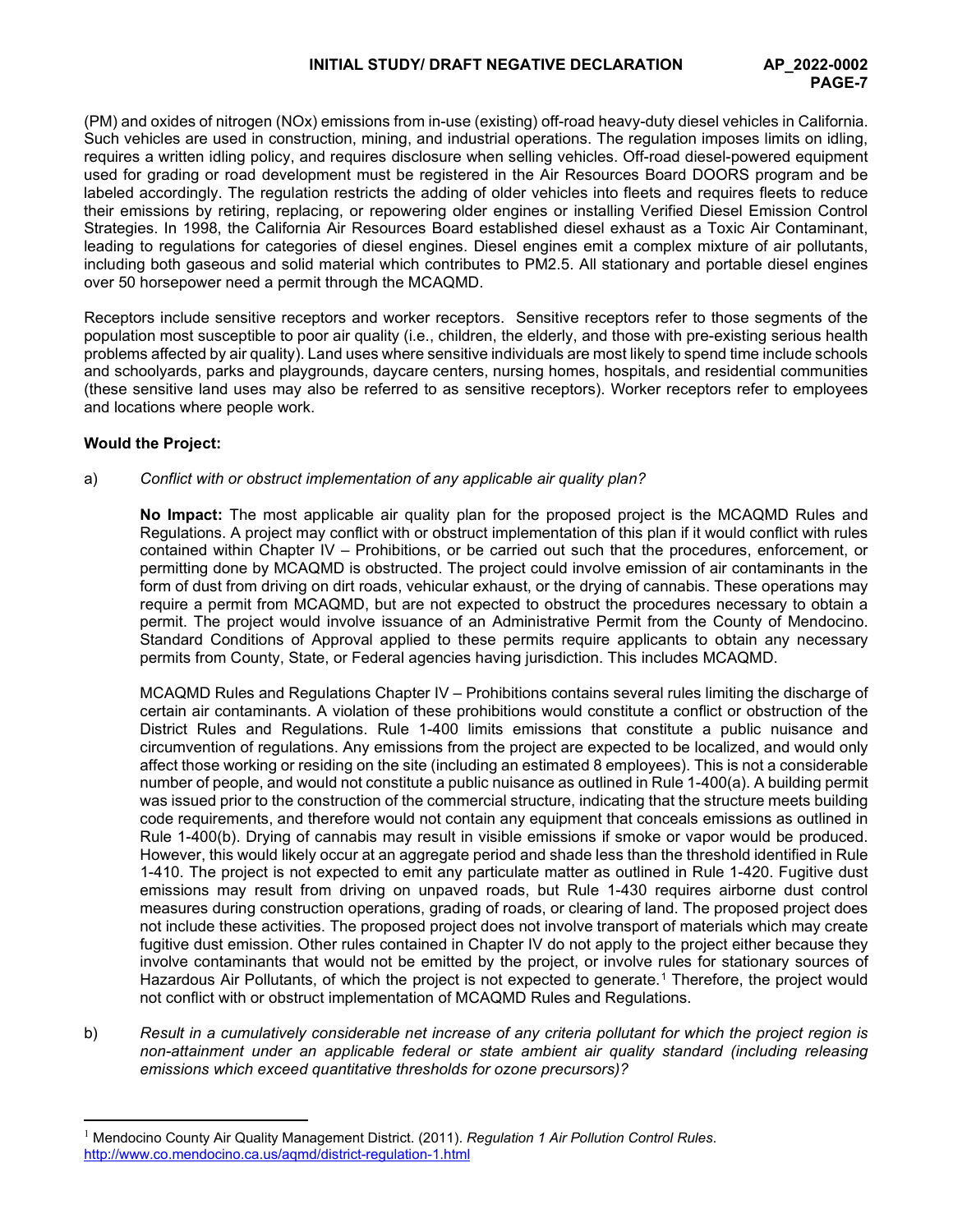**Less Than Significant Impact:** Mendocino County is currently in non-attainment for Particulate Matter with a diameter of 10 microns or less (PM10). The primary sources of PM10 are wood combustion emissions, fugitive dust from construction projects, automobile emissions and industry. The project may emit PM10 from vehicle emissions and dust stirred from driving on unpaved roads. The processing of cannabis can involve smoke emissions during the drying process. However, these emissions are minimal, and it is unclear if smoke generated by the drying of cannabis contains PM10. Overall, the project would not contribute to a cumulatively considerable net increase in PM10 because construction of the structure has been completed. Any emissions from construction or grading of the structure or roads have already occurred and are outside the scope of this project. Continued use of unpaved roads are not cumulatively considerable, as many such roads are used throughout the county daily. In addition, unpaved roads serving the project site were likely subject to dust control measures at the time of permitting.

## c) *Expose sensitive receptors to substantial pollutant concentrations?*

**No Impact:** Sensitive receptors can include, schools, parks, playgrounds, day care centers, nursing homes, hospitals, and residential dwellings. A single-family residence is located on site. The site is in a rural area surrounded by grazing land with scattered residential development. Apart from residential dwellings, the nearest sensitive receptors are either located within or in the immediate vicinity of the City of Willits, approximately 2.5± miles to the northwest. Regardless, the project is not expected to produce substantial pollutant concentrations as discussed in the response to question (a) and (b) above.

#### d) *Create objectionable odors affecting a substantial number of people?*

**Less Than Significant Impact:** Use of the structure to process and distribute cannabis may create objectionable odors, but these odors would not affect a substantial number of people. The structure is located on an existing cannabis cultivation site, and therefore would not substantially increase the intensity or range of cannabis-related odors. The existing structure is more than 300 feet from the nearest property line, indicating that odors are not likely to travel beyond the site.

#### **Mitigation Measures:** None.

**Findings:** The proposed project would have a Less Than Significant Impact on Air Quality.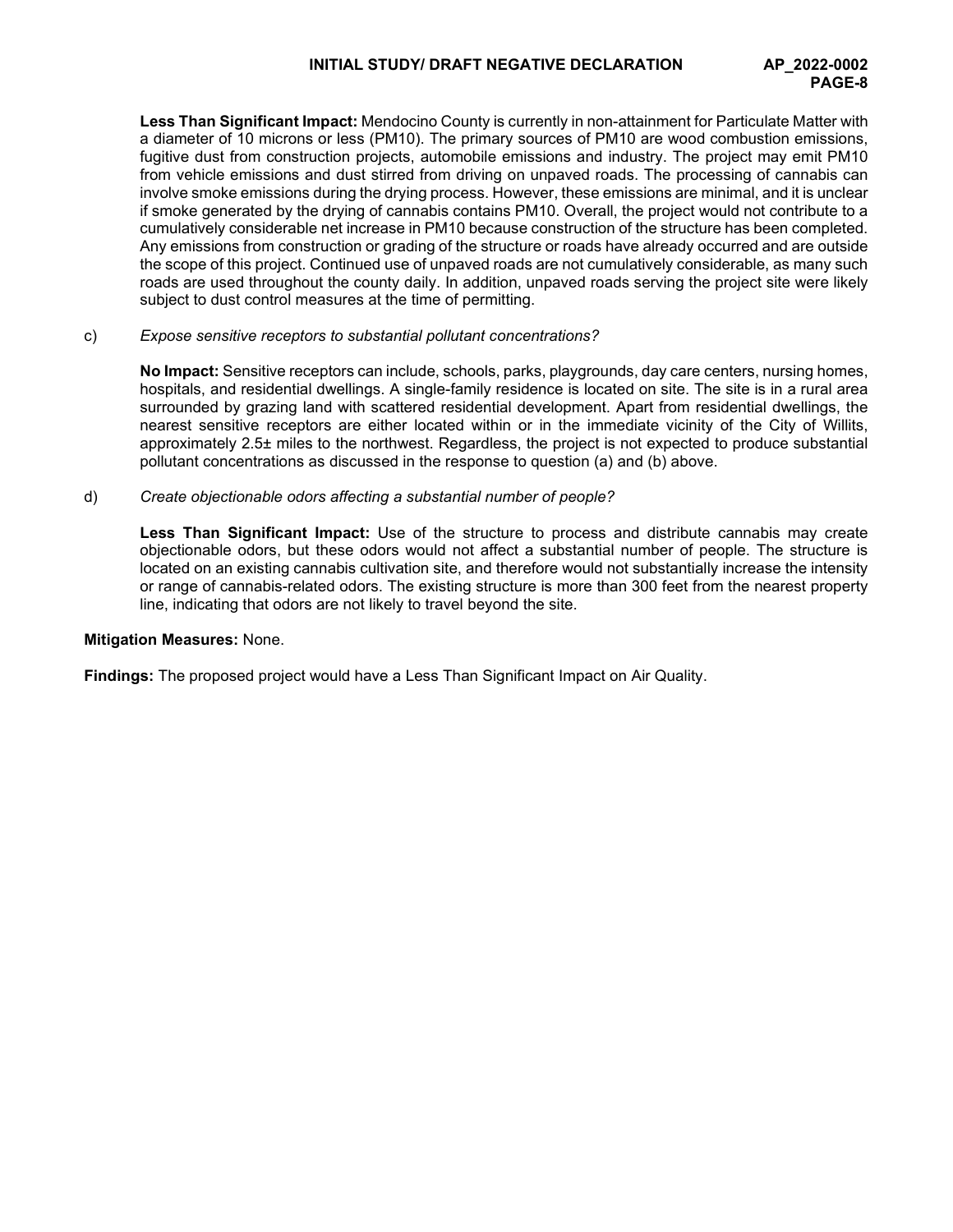| IV. BIOLOGICAL RESOURCES.<br>Would the project:                                                                                                                                                                                                                                                                                     | <b>Potentially</b><br>Significant<br>Impact | <b>Less Than</b><br><b>Significant with</b><br><b>Mitigation</b><br>Incorporated | <b>Less Than</b><br><b>Significant</b><br>Impact | <b>No</b><br>Impact |
|-------------------------------------------------------------------------------------------------------------------------------------------------------------------------------------------------------------------------------------------------------------------------------------------------------------------------------------|---------------------------------------------|----------------------------------------------------------------------------------|--------------------------------------------------|---------------------|
| a) Have a substantial adverse effect, either directly<br>or through habitat modifications, on any species<br>identified as a candidate, sensitive, or special<br>status species in local or regional plans, policies,<br>or regulations, or by the California Department of<br>Fish and Wildlife or U.S. Fish and Wildlife Service? |                                             |                                                                                  |                                                  | ⊠                   |
| b) Have a substantial adverse effect on any<br>riparian habitat or other sensitive<br>natural<br>community identified in local or regional plans,<br>policies, and regulations, or by the California<br>Department of Fish and Wildlife or US Fish and<br><b>Wildlife Service?</b>                                                  |                                             |                                                                                  |                                                  | $\boxtimes$         |
| c) Have a substantial adverse effect on federally<br>protected wetlands as defined by Section 404 of<br>the Clean Water Act (including, but not limited to,<br>marsh, vernal pool, coastal, etc.) through direct<br>removal, filling, hydrological interruption, or other<br>means?                                                 |                                             |                                                                                  |                                                  | $\boxtimes$         |
| d) Interfere substantially with the movement of any<br>native resident or migratory fish or wildlife species<br>or with established native resident or migratory<br>wildlife corridors, or impede the use of native<br>wildlife nursery sites?                                                                                      |                                             |                                                                                  |                                                  | $\boxtimes$         |
| e) Conflict with any local policies or ordinances<br>protecting biological resources, such as a tree<br>preservation policy or ordinance?                                                                                                                                                                                           |                                             |                                                                                  |                                                  | $\boxtimes$         |
| f) Conflict with the provisions of an adopted<br>Habitat Conservation Plan, Natural Community<br>Conservation Plan, or other approved local,<br>regional, or state habitat conservation plan?                                                                                                                                       |                                             |                                                                                  |                                                  | ⊠                   |

**Thresholds of Significance:** The project would have a significant effect on biological resources if it would have a substantial adverse effect, either directly or through habitat modifications, on any species identified as a candidate, sensitive, or special status species in local or regional plans, policies, or regulations, or by the California Department of Fish and Game or U.S. Fish and Wildlife Service; have a substantial adverse effect on any riparian habitat or other sensitive natural community identified in local or regional plans, policies, and regulations or by the California Department of Fish and Wildlife or U.S. Fish and Wildlife service; have a substantial adverse effect on federally protected wetlands (including but not limited to marsh, vernal pool, coastal, etc.) through direct removal, filling, hydrological interruption, or other means; interfere substantially with the movement of any native resident or migratory fish or wildlife species or with established native resident or migratory wildlife corridors, or impede the use of native wildlife nursery sites; conflict with any local policies or ordinances protecting biological resources, such as a tree preservation policy or ordinance; or conflict with the provisions of an adopted Habitat Conservation Plan, Natural Community Conservation Plan, or other approved local, regional, or state habitat conservation plan.

**Discussion:** Mendocino County's Biology and Ecology Resources Policy RM-28 states: "*all discretionary public and private projects that identify special-status species in a biological resources evaluation (where natural conditions of the site suggest the potential presence of special-status species) shall avoid impacts to special-status species and their habitat to the maximum extent feasible. Where impacts cannot be avoided, projects shall include the implementation of site-specific or project-specific effective mitigation strategies developed by a qualified professional in consultation with state or federal resource agencies with jurisdiction."*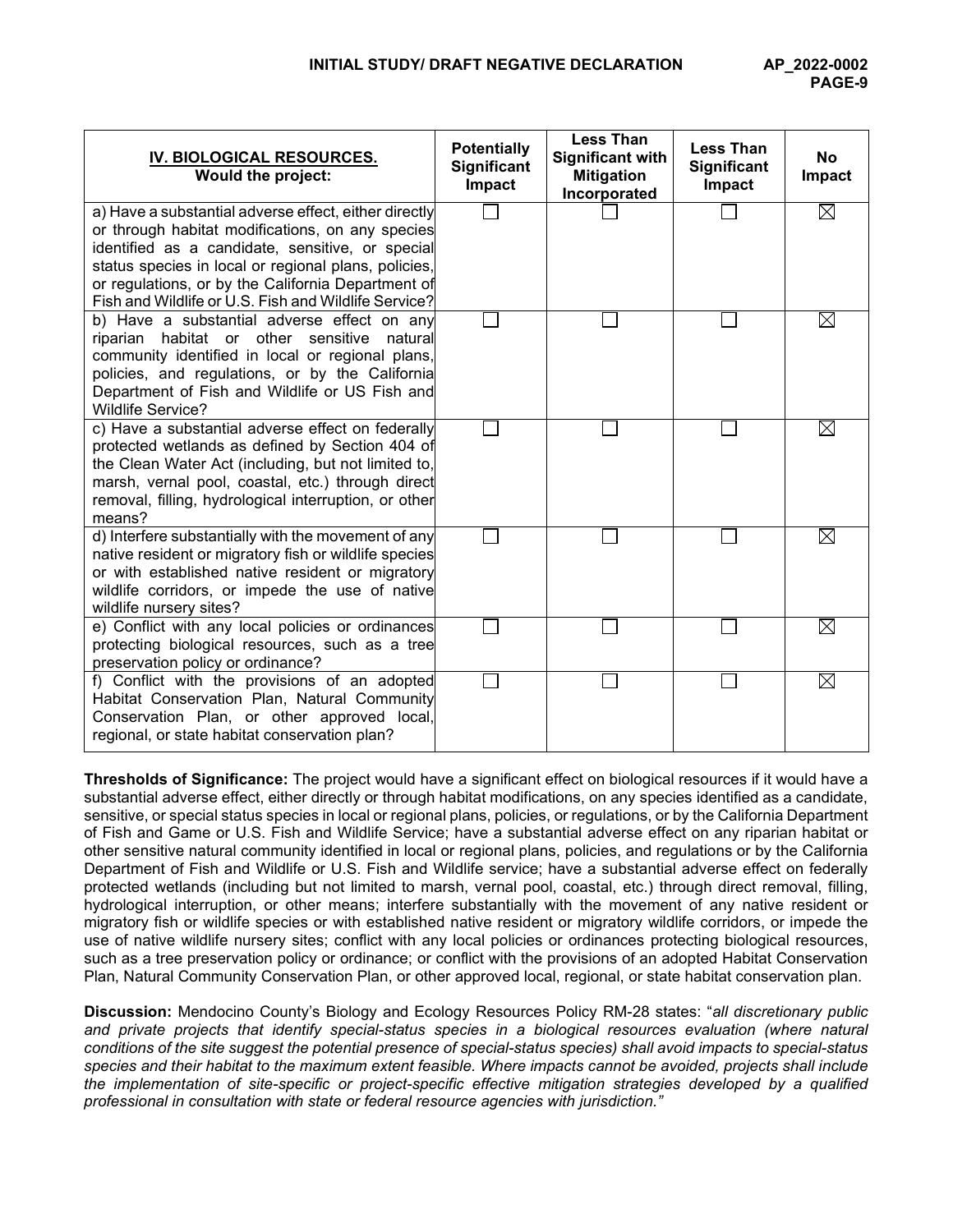The California Natural Diversity Database (CNDDB) provides location and natural history information on special status plants, animals, and natural communities to the public, other agencies, and conservation organizations. The data helps drive conservation decisions, aid in the environmental review of projects and land use changes, and provide baseline data helpful in recovering endangered species and for research projects. Currently, the CNDDB has 32 species listed for Mendocino County that range in listing status from Candidate Threatened to Threatened to Endangered.

Many species of plants and animals within the State of California have low populations, limited distributions, or both. Such species may be considered "rare" and are vulnerable to extirpation as the state's human population grows and the habitats these species occupy are converted to agricultural and urban uses. A sizable number of native species and animals have been formally designated as threatened or endangered under State and Federal endangered species legislation. Others have been designated as "Candidates" for such listing and the California Department of Fish and Wildlife (CDFW) have designated others as "Species of Special Concern". The California Native Plant Society (CNPS) has developed its own lists of native plants considered rare, threatened, or endangered. Collectively, these plants and animals are referred to as "special status species."

Section 404 of the Clean Water Act defines wetlands as *"those areas that are inundated or saturated by surface or groundwater at a frequency and duration sufficient to support, and that under normal circumstances do support, a prevalence of vegetation typically adapted for life in saturated soil conditions. Wetlands generally include swamps, marshes, bogs and similar areas."*

Mendocino County currently has one active Habitat Conservation Plan (HCP) with the California Department of Fish and Wildlife which provides protections for the Point Arena Mountain Beaver*.* The Fisher Family HCP (Permit #TE170629-0) covers 24 acres of coastal scrub and was adopted December 3, 2007 for a period of 50 years. The Fisher Family HCP applies to parcel APN 027-211-02 located at 43400 Hathaway Crossing, Point Arena. Additionally, since 2003, the Mendocino Redwood Company (MRC) has managed the County's only Natural Community Conservation Plan which covers all lands owned by the MRC to preserve regionally important habitat.

## **Would the Project:**

a) *Have a substantial adverse effect, either directly or through habitat modifications, on any species identified as a candidate, sensitive, or special status species in local or regional plans, policies, or regulations, or by the California Department of Fish and Wildlife or U.S. Fish and Wildlife Service?*

**No Impact:** The project involves minimal physical changes to the environment. The structure in which the cannabis facility will be operated has been issued a building permit, and the effects of its construction are outside the scope of this project. The nearest mapped CNDDB occurrence is 1.2± miles to the west of the project site, on the west side of U.S. Highway 101 (*Silene bolanderi –* Bolander's catchfly). This indicates that no special status species are present on the project site. Use of the existing structure for cannabis processing and distribution would not modify any nearby habitat, as almost all associated operations would occur within the structure. Existing private roads may receive more traffic as employees move in and out of the project site, but the extent of these activities are not expected to result in any adverse effects on special status species. The project is not within the known range of bishop pine (*Pinus muricata*) or Point Arena Mountain Beaver (*Apolodontia rufa nigra*).

b) *Have a substantial adverse effect on any riparian habitat or other sensitive natural community identified in local or regional plans, policies, and regulations, or by the California Department of Fish and Wildlife or US Fish and Wildlife Service?*

**No Impact:** Davis Creek is a riparian area that runs along the eastern boundary of the subject parcel. Processing and distribution activities would occur within the existing structure, and no additional alteration of the nearby creek is expected because of the project. CDFW BIOS vegetation mapping is limited in Mendocino County and does not cover the project site. Though some sensitive natural communities identified by CDFW may occur on site (such as oak woodlands and forest), use of the existing structure is not expected to have any adverse effect because operations would mostly occur within the structure, and no additional construction is proposed.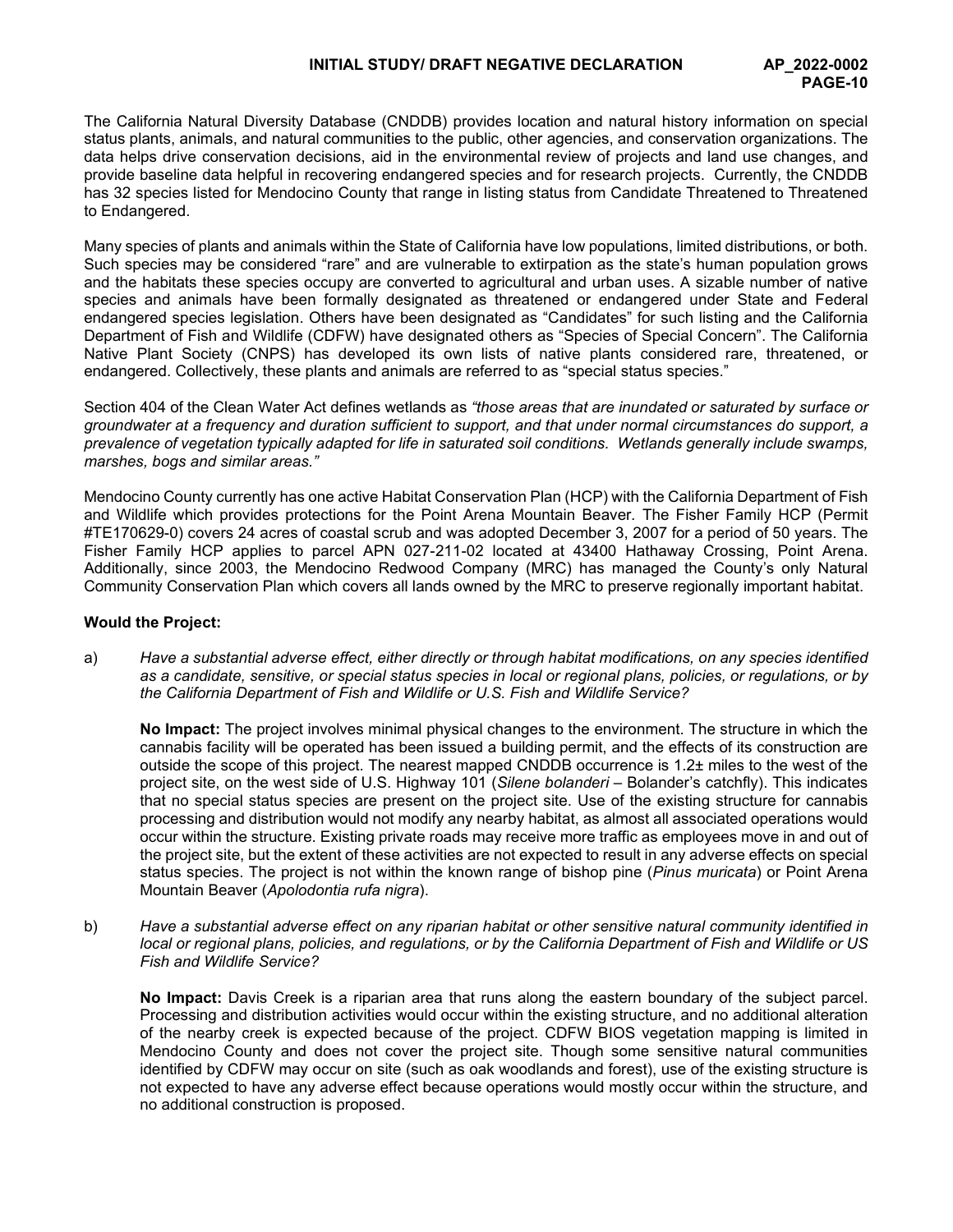## **INITIAL STUDY/ DRAFT NEGATIVE DECLARATION AP\_2022-0002**

c) *Have a substantial adverse effect on federally protected wetlands as defined by Section 404 of the Clean Water Act (including, but not limited to, marsh, vernal pool, coastal, etc.) through direct removal, filling, hydrological interruption, or other means?*

**No Impact:** Davis Creek is a wetland mapped by U.S. Fish and Wildlife's National Wetlands Inventory, which occurs along the eastern boundary of the subject parcel. The project is not likely to have any effect on this wetland because cannabis processing and distribution will occur within the structure, and the operations do not require removal, filling, or interruption of the creek.

d) *Interfere substantially with the movement of any native resident or migratory fish or wildlife species or with established native resident or migratory wildlife corridors, or impede the use of native wildlife nursery sites?*

**No Impact:** Due to the minimal physical impacts on habitat discussed in questions (a)-(c) above, the project is not expected to have any impact on migratory fish or wildlife species. Any obstruction of pathways for wildlife due to construction of the commercial structure are outside the scope of this project.

e) *Conflict with any local policies or ordinances protecting biological resources, such as a tree preservation policy or ordinance?*

**No Impact:** Division I of Chapter 20 of the Mendocino County Code contains the zoning code for the inland areas of the County. There are no relevant ordinances within the inland zoning code related to protection of biological resources. The project would not conflict with Mendocino County General Plan Biology and Ecology Resources Policy RM-28 because no special-status species have been identified on the project site. Therefore, there would be no conflict with local policies or ordinances protecting biological resources.

f) *Conflict with the provisions of an adopted Habitat Conservation Plan, Natural Community Conservation Plan, or other approved local, regional, or state habitat conservation plan?*

 **No Impact:** The project is not within the boundaries of the Fisher Family HCP or on lands owned by MRC. None of the provisions of these plans apply to the project.

## **Mitigation Measures:** None.

**Findings:** The proposed project would have No Impact on Biological Resources.

| <b>V. CULTURAL RESOURCES.</b><br>Would the project:                                                                  | <b>Potentially</b><br>Significant<br>Impact | <b>Less Than</b><br><b>Significant with</b><br><b>Mitigation</b><br>Incorporated | <b>Less Than</b><br>Significant<br>Impact | No<br>Impact |
|----------------------------------------------------------------------------------------------------------------------|---------------------------------------------|----------------------------------------------------------------------------------|-------------------------------------------|--------------|
| a) Cause a substantial adverse change in the<br>significance of a historical resource as defined in<br>§ 15064.5?    |                                             |                                                                                  |                                           | ⋉            |
| b) Cause a substantial adverse change in the<br>significance of an archaeological resource<br>pursuant to § 15064.5? |                                             |                                                                                  |                                           | IX           |
| c) Disturb any human remains, including those<br>interred outside of formal cemeteries?                              |                                             |                                                                                  |                                           | ΙX           |

**Thresholds of Significance:** The project would have a significant effect on cultural resources if it would cause a substantial adverse change in the significance of a historical resource as defined in § 15064.5; cause a substantial adverse change in the significance of an archaeological resource pursuant to § 15064.5; or disturb any human remains, including those interred outside of formal cemeteries.

**Discussion:** Archaeological resources are governed by MCC Section 22.12.090, which echoes state law regarding discovery of artifacts and states, in part, "*it shall be unlawful, prohibited, and a misdemeanor for any person knowingly to disturb, or cause to be disturbed, in any fashion whatsoever, or to excavate, or cause to be excavated, to any extent whatsoever, an archaeological site without complying with the provisions of this section*". MCC Section 22.12.090 governs discovery and treatment of archaeological resources, while Section 22.12.100 speaks directly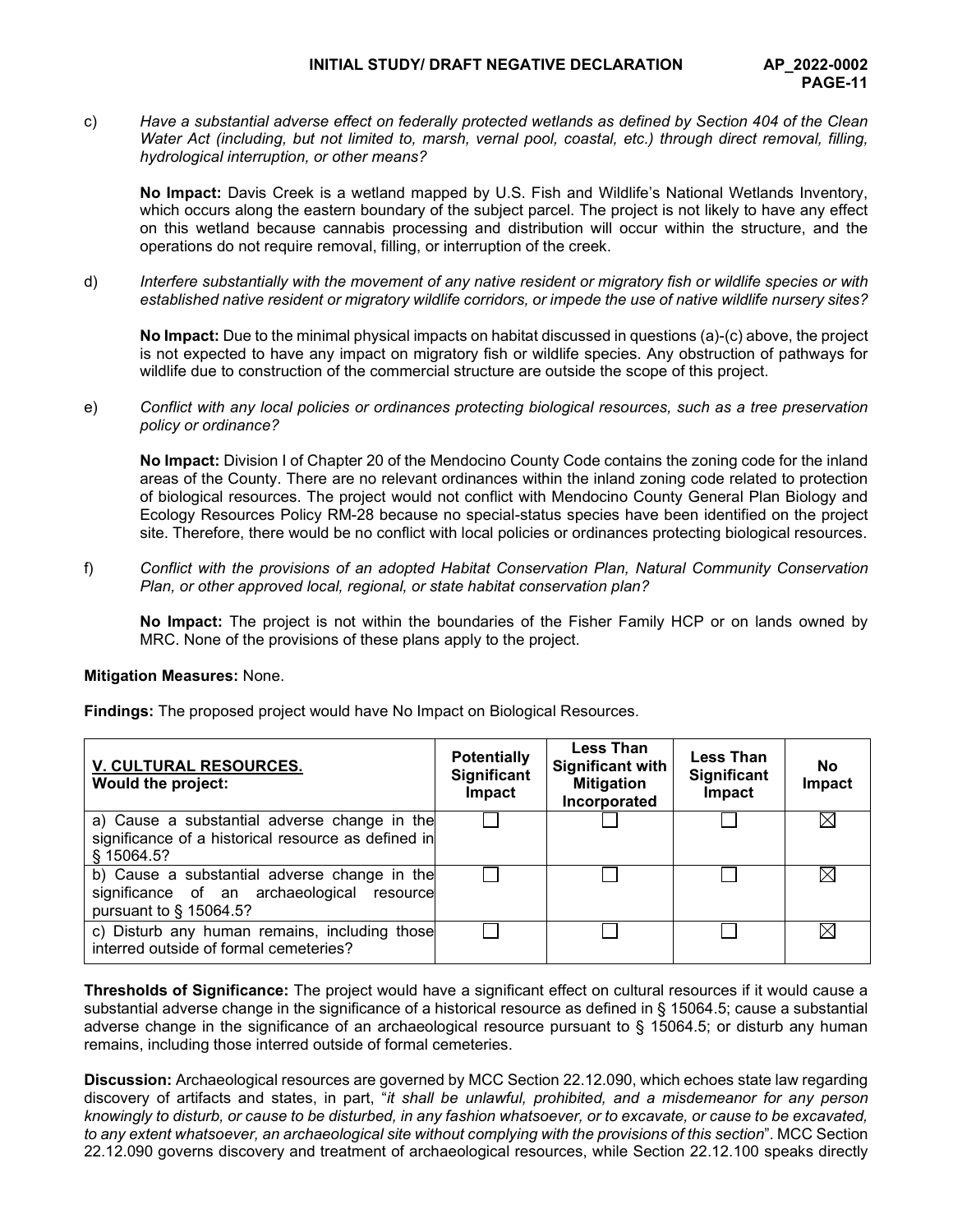to the discovery of human remains and codifies the procedures by which said discovery shall be handled. Pursuant to California Code of Regulations, Title 14, Chapter 3, Sub Section 15064.5(c)(4), "*if an archaeological resource is neither a unique archaeological nor an historic resource, the effects of the project on those resources shall not be considered a significant effect on the environment.*"

# **Would the Project:**

a-c) *Cause a substantial adverse change in the significance of a historical resource as defined in § 15064.5; cause a substantial adverse change in the significance of an archaeological resource pursuant to § 15064.5; or disturb any human remains, including those interred outside of formal cemeteries?*

**No Impact:** The proposed project does not involve any ground disturbance, and therefore would not result in any change to historical or archaeological resources that may exist on site. The lack of ground disturbance also indicates that the project would not disturb any human remains.

## **Mitigation Measures:** None.

**Findings:** The project would not have No Impact on Cultural Resources.

| VI. ENERGY.<br>Would the project:                                                                                                                                                          | <b>Potentially</b><br><b>Significant</b><br>Impact | <b>Less Than</b><br><b>Significant with</b><br><b>Mitigation</b><br>Incorporated | <b>Less Than</b><br><b>Significant</b><br>Impact | No<br>Impact |
|--------------------------------------------------------------------------------------------------------------------------------------------------------------------------------------------|----------------------------------------------------|----------------------------------------------------------------------------------|--------------------------------------------------|--------------|
| a) Result in potentially significant environmental<br>impact due to wasteful, inefficient, or unnecessary<br>consumption of energy resources, during project<br>construction or operation? |                                                    |                                                                                  | $\bowtie$                                        |              |
| b) Conflict with or obstruct a state or local plan for<br>renewable energy or energy efficiency?                                                                                           |                                                    |                                                                                  | $\times$ l                                       |              |

**Thresholds of Significance:** The project would have a significant effect on energy if it would result in potentially significant environmental impact due to wasteful, inefficient, or unnecessary consumption of energy resources, during project construction or operation; or conflict with or obstruct a state or local plan for renewable energy or energy efficiency.

**Discussion:** On October 7, 2015, Governor Edmund G. Brown, Jr. signed into law Senate Bill (SB) 350, known as the Clean Energy and Pollution Reduction Act of 2015 (De León, Chapter 547, Statutes of 2015), which sets ambitious annual targets for energy efficiency and renewable electricity aimed at reducing greenhouse gas (GHG) emissions. SB 350 requires the California Energy Commission to establish annual energy efficiency targets that will achieve a cumulative doubling of statewide energy efficiency savings and demand reductions in electricity and natural gas final end uses by January 1, 2030. This mandate is one of the primary measures to help the state achieve its long-term climate goal of reducing GHG emissions to 40 percent below 1990 levels by 2030. The proposed SB 350 doubling target for electricity increases from 7,286 gigawatt hours (GWh) in 2015 up to 82,870 GWh in 2029. For natural gas, the proposed SB 350 doubling target increases from 42 million therms (MM) in 2015 up to 1,174 MM in [2](#page-11-0)029.<sup>2</sup>

Permanent structures on site would be subject to Part 6 (California Energy Code) of Title 24 of the California Code of Regulations, which contains energy conservation standards applicable to residential and non-residential buildings throughout California. The 2019 Building Energy Efficiency Standards are designed to reduce wasteful, uneconomic, inefficient, or unnecessary consumption of energy, and enhance outdoor and indoor environmental quality. It is estimated that single-family homes built with the 2019 standards will use about 7 percent less energy due to energy efficiency measures versus those built under the 2016 standards.[3](#page-11-1)

<span id="page-11-0"></span><sup>2</sup> California Energy Commission. (2017). *Senate Bill 350: Doubling Energy Efficiency Savings by 2030*. <https://efiling.energy.ca.gov/getdocument.aspx?tn=221631>

<span id="page-11-1"></span><sup>3</sup> California Energy Commission. (2018). *2019 Building Energy Efficiency Standards Frequently Asked Questions.*  [https://www.energy.ca.gov/sites/default/files/2020-03/Title\\_24\\_2019\\_Building\\_Standards\\_FAQ\\_ada.pdf.](https://www.energy.ca.gov/sites/default/files/2020-03/Title_24_2019_Building_Standards_FAQ_ada.pdf)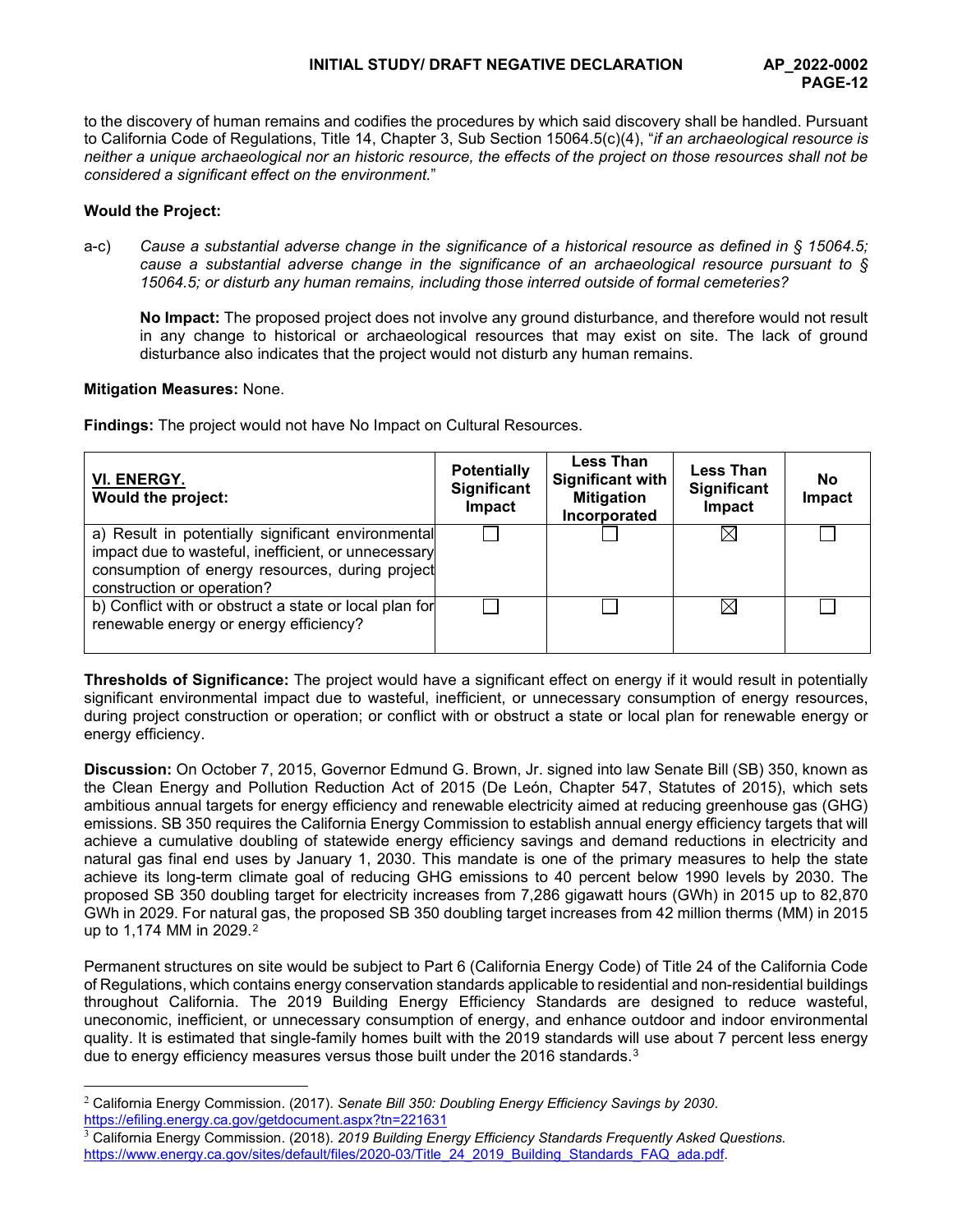#### **Would the Project:**

a-b) *Result in potentially significant environmental impact due to wasteful, inefficient, or unnecessary consumption of energy resources, during project construction or operation; or conflict with or obstruct a state or local plan for renewable energy or energy efficiency?*

**Less Than Significant Impact:** The commercial structure in which cannabis processing and distribution would take place has been issued a building permit, indicating that the structure conforms to the California Energy Code. Compliance with the California Energy Code limits wasteful, inefficient, or unnecessary consumption of energy resources. No other significant use of energy is expected as part of the project. Compliance with the California Energy Code also indicates that the project would not conflict with or obstruct any state or local plan for renewable energy or energy efficiency.

## **Mitigation Measures:** None.

**Findings:** The proposed project would have a Less Than Significant Impact on Energy.

| VII. GEOLOGY AND SOILS.<br>Would the project:                                                                                                                                                                                                                                                                                  | <b>Potentially</b><br><b>Significant</b><br>Impact | <b>Less Than</b><br><b>Significant with</b><br><b>Mitigation</b><br>Incorporated | <b>Less Than</b><br><b>Significant</b><br>Impact | <b>No</b><br>Impact |
|--------------------------------------------------------------------------------------------------------------------------------------------------------------------------------------------------------------------------------------------------------------------------------------------------------------------------------|----------------------------------------------------|----------------------------------------------------------------------------------|--------------------------------------------------|---------------------|
| a) Directly or indirectly cause potential substantial<br>adverse effects, including the risk of loss, injury, or<br>death involving:                                                                                                                                                                                           |                                                    |                                                                                  | $\boxtimes$                                      |                     |
| i) Rupture of a known earthquake fault, as<br>delineated on the most recent Alquist-Priolo<br>Earthquake Fault Zoning Map issued by the State<br>Geologist for the area or based on other<br>substantial evidence of a known fault? Refer to<br><b>Division</b><br>of<br>Mines<br>Geology<br>Special<br>and<br>Publication 42. |                                                    |                                                                                  | $\boxtimes$                                      |                     |
| ii) Strong seismic ground shaking?                                                                                                                                                                                                                                                                                             |                                                    |                                                                                  | $\times$                                         |                     |
| iii) Seismic-related ground failure,<br>including<br>liquefaction?                                                                                                                                                                                                                                                             |                                                    |                                                                                  | $\boxtimes$                                      |                     |
| iv) Landslides?                                                                                                                                                                                                                                                                                                                |                                                    |                                                                                  | $\boxtimes$                                      |                     |
| b) Result in substantial soil erosion or the loss of<br>topsoil?                                                                                                                                                                                                                                                               |                                                    |                                                                                  | $\boxtimes$                                      |                     |
| c) Be located on a geologic unit or soil that is<br>unstable, or that would become unstable as a<br>result of the project, and potentially result in on- or<br>off-site landslide, lateral spreading, subsidence,<br>liquefaction or collapse?                                                                                 |                                                    |                                                                                  | ⊠                                                |                     |
| d) Be located on expansive soil, as defined in<br>Table 18-1-B of the Uniform Building Code (1994),<br>creating substantial risks to life or property?                                                                                                                                                                         |                                                    |                                                                                  |                                                  | $\boxtimes$         |
| e) Have soils incapable of adequately supporting<br>the use of septic tanks or alternative waste water<br>disposal systems where sewers are not available<br>for the disposal of waste water?                                                                                                                                  |                                                    |                                                                                  |                                                  | $\boxtimes$         |
| Directly or indirectly destroy a unique<br>f)<br>paleontological resource or site or unique geologic<br>feature?                                                                                                                                                                                                               |                                                    |                                                                                  |                                                  | $\boxtimes$         |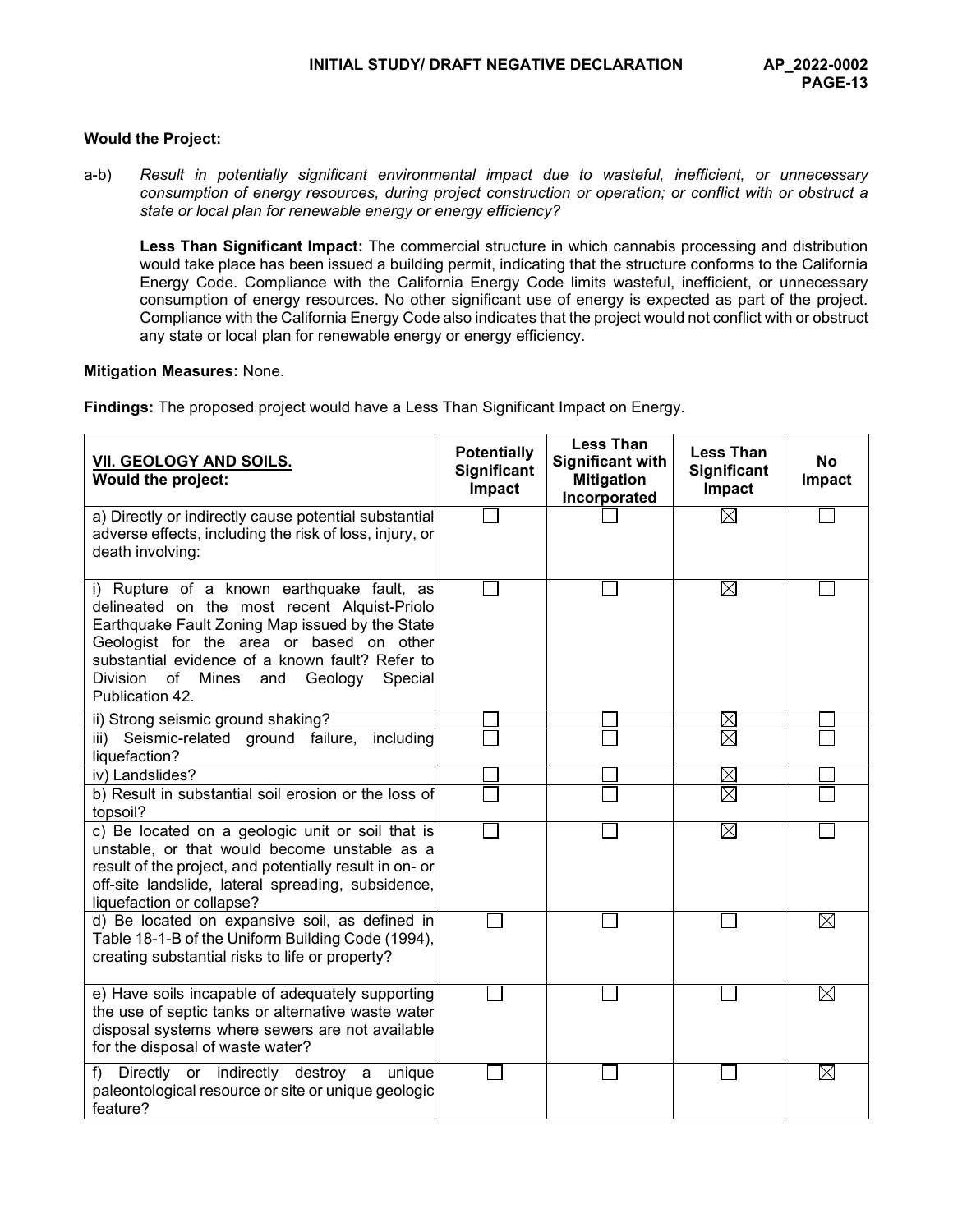**Thresholds of Significance:** The project would have a significant effect on geology and soils if it would directly or indirectly cause potential substantial adverse effects, including the risk of loss, injury, or death involving: rupture of a known earthquake fault, as delineated on the most recent Alquist-Priolo Earthquake Fault Zoning Map issued by the State Geologist for the area or based on other substantial evidence of a known fault, strong seismic ground shaking, seismic-related ground failure, including liquefaction, or landslides; be located on a geologic unit or soil that is unstable, or that would become unstable as a result of the project, and potentially result in on- or off-site landslide, lateral spreading, subsidence, liquefaction or collapse; be located on expansive soil, as defined in Table 18-1-B of the Uniform Building Code (1994), creating substantial risks to life or property; have soils incapable of adequately supporting the use of septic tanks or alternative waste water disposal systems where sewers are not available for the disposal of waste water; or directly or indirectly destroy a unique paleontological resource or site or unique geologic feature.

**Discussion:** Of the five known faults, the Maacama Fault is the closest active fault to the subject parcel, located approximately 1.5± miles west.

Historically, the Maacama fault has generated only a few moderate earthquakes. However, an abundance of smaller earthquakes (less than magnitude 3) are clearly associated with the fault. A magnitude 5.6 earthquake was reported to have occurred in the Ukiah area in 1869. Additionally, several earthquakes in the magnitude range of 4, with the strongest at M 4.9, were recorded in the Ukiah area in 1977-78. Surface fault creep (very slow movements across known fault locations) has been documented along the Maacama fault at locations east of Willits and Ukiah.

The vast majority of Mendocino County is underlain by bedrock of the Franciscan Formation. Thick soil development and landslides very commonly cover the underlying bedrock throughout the county. Due to the weak and deformed nature of the Franciscan rocks, they are prone to deep weathering and development of thick overlying soils. Soil deposits in swales and on the flanks of slopes commonly contain substantial amounts of clay and weathered rock fragments up to boulder size. These soils can be unstable when wet and are prone to slides. Landslides on such soils are widespread in Mendocino County, particularly in the eastern belt of the Franciscan Formation beneath the eastern portion of the county. Human activities that affect vegetation, slope gradients, and drainage processes can also contribute to landslides and erosion.

Areas susceptible to erosion occur throughout Mendocino County where surface soils possess low-density and/or low-strength properties. Slopes are another factor in soil erosion – the greater the slope, the greater the erosion hazard, especially if the soil is bare. Soils on 9 percent slopes and greater have a moderate erosion hazard, and soils on slopes greater than 15 percent have a high erosion hazard. Elevations at the subject parcel range from 1,423 feet in the northern portion of the lot to 1,575 feet at the southern boundary.

According to the 1991 Soil Conservation Service Soil Survey of Mendocino County (Eastern Part), the specific soil type underlying the site is Gielow sandy loam (0 to 5 percent slopes). Gielow sandy loam consists of very deep, somewhat poorly drained soil on alluvial plains and fans. The permeability of this soil is moderate. Runoff is very slow to slow, and the hazard of erosion is slight. A seasonal high water table fluctuates between depths of 18 and 36 inches from November through March. Most areas of this soil type are used for vineyards, orchards, hay and pasture, and wildlife habitat. A few areas are used for home site development. Construction of the facility was subject to the latest version of the California Building Code (CBC) to reduce any potential geologic risks.

# **Would the Project:**

- a) *Directly or indirectly cause potential substantial adverse effects, including the risk of loss, injury, or death involving:*
	- *i. Rupture of a known earthquake fault, as delineated on the most recent Alquist-Priolo Earthquake Fault Zoning Map issued by the State Geologist for the area or based on other substantial evidence of a known fault? Refer to Division of Mines and Geology Special Publication 42.*
	- *ii. Strong seismic ground shaking?*
	- *iii. Seismic-related ground failure, including liquefaction?*
	- *iv. Landslides?*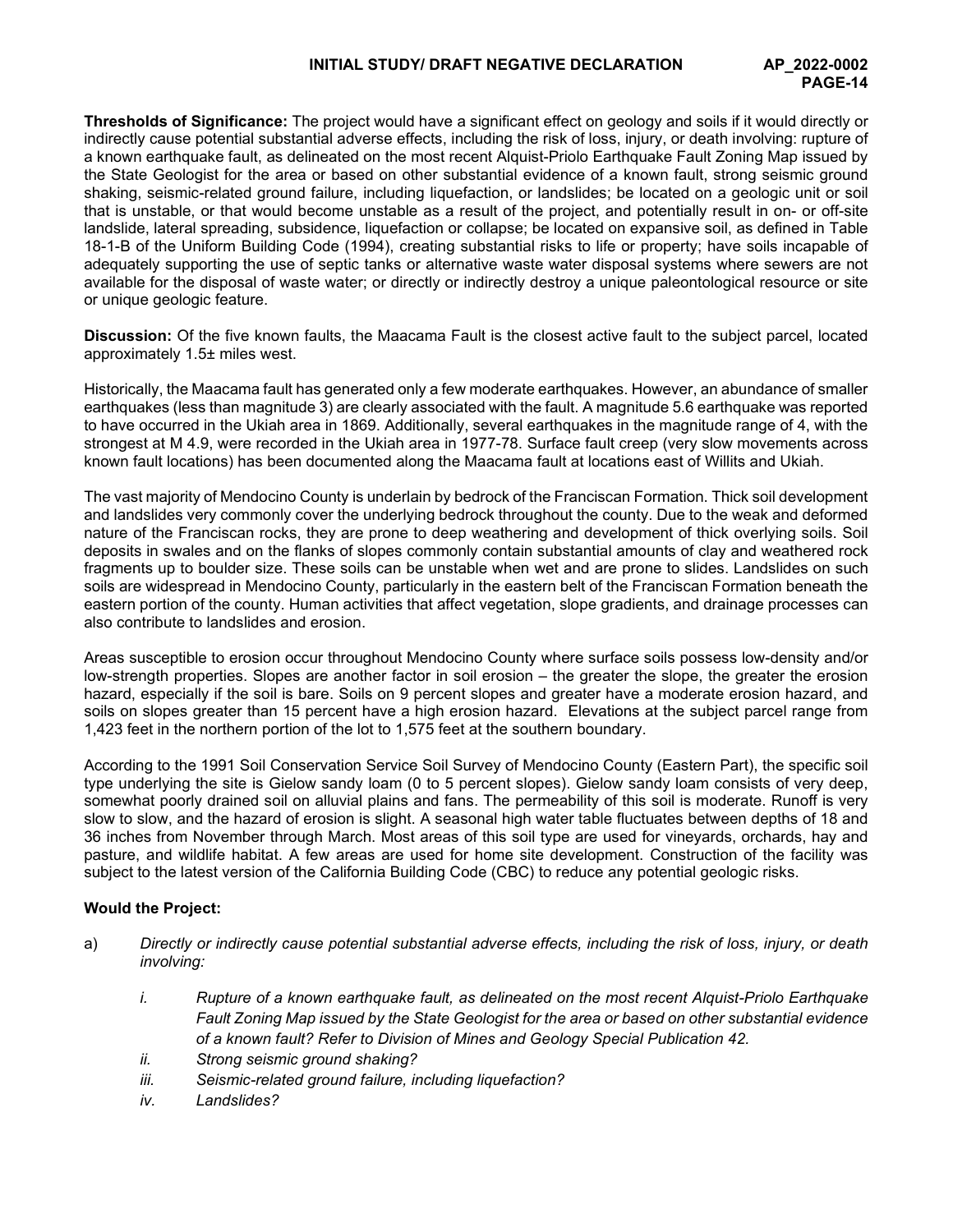**Less Than Significant Impact:** The California Building Code contains structural design standards that relate to earthquake risk. The commercial structure in which cannabis processing and distribution would take place has been issued a building permit, indicating that it conforms to necessary earthquake-related standards. In addition, the site is located 1.5± miles southeast of the Maacama fault, which has a history of producing only moderate earthquakes. Therefore, the risk associated with rupture of the fault and associated ground shaking or liquefaction is not significant. The project site is relatively flat, and the soil underlying the site has a slight hazard of erosion. In addition, runoff is considered slow to very slow on these soils. Therefore, the risk of landslide is also less than significant.

b) *Result in substantial soil erosion or the loss of topsoil?*

**Less Than Significant Impact:** The site is relatively flat (0 to 5 percent slopes), and the soil underlying the site has a slight hazard of erosion. Operation of the existing facility is not expected to result in increased impervious surfaces which may increase erosion. This indicates that any potential erosion would be minimal and less than significant.

c) *Be located on a geologic unit or soil that is unstable, or that would become unstable as a result of the project, and potentially result in on- or off-site landslide, lateral spreading, subsidence, liquefaction or collapse?*

**Less Than Significant Impact:** The soil underlying the site is not known to be unstable. Use of the existing structure is not expected to cause the soil to become unstable, as there is no significant construction associated with the project. The minimal slope of the site and slow rate of runoff indicates that the potential for landslide is similarly minimal. Poorly drained, fine-grained soils are most susceptible to liquefaction. Gielow sandy loam is described as 'somewhat poorly drained' and is formed in alluvium derived dominantly from sedimentary rock. This soil type may have the potential for liquefaction or lateral spreading. However, most recorded earthquakes in the vicinity have had a magnitude less than 5. This indicates that potential earthquakes would not cause significant liquefaction or lateral spreading. Soils high in clay content are most susceptible to subsidence. Large withdrawal of groundwater, earthquakes, and other natural events can also cause subsidence. Processing and distribution of cannabis is not expected to contribute significantly to risk of subsidence, as these activities are not associated with extraction of large amounts of groundwater.

d) *Be located on expansive soil, as defined in Table 18-1-B of the Uniform Building Code (1994), creating substantial risks to life or property?*

**No Impact:** The existing commercial structure in which the project will take place has been issued a building permit, indicating that the soil and foundation has been reviewed so as to conform to standards regarding expansive soils. The proposed use of the structure would not include any substantial construction, and therefore the project would not be located on soil or foundations not already conforming to Chapter 18 of the Uniform Building Code.

e) *Have soils incapable of adequately supporting the use of septic tanks or alternative waste water disposal systems where sewers are not available for the disposal of waste water?*

**No Impact:** The existing commercial structure in which the project will take place has been issued a building permit, which included review and approval by the Mendocino County Division of Environmental Health for the septic system for employee bathrooms. This indicates that the soil is capable of supporting a septic system serving the project, and no impact is anticipated.

f) *Directly or indirectly destroy a unique paleontological resource or site or unique geologic feature?*

**No Impact:** An archaeological study was performed in 1980 on the project site which identified several cultural resources. This includes a historic ranch and house site and a Native American tool processing and habitation site. No known paleontological resources or unique geological features occur on the site. Use of the existing structure is not expected to result in significant changes to the physical environment, including any lands which potentially contain these resources or features.

## **Mitigation Measures:** None.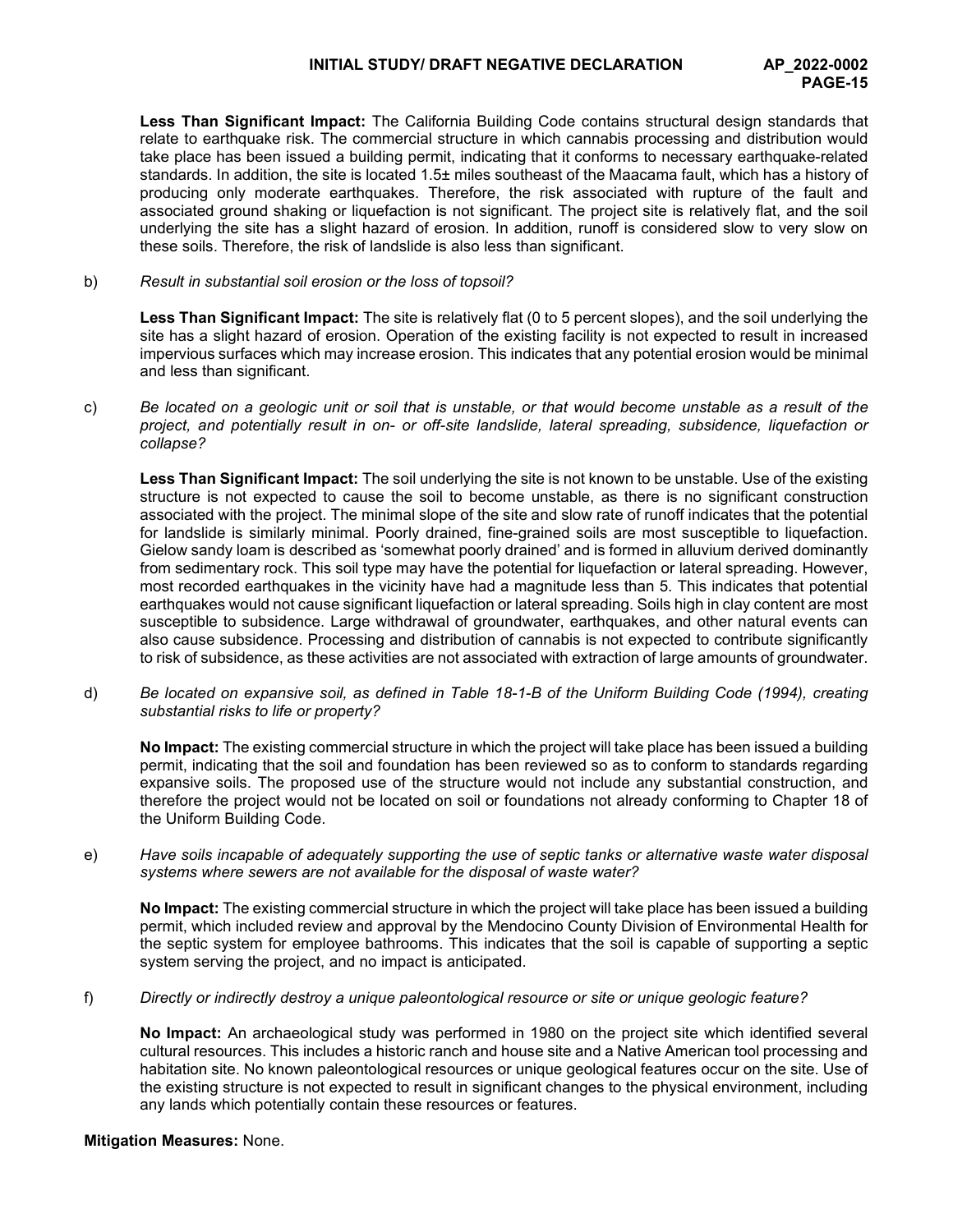| <b>VIII. GREENHOUSE GAS EMISSIONS.</b><br>Would the project:                                                                           | <b>Potentially</b><br><b>Significant</b><br>Impact | <b>Less Than</b><br><b>Significant with</b><br><b>Mitigation</b><br>Incorporated | <b>Less Than</b><br><b>Significant</b><br>Impact | No<br>Impact |
|----------------------------------------------------------------------------------------------------------------------------------------|----------------------------------------------------|----------------------------------------------------------------------------------|--------------------------------------------------|--------------|
| a) Generate greenhouse gas emissions, either<br>directly or indirectly, that may have a significant<br>impact on the environment?      |                                                    |                                                                                  |                                                  |              |
| b) Conflict with an applicable plan, policy or<br>regulation adopted for the purpose of reducing the<br>emissions of greenhouse gases? |                                                    |                                                                                  |                                                  |              |

**Findings:** The proposed project would have a Less Than Significant Impact on Geology and Soils.

**Thresholds of Significance:** The project would have a significant effect on greenhouse gas emissions if it would generate greenhouse gas emissions, either directly or indirectly, that may have a significant impact on the environment; or conflict with an applicable plan, policy or regulation adopted for the purpose of reducing the emissions of greenhouse gases.

**Discussion:** Assembly Bill 32 (AB32), the California Global Warming Solutions Act, 2006 recognized that California is a source of substantial amounts of greenhouse gas (GHG) emission which poses a serious threat to the economic well-being, public health, natural resources, and the environment of California. AB32 established a state goal of reducing GHG emission to 1990 levels by the year 2020 with further reductions to follow. In order to address global climate change associated with air quality impacts, CEQA statutes were amended to require evaluation of GHG emission, which includes criteria air pollutants (regional) and toxic air contaminants (local). As a result, Mendocino County Air Quality Management District (AQMD) adopted CEQA thresholds of significance for criteria air pollutants and GHGs. AQMD also issued updated CEQA guidelines to assist lead agencies in evaluating air quality impacts to determine if a project's individual emissions would be cumulatively considerable. According to the AQMD, these CEQA thresholds of significance are the same as those which have been adopted by the Bay Area Air Quality Management District (BAAQMD). Pursuant to the BAAQMD CEQA Guidelines, the threshold for project significance of GHG emissions is 1,100 metric tons CO2e (CO2 equivalent) of operation emission on an annual basis. Additionally, Mendocino County's building code requires new construction to include energy efficient materials and fixtures.

## **Would the Project:**

a) *Generate greenhouse gas emissions, either directly or indirectly, that may have a significant impact on the environment?*

**Less Than Significant Impact:** Direct emissions may occur due to vehicle exhaust from employees and clients traveling to and from the project site. Indirect emission may occur due to electricity use inside the facility, which may be sourced from emission-producing power plants. The project is not expected to generate enough vehicle trips which would create significant increases in Vehicle Miles Traveled (VMT). This indicates that emissions due to vehicle exhaust are less than significant. In addition, the existing structure's compliance with the California Building Energy Efficiency Standards (Title 24) indicates that indirect emissions due to electricity use would also be less than significant.

b) *Conflict with an applicable plan, policy or regulation adopted for the purpose of reducing the emissions of greenhouse gases?*

**No Impact:** Mendocino AQMD has not adopted a GHG or Risk Reduction Plan. Therefore, the project is not expected to conflict with an applicable plan, policy, or regulation.

## **Mitigation Measures:** None.

**Findings:** The proposed project would have a Less Than Significant Impact on Greenhouse Gas Emissions.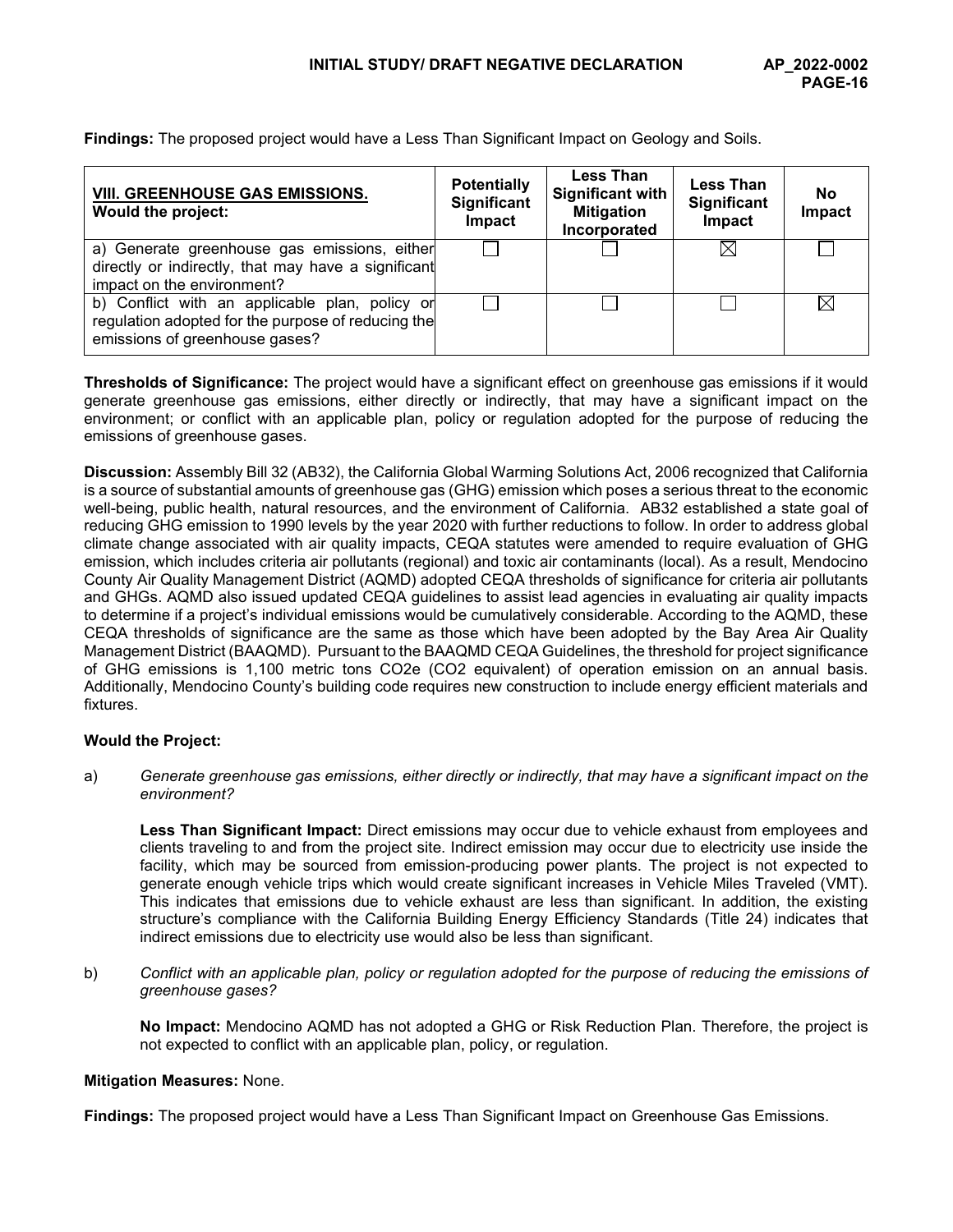| IX. HAZARDS AND HAZARDOUS MATERIALS.<br>Would the project:                                                                                                                                                                                                                   | <b>Potentially</b><br>Significant<br>Impact | <b>Less Than</b><br><b>Significant with</b><br><b>Mitigation</b><br>Incorporated | <b>Less Than</b><br>Significant<br>Impact | <b>No</b><br>Impact |
|------------------------------------------------------------------------------------------------------------------------------------------------------------------------------------------------------------------------------------------------------------------------------|---------------------------------------------|----------------------------------------------------------------------------------|-------------------------------------------|---------------------|
| a) Create a significant hazard to the public or the<br>environment through the routine transport, use, or<br>disposal of hazardous materials?                                                                                                                                |                                             |                                                                                  |                                           | ⊠                   |
| b) Create a significant hazard to the public or the<br>environment through reasonably foreseeable<br>upset and accident conditions involving<br>the<br>of<br>hazardous<br>materials<br>into<br>thel<br>release<br>environment?                                               |                                             |                                                                                  |                                           | ⊠                   |
| c) Emit hazardous emissions or handle hazardous<br>or acutely hazardous materials, substances, or<br>waste within one-quarter mile of an existing or<br>proposed school?                                                                                                     |                                             |                                                                                  |                                           | ⊠                   |
| d) Be located on a site which is included on a list<br>of hazardous materials sites compiled pursuant to<br>Government Code Section 65962.5 and, as a<br>result, would it create a significant hazard to the<br>public or the environment?                                   |                                             |                                                                                  |                                           | ⊠                   |
| e) For a project located within an airport land use<br>plan or, where such a plan has not been adopted,<br>within two miles of a public airport or public use<br>airport, would the project result in a safety hazard<br>for people residing or working in the project area? |                                             |                                                                                  |                                           | $\boxtimes$         |
| f) Impair implementation of or physically interfere<br>with an adopted emergency response plan or<br>emergency evacuation plan?                                                                                                                                              |                                             |                                                                                  |                                           | $\boxtimes$         |
| g) Expose people or structures, either directly or<br>indirectly, to a significant risk of loss, injury or<br>death involving wildland fires?                                                                                                                                |                                             |                                                                                  | ⊠                                         |                     |

**Thresholds of Significance:** The project would have a significant effect on hazards and hazardous materials if it would create a significant hazard to the public or the environment through the routine transport, use, or disposal of hazardous materials; create a significant hazard to the public or the environment through reasonably foreseeable upset and accident conditions involving the release of hazardous materials into the environment; emit hazardous emissions or handle hazardous or acutely hazardous materials, substances, or waste within one-quarter mile of an existing or proposed school; be located on a site which is included on a list of hazardous materials sites compiled pursuant to Government Code Section 65962.5 and, as a result, would create a significant hazard to the public or the environment; result in a safety hazard for people residing or working in the project area for a project located within an airport land use plan, or where such a plan has not been adopted, within two miles of a public airport or public use airport; impair implementation of or physically interfere with an adopted emergency response plan or emergency evacuation plan; or expose people or structures, either directly or indirectly, to a significant risk of loss, injury or death involving wildland fires.

**Discussion:** California Health and Safety Code defines "hazardous material" as "any material that, because of its quantity, concentration, or physical or chemical characteristics, poses a significant present or potential hazard to human health and safety or to the environment if released into the workplace or the environment". Hazardous materials include, but are not limited to, hazardous substances, hazardous waste, and any materials that a handler or the unified program agency has a reasonable basis for believing that it would be injurious to the health and safety of persons or harmful to the environment if released into the workplace or the environment (Health and Safety Code section 25501(m)).

Mendocino County has adopted a Hazardous Waste Management Plan to guide future decisions by the County and the incorporated cities about hazardous waste management. Policies in this General Plan emphasize source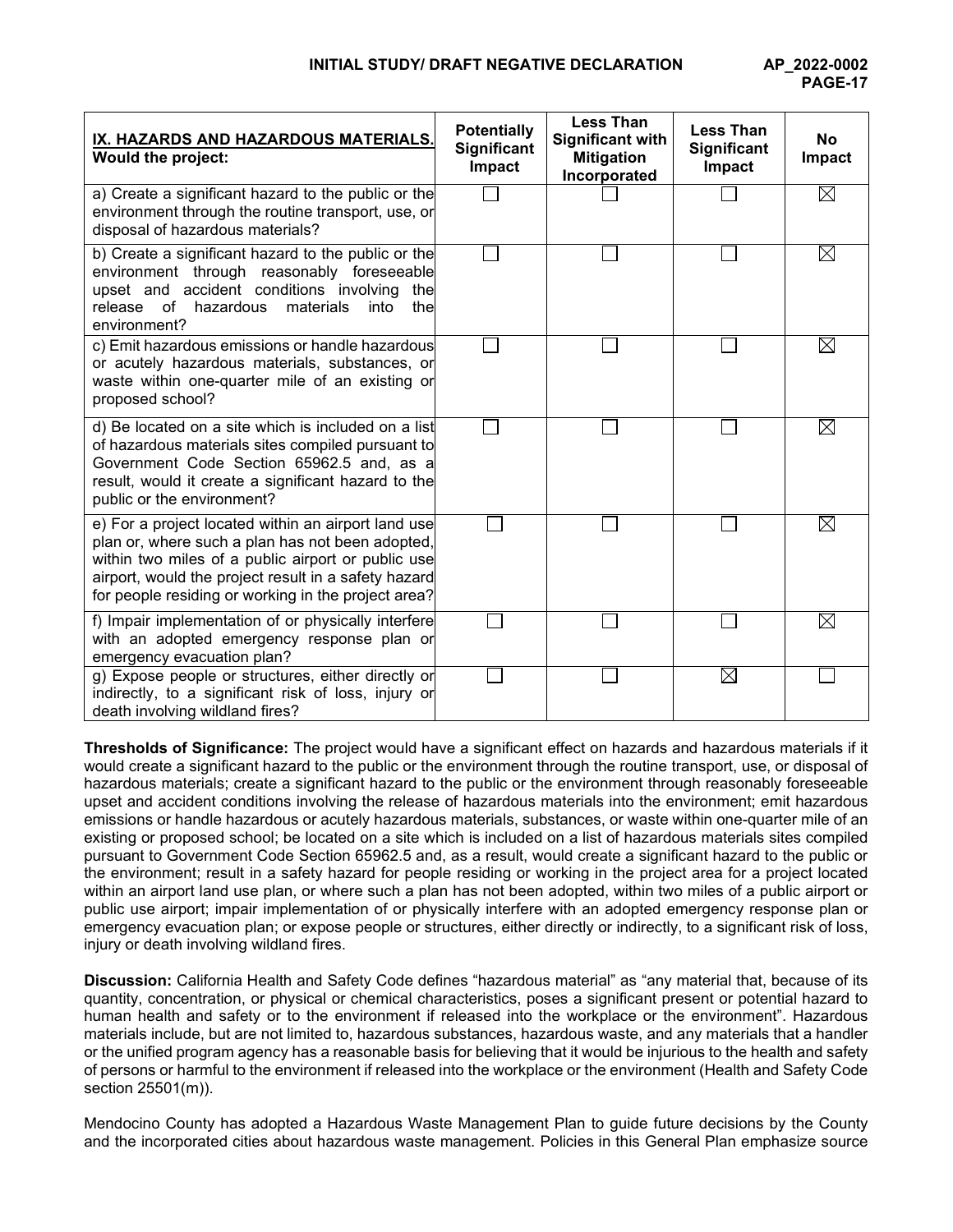reduction and recycling of hazardous wastes and express a preference for onsite hazardous waste treatment over offsite treatment. The Hazardous Waste Management Plan proposed several hazardous waste programs and set forth criteria to guide the siting of new offsite hazardous waste facilities. However, to date, no facilities have been cited in the county. In 1997, the County Division of Environmental Health assumed responsibility for administering hazardous waste generation and treatment regulations. Solid Waste and Hazardous Waste and Materials Management Policy DE-203 states: *All development projects shall include plans and facilities to store and manage solid waste and hazardous materials and wastes in a safe and environmentally sound manner.*

The California Air Resources Board classifies asbestos as a known human carcinogen. Asbestos of any type is considered hazardous and may cause asbestosis and lung cancer if inhaled, becoming permanently lodged in body tissues. Exposure to asbestos has also been shown to cause stomach and other cancers. Asbestos is the general name for a group of rock-forming minerals that consist of extremely strong and durable fibers. When asbestos fibers are disturbed, such as by grading and construction activities, they are released into the air where they remain for a long period of time. Naturally occurring asbestos is an issue of concern in Mendocino County, which contains areas where asbestos-containing rocks are found. The presence of ultramafic rocks indicates the possible existence of asbestos mineral groups. Ultramafic rocks contain 90 percent or more of dark-colored, iron-magnesium-silicate minerals. Ultramafic rocks may be partially or completely altered to a rock known as serpentinite, more commonly called serpentine.

The Mendocino County Air Quality Management District enforces state regulations to reduce the effects of development projects involving construction sites and unpaved roads in areas tested and determined by a stateregistered geologist to contain naturally occurring asbestos. Serpentine and ultramafic rocks are common in the eastern belt of the Franciscan Formation in Mendocino County. Small, localized areas of serpentine do occur in the coastal belt of the Franciscan Formation, but they are significantly less abundant.

Mendocino County's aviation system is composed of airports, privately owned aircraft of various types, privately operated aircraft service facilities, and publicly and privately operated airport service facilities. Most aircraft are privately owned, small single or twin-engine planes flown primarily for personal business. Six public use airports in Mendocino County provide for regional and interregional needs of commercial and general aviation. Actions involving areas around airports will continue to be evaluated for consistency with the County's Airport Comprehensive Land Use Plan and applicable federal regulations. Mendocino County's Airport Policy DE-167 states: *"Land use decisions and development should be carried out in a manner that will reduce aviation-related hazards (including hazards to aircraft, and hazards posed by aircraft)".* 

The California Department of Forestry and Fire Protection (CALFIRE) designates areas of the County into fire severity zones. These maps are used to develop recommendations for local land use agencies and for general planning purposes.

Any project that would require the transport, use, storage, and disposal of small quantities of hazardous materials common for equipment and facility maintenance and operation, such as gasoline, diesel fuel, hydraulic fluids, oils, and lubricants which will be used for any facility operation or maintenance must be utilized and disposed of in accordance with all applicable federal and state regulations.

## **Would the Project:**

a) *Create a significant hazard to the public or the environment through the routine transport, use, or disposal of hazardous materials?*

**No Impact:** The project is not expected to make use of any hazardous materials. Cannabis processing typically involves drying, curing, grading, trimming, and/or packaging products. The processes typically do not involve hazardous materials. The project would make use of existing electricity and gas service via utility company. Therefore, generators are not likely to be used as part of the project, and there would be no impacts related to oil or diesel fuel.

b) *Create a significant hazard to the public or the environment through reasonably foreseeable upset and accident conditions involving the release of hazardous materials into the environment?*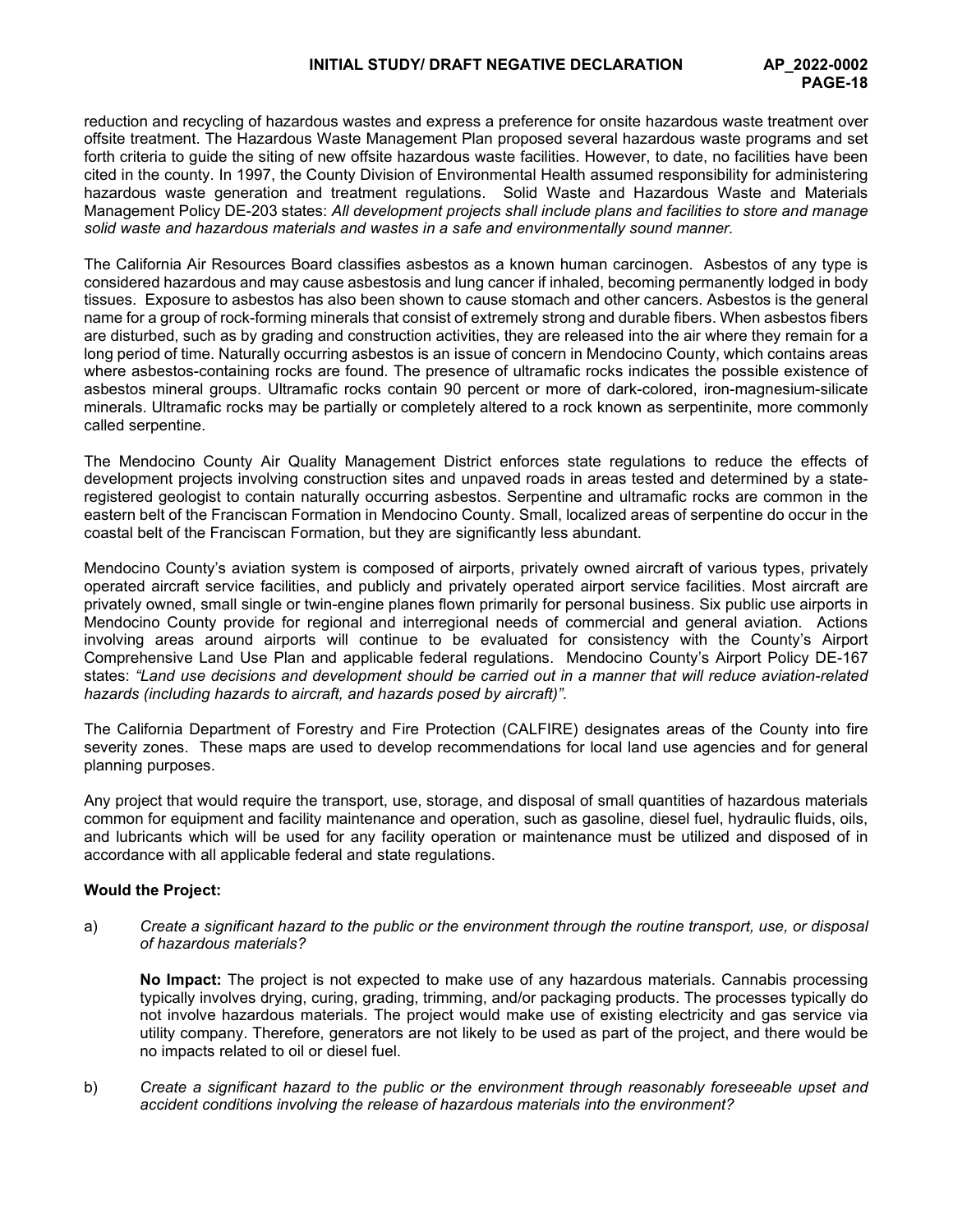**No Impact:** The project is not expected to make use of any hazardous materials. Therefore, upset and accident conditions would not occur.

c) *Emit hazardous emissions or handle hazardous or acutely hazardous materials, substances, or waste within one-quarter mile of an existing or proposed school?*

**No Impact:** The project is not expected to make use of any hazardous materials. The project site is not within one-quarter mile of an existing or any known proposed school.

d) *Be located on a site which is included on a list of hazardous materials sites compiled pursuant to Government Code Section 65962.5 and, as a result, would it create a significant hazard to the public or the environment?*

**No Impact:** The most current list of hazardous materials sites prepared pursuant to Government Code Section 65962.5 is known as the "EnviroStor" database maintained by the Department of Toxic Substances Control. The project is not located on any site currently on the EnviroStor database.

e) *For a project located within an airport land use plan or, where such a plan has not been adopted, within two miles of a public airport or public use airport, would the project result in a safety hazard for people residing or working in the project area?*

**No Impact:** The project site is not within the boundaries of the Mendocino County Airport Comprehensive Land Use Plan and is not within two miles of any airports.

f) *Impair implementation of or physically interfere with an adopted emergency response plan or emergency evacuation plan?*

**No Impact:** The Mendocino County Office of Emergency Services (OES) is responsible for coordinating the emergency planning process and maintaining the county's emergency plans, including the Mendocino County Operational Area Emergency Operations Plan and Mendocino County Multi-Hazard Mitigation Plan. The project involves minimal physical change to the existing environment, and therefore is not expected to impair implementation of or physically interfere with these emergency plans. The project site is accessed via private road directly from Ridgewood Road (County Road 304A) and is not expected to interfere with existing evacuation routes, and is not located on property identified for use as part of an emergency response plan.

g) *Expose people or structures, either directly or indirectly, to a significant risk of loss, injury or death involving wildland fires?*

**Less Than Significant Impact:** Use of the existing structure for cannabis processing and distribution activities is not expected to expose people or structures to significant risk involving wildland fires. Project activities would mostly occur within the existing commercial structure, which has been issued a building permit, indicating that fire risk related to the structure and its occupancy has been previously addressed. The project site is in an area classified with a "Moderate Fire Hazard" severity rating. Fire protection services for wildland areas are provided by the California Department of Forestry and Fire Protection (CalFire). The project site is also within the jurisdiction of the Little Lake Fire Protection District. The project application was referred to both agencies for input. Both agencies responded with no comments on the project.

## **Mitigation Measures:** None.

**Findings:** The proposed project would have a Less Than Significant Impact on Hazards and Hazardous Materials.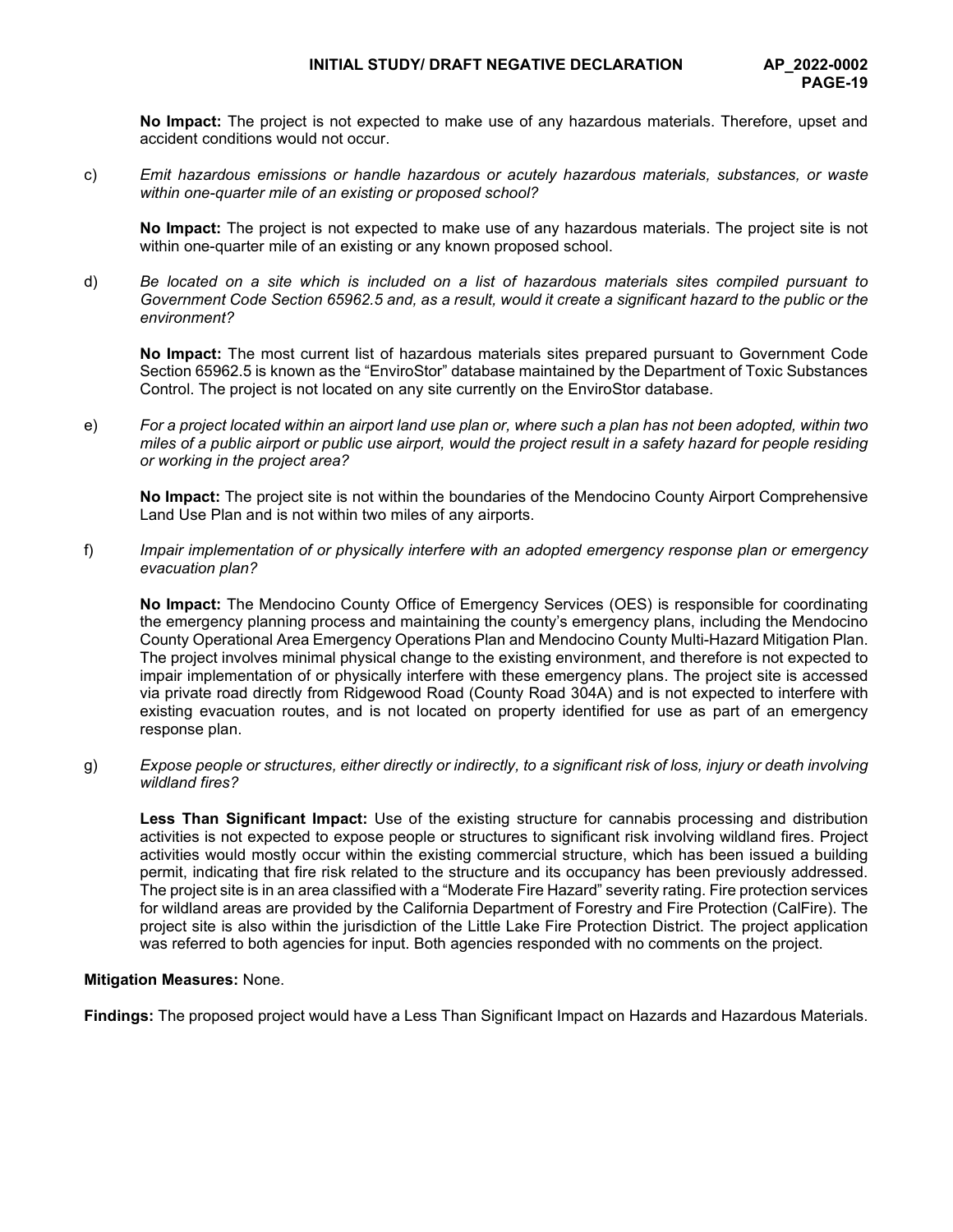| <b>WATER</b><br><b>QUALITY.</b><br>X. HYDROLOGY<br><b>AND</b><br><b>Would the project:</b>                                                                                                                             | <b>Potentially</b><br>Significant<br>Impact | <b>Less Than</b><br>Significant with<br><b>Mitigation</b><br>Incorporated | <b>Less Than</b><br><b>Significant</b><br>Impact | No<br>Impact |
|------------------------------------------------------------------------------------------------------------------------------------------------------------------------------------------------------------------------|---------------------------------------------|---------------------------------------------------------------------------|--------------------------------------------------|--------------|
| a) Violate any water quality standards or waste<br>discharge requirements or otherwise substantially<br>degrade surface or ground water quality?                                                                       |                                             |                                                                           | $\boxtimes$                                      |              |
| b) Substantially deplete groundwater supplies or<br>interfere substantially with groundwater recharge<br>such that the project may impede sustainable<br>groundwater management of the basin?                          |                                             |                                                                           | $\boxtimes$                                      |              |
| c) Substantially alter the existing drainage pattern<br>of the site or area, including through the alteration<br>of the course of a stream or river, in a manner<br>which would:                                       |                                             |                                                                           | $\boxtimes$                                      |              |
| i) result in substantial erosion or siltation on- or off-<br>site;                                                                                                                                                     |                                             |                                                                           | $\boxtimes$                                      |              |
| ii) substantially increase the rate or amount of<br>surface runoff in a manner which would result in<br>flooding on- or off-site;                                                                                      |                                             |                                                                           |                                                  | ⋉            |
| iii) create or contribute runoff water which would<br>exceed the capacity of existing or planned<br>drainage<br>systems<br>provide<br>stormwater<br><b>or</b><br>substantial additional sources of polluted runoff; or |                                             |                                                                           | $\boxtimes$                                      |              |
| iv) impede or redirect flood flows?                                                                                                                                                                                    |                                             |                                                                           | $\boxtimes$                                      |              |
| d) In flood hazard, tsunami, or seiche zones, risk,<br>release of pollutants due to project inundation?                                                                                                                |                                             |                                                                           |                                                  | $\boxtimes$  |
| e) Conflict with or obstruct implementation of a<br>water quality control plan or<br>sustainable<br>groundwater management plan?                                                                                       |                                             |                                                                           |                                                  | $\boxtimes$  |

**Thresholds of Significance:** The project would have a significant effect on hydrology and water quality if it would violate any water quality standards or waste discharge requirements or otherwise substantially degrade surface or ground water quality; substantially deplete groundwater supplies or interfere substantially with groundwater recharge such that the project may impede sustainable groundwater management of the basin; substantially alter the existing drainage pattern of the site or area, including through the alteration of the course of a stream or river, in a manner which would: result in substantial erosion or siltation on- or off-site, substantially increase the rate or amount of surface runoff in a manner which would result in flooding on- or off-site, create or contribute runoff water which would exceed the capacity of existing or planner storm water drainage systems or provide substantial additional sources of polluted runoff, or impede or redirect flood flows; risk release of pollutants due to project inundation in flood hazard, tsunami, or seiche zones; or conflict with or obstruct implementation of a water quality control plan or sustainable groundwater management plan.

**Discussion:** Regulatory agencies include the State Water Resources Control Board (SWRCB) and the North Coast Regional Water Quality Control Board (NCRWQCB). The State Water Resources Control Board is responsible for implementing water quality standards in California. Water Code Section 13050(d) states: "*Waste includes sewage and any and all other waste substances, liquid, solid, gaseous, or radioactive, associated with human habitation, or of human or animal origin, or from any producing, manufacturing, or processing operation, including waste placed within containers of whatever nature prior to, and for purposes of, disposal*." Typical activities and uses that affect water quality include, but are not limited to, discharge of process wastewater from factories, confined animal facilities, construction sites, sewage treatment facilities, and material handling areas which drain into storm drains.

Water Code Section 1005.1 defines groundwater as "*water beneath the surface of the ground, whether or not flowing through known and definite channels."* Both surface water and groundwater define a watershed, as they move from higher to lower elevations. In Mendocino County, groundwater is the main source for municipal and individual domestic water systems outside of the Ukiah Valley and contributes significantly to irrigation. Wells throughout Mendocino County support a variety of uses, including domestic, commercial, industrial, agricultural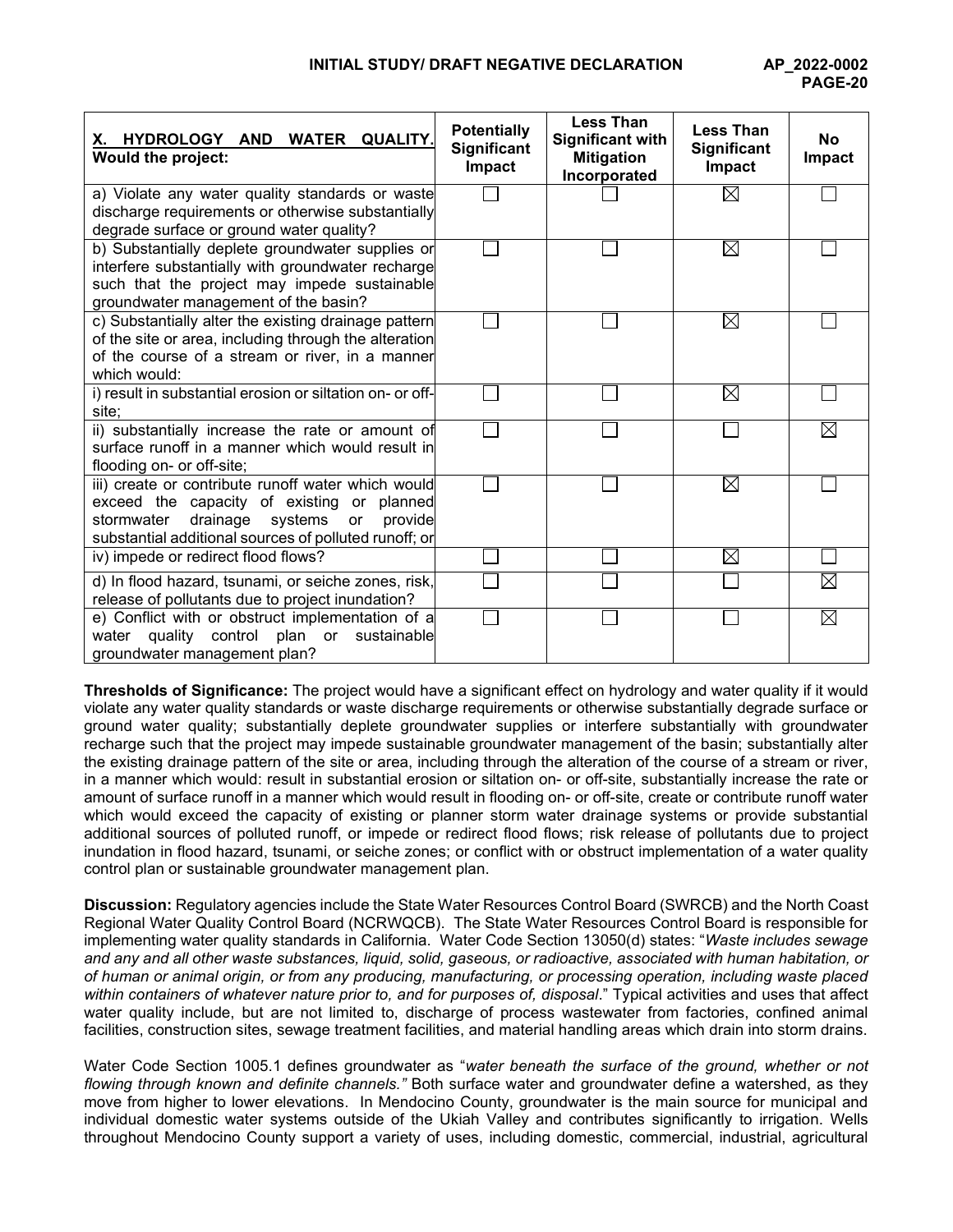needs, and fire protection. The County's groundwater is found in two distinct geologic settings: the inland valleys and the mountainous areas. Mountainous areas are underlain by consolidated rocks of the Franciscan Complex, which are commonly dry and generally supply less than 5 gallons per minute of water to wells. Interior valleys are underlain by relatively thick deposits of valley fill, in which yields vary from less than 50 gallons per minute to 1,000 gallons per minute. There are six identified major groundwater basins in Mendocino County. Groundwater recharge is the replacement of water in the groundwater aquifer. Recharge occurs in the form of precipitation, surface runoff that later enters the ground, irrigation, and in some parts of California (but not in Mendocino County) by imported water. Specific information regarding recharge areas for Mendocino County's groundwater basins is not generally available, but recharge for inland groundwater basins comes primarily from infiltration of precipitation and intercepted runoff in stream channels, and from permeable soils along the margins of valleys. Recharge for coastal groundwater basins takes place in fractured and weathered bedrock and coastal terraces, and along recent alluvial deposits and bedrock formations. If recharge areas are protected from major modification - such as paving, building and gravel removal - it is anticipated that continued recharge will re-supply groundwater reservoirs.

The basic source of all water in Mendocino County is precipitation in the form of rain or snow. Average annual rainfall in Mendocino County ranges from slightly less than 35 inches in the Ukiah area to more than 80 inches near Branscomb. Most of the precipitation falls during the winter, and substantial snowfall is limited to higher elevations. Rainfall is often from storms which move in from the northwest. Virtually no rainfall occurs during the summer months.

## **Would the Project:**

a) *Violate any water quality standards or waste discharge requirements or otherwise substantially degrade surface or ground water quality?*

**Less Than Significant Impact:** The project is not expected to violate any water quality standards or waste discharge requirements. The domestic source of water is a pond on the site. The structure in which project activities take place may make use of this surface water for bathrooms and sinks, but this is not expected to significantly degrade water quality. Cannabis processing and distribution would not discharge waste into groundwater or the onsite pond.

b) *Substantially deplete groundwater supplies or interfere substantially with groundwater recharge such that the project may impede sustainable groundwater management of the basin?*

**Less Than Significant Impact:** Impacts to groundwater due to construction of the commercial structure have been previously addressed and are not within the scope of this project. Use of the existing structure for cannabis processing and distribution may impact groundwater if water will be used in sinks, bathrooms, hoses, or other plumbing systems. The applicant identified that the onsite pond is the primary domestic water source. This pond serves existing cannabis cultivation activities on the site. The onsite pond may impact groundwater by diverting natural stream flows. However, the project would not result in increased diversion, and the amount of water used for operation of the commercial facility is not substantial.

- c) *Substantially alter the existing drainage pattern of the site or area, including through the alteration of the course of a stream or river, in a manner which would:* 
	- *i. result in substantial erosion or siltation on- or off-site;*
	- *ii. substantially increase the rate or amount of surface runoff in a manner which would result in flooding on- or off-site;*
	- *iii. create or contribute runoff water which would exceed the capacity of existing or planned stormwater drainage systems or provide substantial additional sources of polluted runoff; or*
	- *iv. impede or redirect flood flows?*

**Less Than Significant Impact:** Cannabis processing and distribution activities would occur within the existing commercial structure, and therefore would not alter the existing drainage pattern or alter the course of a stream or river on site. Transportation to and from the project site on private roads may impact drainage patterns or stream flows, but these impacts are expected to be less than significant. Impacts to drainage patters due to construction of the commercial structure have been addressed previously and are not within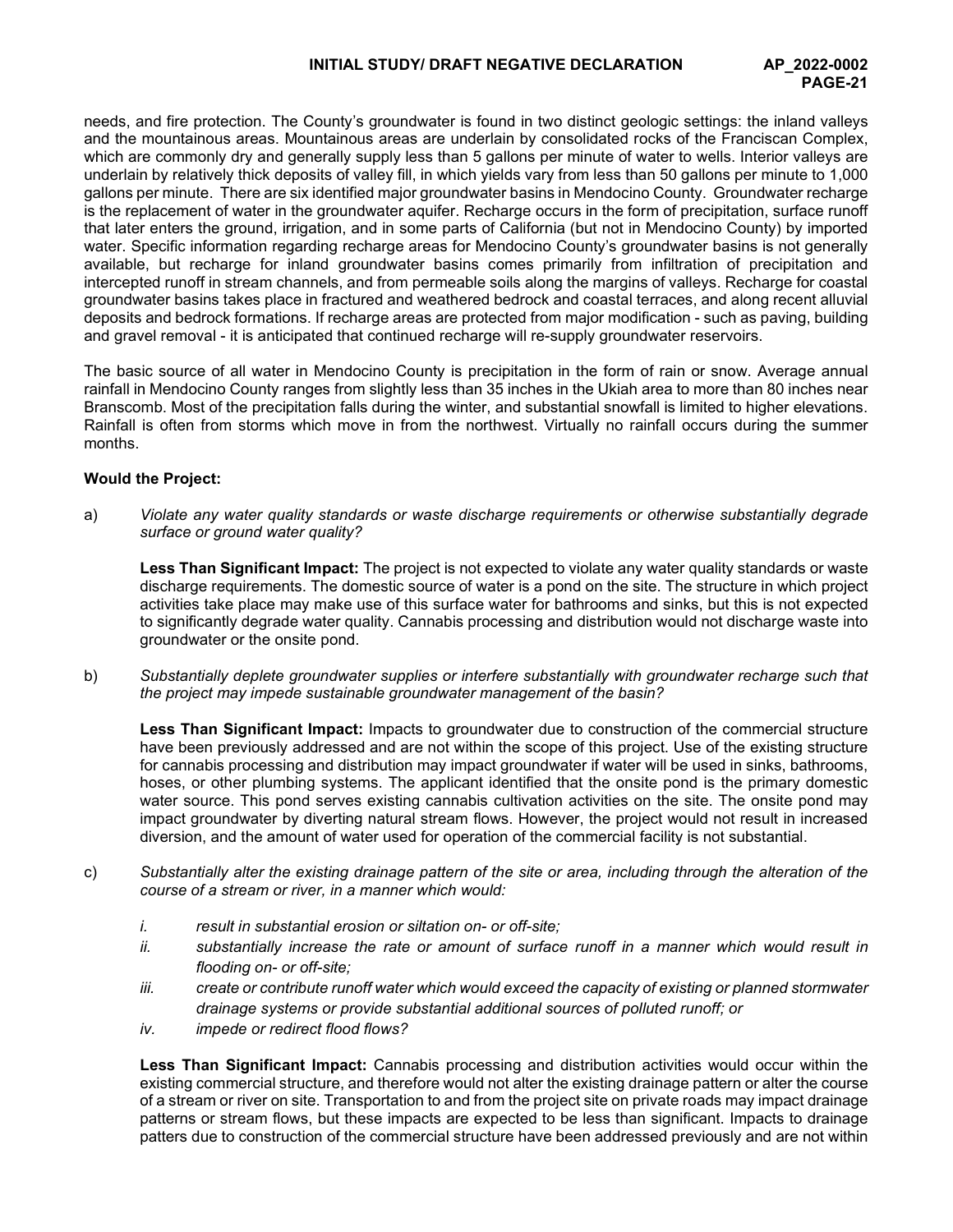# **INITIAL STUDY/ DRAFT NEGATIVE DECLARATION AP\_2022-0002**

the scope of this project. Increased use of unpaved roads may weather the roads in such a way as to alter natural surface runoff or other stream flows. In addition, vehicles traveling to and from the site may deposit materials or substances which can pollute runoff or other water flows on the site. The project is expected to generate fewer than 50 vehicle trips per day, and there is no proposed increase in impervious surface area. Therefore, any impacts due to road travel and vehicle emissions would be less than significant.

d) *In flood hazard, tsunami, or seiche zones, risk release of pollutants due to project inundation?*

**No Impact:** The project is not located in any flood hazard, tsunami, or seiche zone. Therefore, there would be minimal or no potential for risk of release of pollutants due to inundation.

e) *Conflict with or obstruct implementation of a water quality control plan or sustainable groundwater management plan?*

**No Impact:** The proposed project would not conflict with or obstruct implementation of a water quality control plan or sustainable groundwater management plan. The application was referred to the Mendocino County Division of Environmental Health and no concerns were identified with potential impacts to any applicable groundwater management plan.

#### **Mitigation Measures:** None.

**Findings:** The proposed project would have a Less Than Significant Impact on Hydrology and Water Quality.

| XI. LAND USE AND PLANNING.<br>Would the project:  | <b>Potentially</b><br>Significant<br>Impact | <b>Less Than</b><br>Significant with<br><b>Mitigation</b><br>Incorporated | <b>Less Than</b><br>Significant<br>Impact | No<br>Impact |
|---------------------------------------------------|---------------------------------------------|---------------------------------------------------------------------------|-------------------------------------------|--------------|
| a) Physically divide an established community?    |                                             |                                                                           |                                           |              |
| b) Cause a significant environmental impact due   |                                             |                                                                           |                                           |              |
| to a conflict with any land use plan, policy, or  |                                             |                                                                           |                                           |              |
| regulation adopted for the purpose of avoiding or |                                             |                                                                           |                                           |              |
| mitigating an environmental effect?               |                                             |                                                                           |                                           |              |

**Thresholds of Significance:** The project would have a significant effect on land use and planning if it would physically divide an established community or cause a significant environmental impact due to a conflict with any land use plan, policy, or regulation adopted for the purpose of avoiding or mitigating an environmental effect.

**Discussion:** All lands within the unincorporated portions of Mendocino County are regulated by the General Plan and zoning ordinance, with regards to land use, as well as a number of more locally derived specific plans, such as the Gualala Town Plan, or Ukiah Valley Area Plan. The proposed Project does is not within a specific plan. The project was also referred to several agencies with jurisdiction over the project.

Mendocino County currently has one active Habitat Conservation Plan (HCP) with the California Department of Fish and Wildlife which provides protections for the Point Arena Mountain Beaver*.* The Fisher Family HCP (Permit #TE170629-0) covers 24 acres of coastal scrub and was adopted December 3, 2007, for a period of 50 years. The Fisher Family HCP applies to parcel APN 027-211-02 located at 43400 Hathaway Crossing, Point Arena. Additionally, since 2003, the Mendocino Redwood Company (MRC) has managed the County's only Natural Community Conservation Plan which covers all lands owned by the MRC to preserve regionally important habitat.

## **Would the Project:**

## a) *Physically divide an established community?*

**No Impact:** The existing commercial structure in which the project would take place is located on private property in a primarily agricultural and low-density residential area. No aspect of the project would physically divide an established community.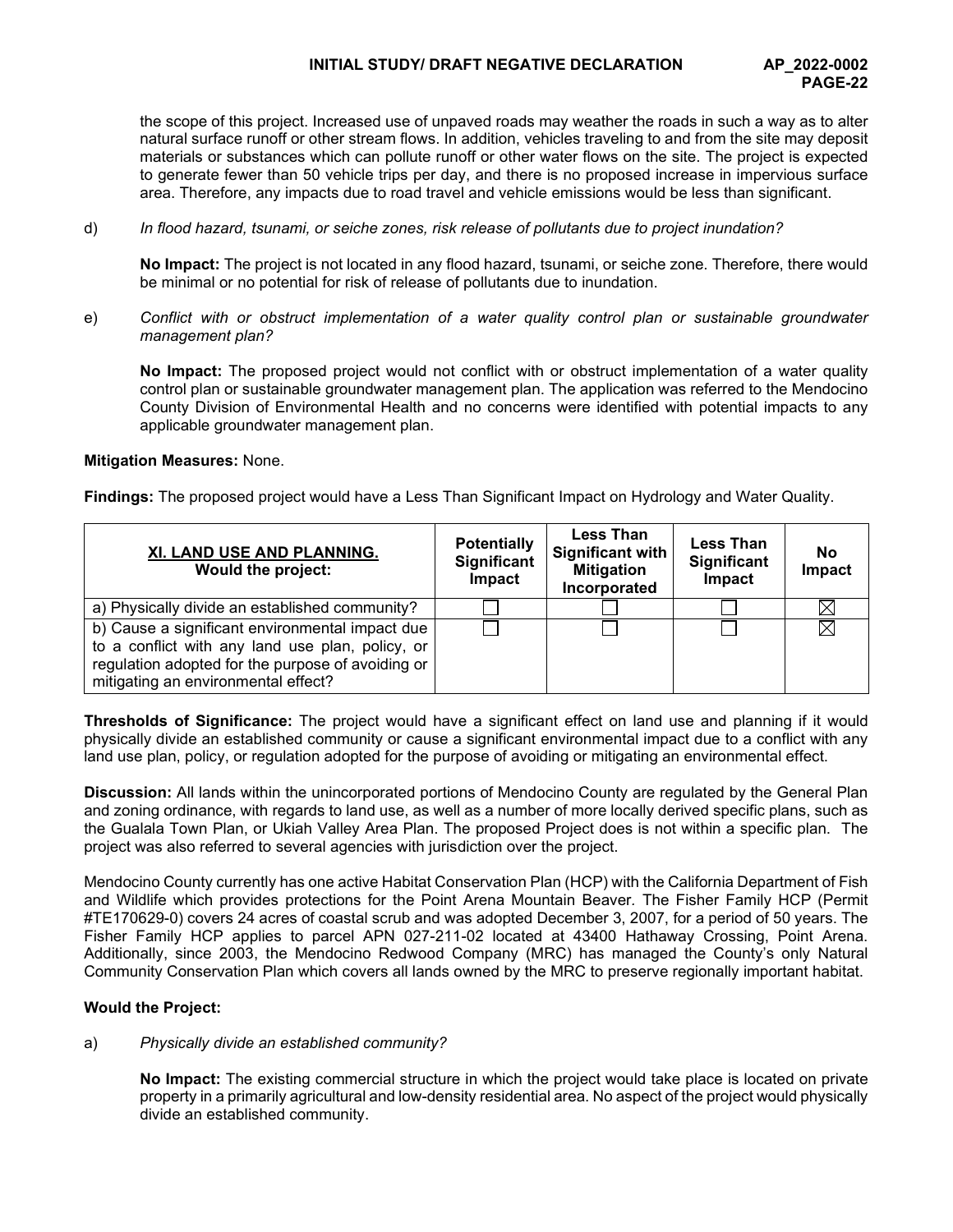b) *Cause a significant environmental impact due to a conflict with any land use plan, policy, or regulation adopted for the purpose of avoiding or mitigating an environmental effect?*

**No Impact:** The project is consistent with applicable General Plan, zoning ordinance, archaeological resource, and environmental protection regulations. The integrity of the land use classification within the General Plan and zoning district would be maintained, as there is sufficient additional land available on the subject parcel for future agricultural or grazing uses. The project complies with Mendocino County Code Chapter 22.12 regarding Archaeological Resources, and no other environmental regulations would apply to the project beyond the requirements of CEQA.

## **Mitigation Measures:** None.

**Findings:** The proposed project would have No Impact on Land Use and Planning.

| XII. MINERAL RESOURCES.<br>Would the project:                                                                                                                                      | <b>Potentially</b><br><b>Significant</b><br>Impact | <b>Less Than</b><br><b>Significant with</b><br><b>Mitigation</b><br>Incorporated | <b>Less Than</b><br>Significant<br>Impact | <b>No</b><br><b>Impact</b> |
|------------------------------------------------------------------------------------------------------------------------------------------------------------------------------------|----------------------------------------------------|----------------------------------------------------------------------------------|-------------------------------------------|----------------------------|
| a) Result in the loss of availability of a known<br>mineral resource that would be of value to the<br>region and the residents of the state?                                       |                                                    |                                                                                  |                                           |                            |
| b) Result in the loss of availability of a locally-<br>important mineral resource recovery<br>site<br>delineated on a local general plan, specific plan or<br>other land use plan? |                                                    |                                                                                  |                                           |                            |

**Thresholds of Significance:** The project would have a significant impact on mineral resources if it would result in the loss of availability of a known mineral resource that would be of value to the region and the residents of the state; or result in the loss of availability of a locally-important mineral resource recovery site delineated on a local general plan, specific plan or other land use plan.

**Discussion:** The Surface Mining and Reclamation Act (SMARA) of 1975 provides a comprehensive surface mining and reclamation policy with the regulation of surface mining operations to assure that adverse environmental impacts are minimized, and mined lands are reclaimed to a usable condition. SMARA also encourages the production, conservation, and protection of the state's mineral resources. SMARA requires the State Mining and Geology Board to adopt State policy for the reclamation of mined lands and the conservation of mineral resources.

The most predominant minerals found in Mendocino County are aggregate resources, primarily sand and gravel. Three sources of aggregate materials are present in Mendocino County: quarries, instream gravel, and terrace gravel deposits. The demand for aggregate is typically related to the size of the population, and construction activities, with demand fluctuating from year to year in response to major construction projects, large development activity, and overall economic conditions. After the completion of U.S. 101 in the late 1960s, the bulk of aggregate production and use shifted primarily to residential and related construction. However, since 1990, use has begun to shift back toward highway construction.

## **Would the Project:**

a-b) Result in the loss of availability of a known mineral resource that would be of value to the region and the *residents of the state; or result in the loss of availability of a locally-important mineral resource recovery site delineated on a local general plan, specific plan or other land use plan?*

**No Impact:** There are no known mineral resources within the project area. There are no delineated locallyimportant mineral resources within the project boundaries. Therefore, there will be no loss of availability of known mineral resources or locally-important mineral resource recovery sites.

**Mitigation Measures:** None.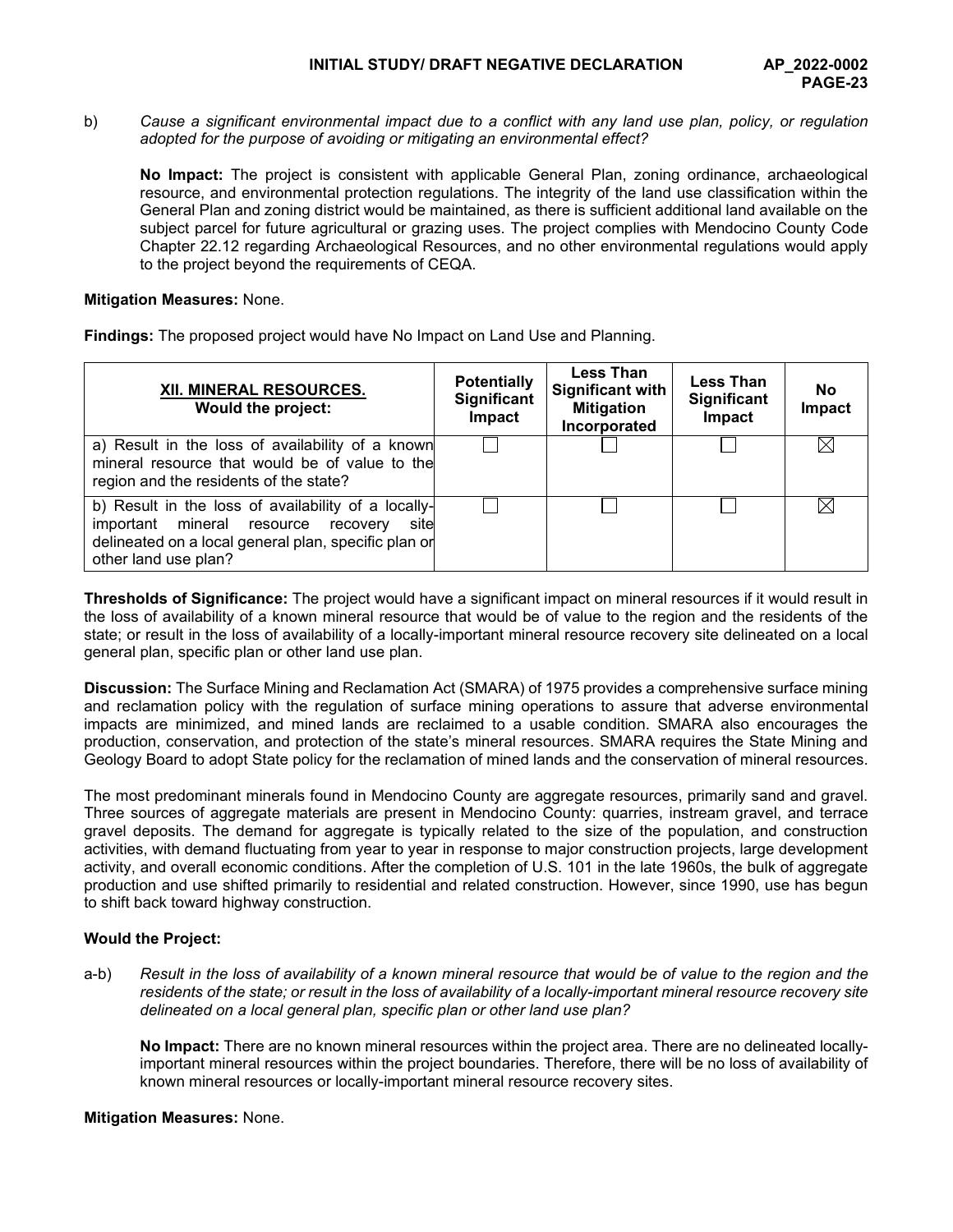**Findings:** The proposed project would have No Impact on Mineral Resources.

| XIII. NOISE.<br>Would the project result in:                                                                                                                                                                                                                                                                                | <b>Potentially</b><br><b>Significant</b><br>Impact | <b>Less Than</b><br>Significant with<br><b>Mitigation</b><br>Incorporated | <b>Less Than</b><br><b>Significant</b><br>Impact | <b>No</b><br><b>Impact</b> |
|-----------------------------------------------------------------------------------------------------------------------------------------------------------------------------------------------------------------------------------------------------------------------------------------------------------------------------|----------------------------------------------------|---------------------------------------------------------------------------|--------------------------------------------------|----------------------------|
| a) Generation of a substantial temporary or<br>permanent increase in ambient noise levels in the<br>vicinity of the project in excess of standards<br>established in the local general plan or noise<br>ordinance, or applicable standards of other<br>agencies?                                                            |                                                    |                                                                           |                                                  |                            |
| b) Generation of excessive groundborne vibration<br>or groundborne noise levels?                                                                                                                                                                                                                                            |                                                    |                                                                           | $\bowtie$                                        |                            |
| c) For a project located within the vicinity of a<br>private airstrip or an airport land use plan or,<br>where such a plan has not been adopted, within<br>two miles of a public airport or public use airport,<br>would the project expose people residing or<br>working in the project area to excessive noise<br>levels? |                                                    |                                                                           |                                                  | IX                         |

**Thresholds of Significance:** The project would have a significant effect on noise if it would generate a substantial temporary or permanent increase in ambient noise levels in the vicinity of the project in excess of standards established in the local general plan or noise ordinance, or applicable standards of other agencies; generate excessive groundborne vibration or groundborne noise levels; or for projects located in the vicinity of a private airstrip or an airport land use plan or, where such a plan has not been adopted, within two miles of a public airport or public use airport, expose people residing or working in the project area to excessive noise levels.

**Discussion:** Acceptable levels of noise vary depending on the land use. In any one location, the noise level will vary over time, from the lowest background or ambient noise level to temporary increases caused by traffic or other sources. State and federal standards have been established as guidelines for determining the compatibility of a particular use with its noise environment. Mendocino County relies principally on standards in its Noise Element, its Zoning Ordinance, and other County ordinances, and the Mendocino County Airport Comprehensive Land Use Plan to evaluate noise-related impacts of development. Land uses considered noise-sensitive are those in which noise can adversely affect what people are doing on the land. For example, a residential land use where people live, sleep, and study is generally considered sensitive to noise because noise can disrupt these activities. Churches, schools, and certain kinds of outdoor recreation are also usually considered sensitive to noise.

## **Would the Project:**

a-b) *Generation of a substantial temporary or permanent increase in ambient noise levels in the vicinity of the project in excess of standards established in the local general plan or noise ordinance, or applicable standards of other agencies; or generation of excessive groundborne vibration or groundborne noise levels?*

**Less Than Significant Impact:** According to the Mendocino County General Plan, "noise policies are intended to protect county communities from excessive noise generation from stationary and non-stationary sources. Land uses would be controlled to reduce potential for incompatible uses relative to noise. Residential and urban uses will be restricted near agriculture lands to prevent incompatible uses being placed near inherently noisy agricultural operations. Noise-sensitive environments, including schools, hospitals, and passive recreational use areas, would be protected from noise-generating uses. Structural development would be required to include noise insulation and other methods of construction to reduce the extent of excessive noise."<sup>[4](#page-23-0)</sup> Noise impacts from construction of the commercial structure are not within the scope of this project. Processing and distribution of cannabis could create intermittent and temporary noise

<span id="page-23-0"></span><sup>4</sup> Mendocino County General Plan, Page 3-10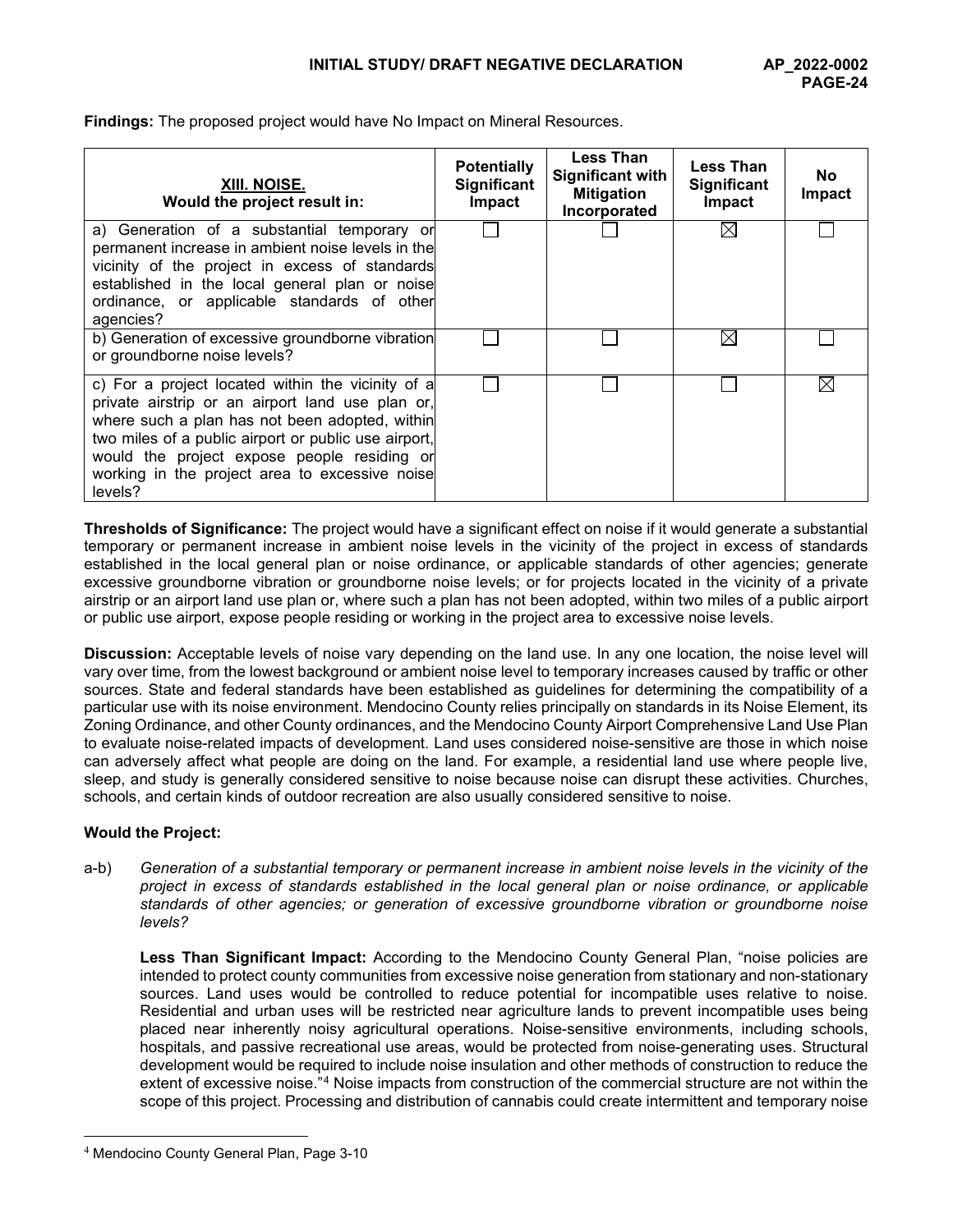# **INITIAL STUDY/ DRAFT NEGATIVE DECLARATION AP\_2022-0002**

during working hours due to vehicular traffic or activities within the structure. However, noise or groundborne vibration resulting from the project would not violate a local general plan or noise ordinance as all development within the inland areas of Mendocino County is subject to Exterior Noise Limit Standards specified in Appendix C of Title 20, Division I of the Mendocino County Code. Therefore, potential impacts are less than significant.

c) *For a project located within the vicinity of a private airstrip or an airport land use plan or, where such a plan has not been adopted, within two miles of a public airport or public use airport, would the project expose people residing or working in the project area to excessive noise levels?*

**No Impact:** The project site is not within the boundaries of the Mendocino County Airport Comprehensive Land Use Plan and is not within two miles of any airports or private airstrips.

## **Mitigation Measures:** None.

**Findings:** The proposed project would have a Less Than Significant Impact on Noise.

| XIV. POPULATION AND HOUSING.<br>Would the project:                                                                                                                                                                              | <b>Potentially</b><br><b>Significant</b><br>Impact | <b>Less Than</b><br>Significant with<br><b>Mitigation</b><br>Incorporated | <b>Less Than</b><br><b>Significant</b><br>Impact | <b>No</b><br>Impact |
|---------------------------------------------------------------------------------------------------------------------------------------------------------------------------------------------------------------------------------|----------------------------------------------------|---------------------------------------------------------------------------|--------------------------------------------------|---------------------|
| a) Induce substantial unplanned population<br>growth in an area, either directly (for example, by<br>proposing new homes and businesses) or<br>indirectly (for example, through extension of roads<br>or other infrastructure)? |                                                    |                                                                           | $\bowtie$                                        |                     |
| b) Displace substantial numbers of existing people<br>or housing, necessitating the construction of<br>replacement housing elsewhere?                                                                                           |                                                    |                                                                           |                                                  |                     |

**Thresholds of Significance:** The project would have a significant effect on population and housing if it would induce substantial unplanned population growth in an area, either directly or indirectly, or displace substantial numbers of existing people or housing, necessitating the construction of replacement housing elsewhere.

**Discussion:** The most recent census for Mendocino County was in 2020, with an estimated population of 87,497. The county has undergone cycles of population boom followed by periods of slower growth. For example, the county population increased by approximately 25 percent between 1950 and 1960, but barely grew from 1960 to 1970. Between 1990 and 2000, the population of Mendocino County increased 7.4 percent, a much slower rate of growth than the 20 percent increase from 1980 to 1990. Population growth slowed further from 2000 to 2007, increasing only 4.6 percent.

Mendocino County's Housing Element is designed to facilitate the development of housing adequate to meet the needs of all County residents. The Mendocino Council of Government's (MCOG) Regional Housing Needs Plan assigned the County a production goal of 1,349 housing unit for the unincorporated area between 2018 and 2027. Goals and policies were set forth to facilitate the development of these housing units at a range of sizes and types to address this need.

## **Would the Project:**

a) *Induce substantial unplanned population growth in an area, either directly (for example, by proposing new homes and businesses) or indirectly (for example, through extension of roads or other infrastructure)?*

**Less Than Significant Impact:** The project is commercial in nature and may induce population growth if employees or others would move to the area for work. No extension of roads or other infrastructure are proposed. However, this potential population growth is not considered substantial, as the project would have an estimated 8 employees. If every employee would represent a new member of the population, the project would result in a 0.009% increase in population for the County as a whole. According to the 2020 American Community Survey 5-year estimates, the total population of the Census Tract in which the project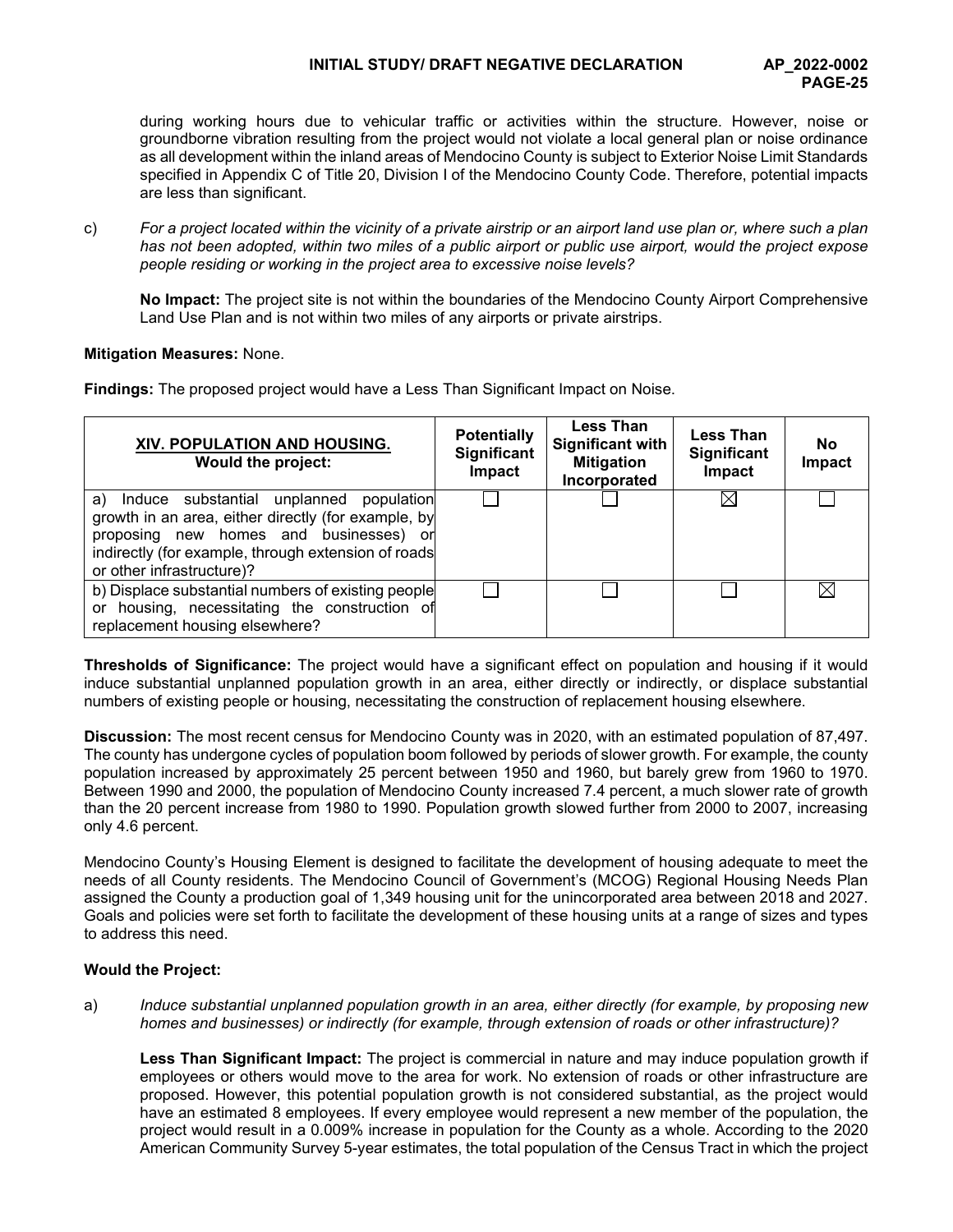site is located is 2,428. The project would therefore result in a 0.3% increase in population for the Census Tract area. Neither of these percent increases in population is considered significant.

b) *Displace substantial numbers of existing people or housing, necessitating the construction of replacement housing elsewhere?*

**No Impact:** The proposed project would not displace any existing people or housing, and therefore would not necessitate construction of replacement housing elsewhere. Therefore, there will be no impact.

#### **Mitigation Measures:** None.

**Findings:** The proposed project would have a Less Than Significant Impact on Population and Housing.

| XV. PUBLIC SERVICES.<br>Would the project:                                                                                                                                                                                                                                                                                                                                                                                                  | <b>Potentially</b><br>Significant<br>Impact | <b>Less Than</b><br><b>Significant with</b><br><b>Mitigation</b><br>Incorporated | <b>Less Than</b><br><b>Significant</b><br>Impact | <b>No</b><br>Impact |
|---------------------------------------------------------------------------------------------------------------------------------------------------------------------------------------------------------------------------------------------------------------------------------------------------------------------------------------------------------------------------------------------------------------------------------------------|---------------------------------------------|----------------------------------------------------------------------------------|--------------------------------------------------|---------------------|
| a) Result in substantial adverse physical impacts<br>associated with the provision of new or physically<br>altered governmental facilities, need for new or<br>physically altered governmental facilities, the<br>construction of which could cause significant<br>environmental impacts, in order to maintain<br>acceptable service ratios, response times or other<br>performance objectives for any of the following<br>public services: |                                             |                                                                                  |                                                  | ⊠                   |
| Fire protection?                                                                                                                                                                                                                                                                                                                                                                                                                            |                                             |                                                                                  |                                                  | X                   |
| Police protection?                                                                                                                                                                                                                                                                                                                                                                                                                          |                                             |                                                                                  |                                                  |                     |
| Schools?                                                                                                                                                                                                                                                                                                                                                                                                                                    |                                             |                                                                                  |                                                  | $\times$            |
| Parks?                                                                                                                                                                                                                                                                                                                                                                                                                                      |                                             |                                                                                  |                                                  | $\boxtimes$         |
| Other public facilities?                                                                                                                                                                                                                                                                                                                                                                                                                    |                                             |                                                                                  |                                                  | $\boxtimes$         |

**Thresholds of Significance:** The project would have a significant effect on public services if it would result in substantial adverse physical impacts associated with the provision of new or physically altered governmental facilities, need for new or physically altered governmental facilities, the construction of which would cause significant environmental impacts, in order to maintain acceptable service ratios, response times or other performance objectives for any of the following public services: fire protection, police protection, schools, parks, or other public facilities.

**Discussion:** The Mendocino County Office of Emergency Services (OES) is the primary local coordination agency for emergencies and disasters affecting residents, public infrastructure, and government operations in the Mendocino County Operational Area. The subject parcel is located within the jurisdiction of the Little Lake Fire Protection District and the California Department of Forestry and Fire Protection (CALFIRE) State Responsibility Area (SRA). CALFIRE is the primary provider for wildland fire protection service in this area, while the Little Lake Fire Protection District responds mostly to threats to life and property resulting from fire, as well as accidents or medical emergencies. The Mendocino County Sheriff's Office is the primary police protection provider for the unincorporated areas of the County. The project is located within the jurisdiction of the Willits Unified School District. The closest medical services are in the vicinity of the City of Willits 2.5± miles northwest of the project site. The nearest public parks are also located in the vicinity of the City of Willits.

## **Would the Project:**

- a) *Result in substantial adverse physical impacts associated with the provision of new or physically altered governmental facilities, need for new or physically altered governmental facilities, the construction of which could cause significant environmental impacts, in order to maintain acceptable service ratios, response times or other performance objectives for any of the public services:*
	- *i. Fire protection?*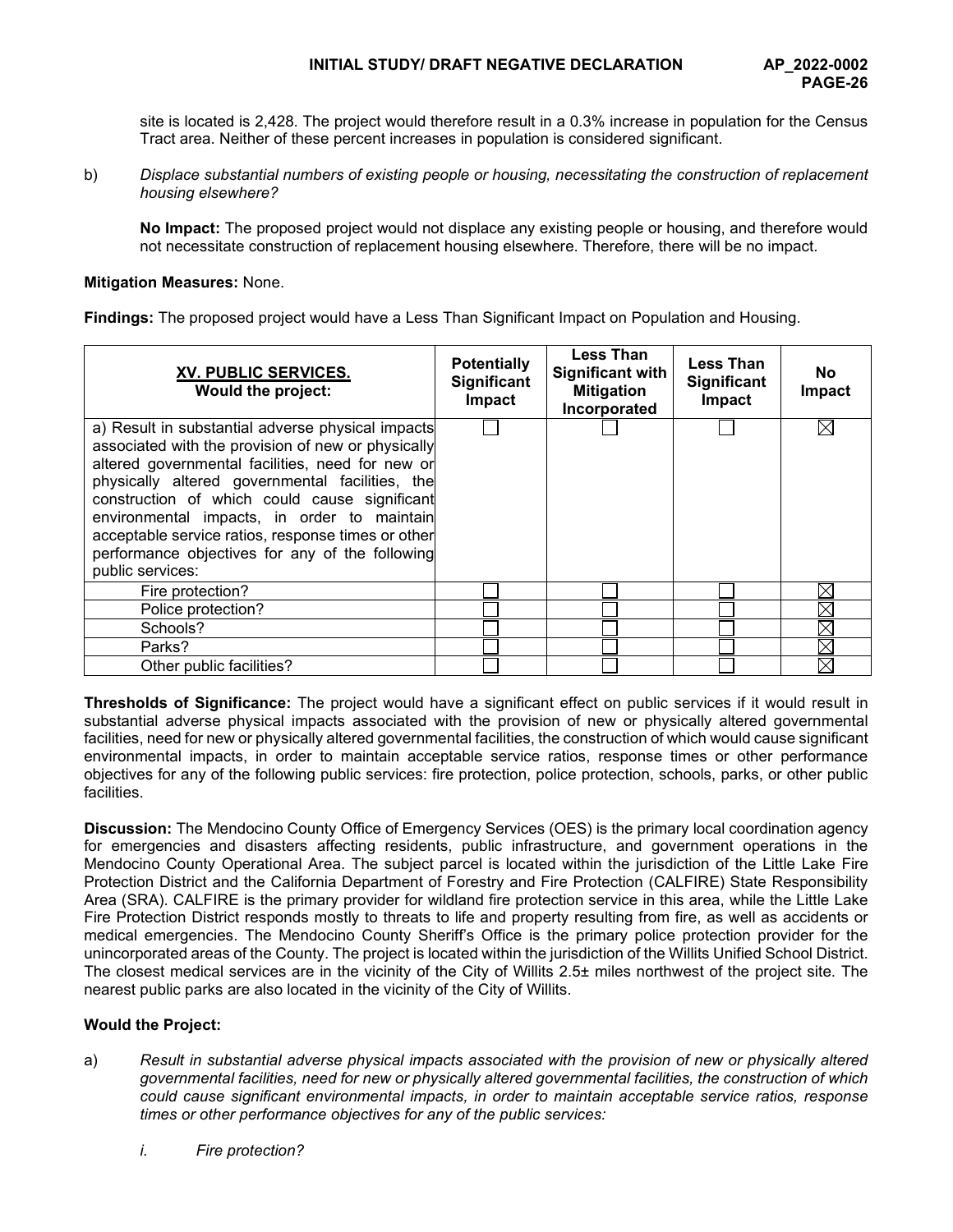- *ii. Police protection?*
- *iii. Schools?*
- *iv. Parks?*
- *v. Other public facilities?*

**No Impact:** The project does not involve the provision of new or physically altered governmental facilities and would not result in the need for these facilities. As mentioned in the response to section XIV Population and Housing, question (a) above, the project may result in minimal population growth. This indicates that existing governmental facilities are adequate to provide service both to the project site and elsewhere within respective service areas.

## **Mitigation Measures:** None.

**Findings:** The proposed project would have No Impact on Public Services.

| XVI. RECREATION.                                                                                                                                                                                                           | <b>Potentially</b><br>Significant<br>Impact | <b>Less Than</b><br><b>Significant with</b><br><b>Mitigation</b><br>Incorporated | <b>Less Than</b><br>Significant<br>Impact | No.<br>Impact |
|----------------------------------------------------------------------------------------------------------------------------------------------------------------------------------------------------------------------------|---------------------------------------------|----------------------------------------------------------------------------------|-------------------------------------------|---------------|
| a) Would the project increase the use of existing<br>neighborhood and regional parks or other<br>recreational facilities such that substantial<br>physical deterioration of the facility would occur or<br>be accelerated? |                                             |                                                                                  | IX                                        |               |
| b) Does the project include recreational facilities or<br>require the construction or expansion of<br>recreational facilities which might have an adverse<br>physical effect on the environment?                           |                                             |                                                                                  |                                           | M             |

**Thresholds of Significance:** The project would have a significant effect on recreation if it would increase the use of existing neighborhood and regional parks or other recreational facilities such that substantial physical deterioration of the facility would occur or be accelerated; or include recreational facilities or require the construction or expansion of recreational facilities which might have an adverse physical effect on the environment.

**Discussion:** The County of Mendocino manages a variety of public recreation areas including the Low Gap Park in Ukiah, Bower Park in Gualala, Mill Creek Park in Talmage, Faulkner Park in Boonville, Indian Creek Park and Campground in Philo, and the Lion's Club Park in Redwood Valley, all of which are operated by the Mendocino County Cultural Services Agency. Additionally, the County is host to a variety of state parks, reserves, and other state protected areas used for the purpose of recreation, with 13 located along the coast and 8 located throughout inland Mendocino County. The closest state protected area to the proposed project is the Jackson Demonstration State Forest, located approximately 10 miles west of the subject parcel.

## **Would the Project:**

a) *Would the project increase the use of existing neighborhood and regional parks or other recreational facilities such that substantial physical deterioration of the facility would occur or be accelerated?*

**Less Than Significant Impact:** The project may induce minimal population growth, which may increase use of nearby recreational facilities. However, the increased use is likewise expected to be minimal, and would not cause or accelerate substantial physical deterioration of these facilities.

b) *Does the project include recreational facilities or require the construction or expansion of recreational facilities which might have an adverse physical effect on the environment?*

**No Impact:** The project does not include construction of recreational facilities, and any population growth caused by the project would not require expansion or construction of new recreational facilities.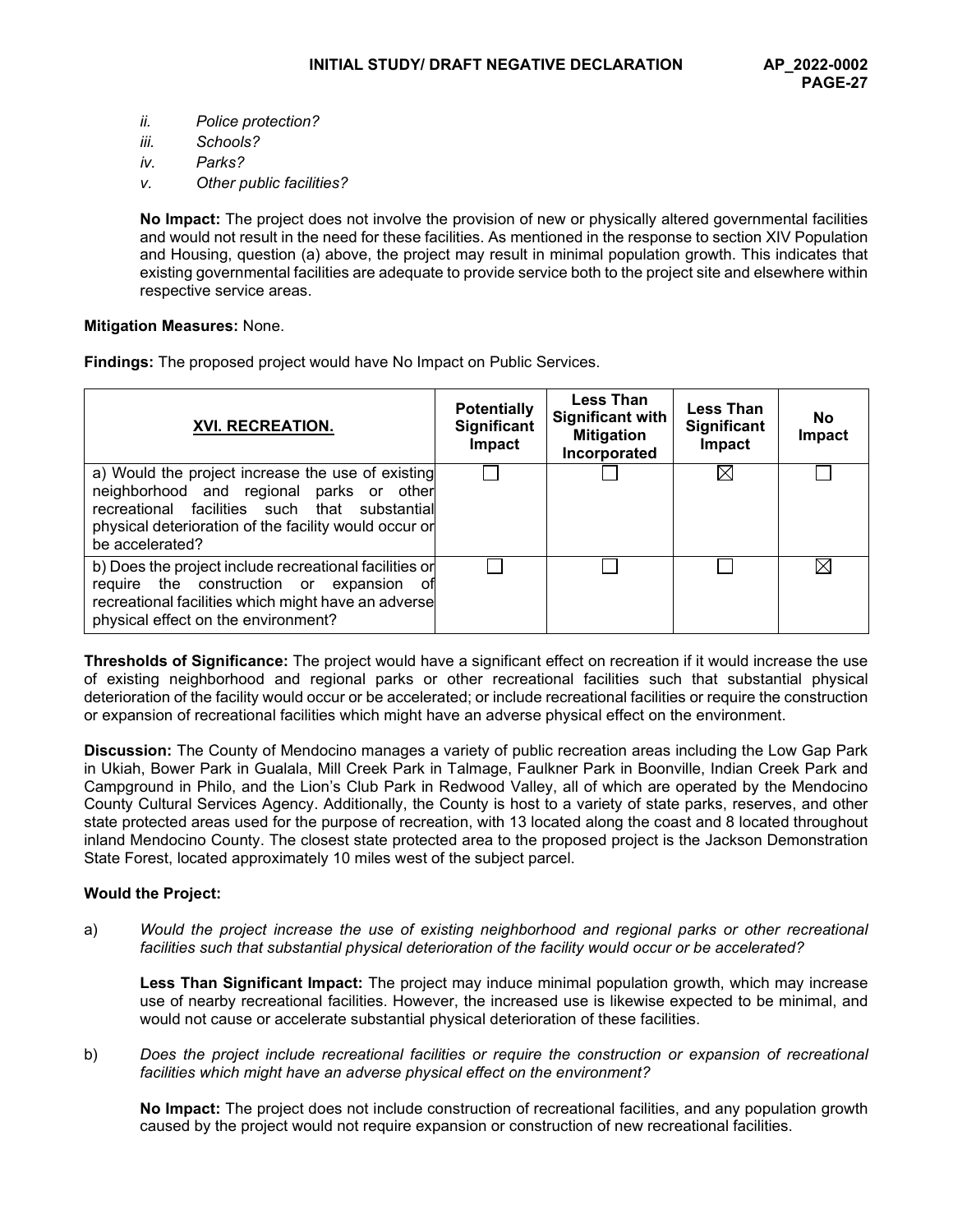## **Mitigation Measures:** None.

**Findings:** The project would have No Impact on Recreation.

| XVII. TRANSPORTATION/TRAFFIC.<br><b>Would the project:</b>                                                                                                              | <b>Potentially</b><br>Significant<br>Impact | <b>Less Than</b><br><b>Significant with</b><br><b>Mitigation</b><br>Incorporated | <b>Less Than</b><br>Significant<br>Impact | <b>No</b><br>Impact |
|-------------------------------------------------------------------------------------------------------------------------------------------------------------------------|---------------------------------------------|----------------------------------------------------------------------------------|-------------------------------------------|---------------------|
| a) Conflict with a program, plan, ordinance, or<br>policy addressing the circulation system, including<br>transit, roadway, bicycle and pedestrian facilities?          |                                             |                                                                                  |                                           | ⋉                   |
| b) Conflict or be inconsistent with CEQA<br>Guidelines § 15064.3, subdivision (b)?                                                                                      |                                             |                                                                                  | M                                         |                     |
| c) Substantially increase hazards due to a<br>geometric design feature (e.g. sharp curves or<br>dangerous intersections) or incompatible uses<br>(e.g. farm equipment)? |                                             |                                                                                  |                                           | IX                  |
| d) Result in inadequate emergency access?                                                                                                                               |                                             |                                                                                  |                                           | ⋉                   |

**Thresholds of Significance:** The project would have a significant effect on transportation/traffic if it would conflict with a program, plan, ordinance, or policy addressing the circulation system, including transit, roadway, bicycle and pedestrian facilities; conflict or be inconsistent with CEQA Guidelines § 15064.3, subdivision (b); substantially increase hazards due to a geometric design feature (e.g. sharp curves or dangerous intersections) or incompatible uses (e.g. farm equipment); or result in inadequate emergency access.

**Discussion:** The unincorporated areas of Mendocino County are served by state highways, county roads, and private roads. State highways that pass through or are within Mendocino County include U.S. Highway 101 and State Routes (SR) 1, 20, 128, 162, 175, 222, 253, 271. The County-maintained road system is primarily a network of two-lane roads for vehicular movement of goods and people and to provide facilities for non-motorized traffic. Roads in the County Road system include prescriptive rights or property offered to the County for public road purposes. Not all public roads are in the County-maintained road system. An extensive private road network serves a wide variety of uses within the County, including areas that are not served by a publicly maintained system. Development has increased traffic on roads with uncoordinated improvements and maintenance, and limited circulation patterns. Conflicting road names, ambiguous or unmapped road locations, and excessive grades hamper emergency services in some areas.

The Mendocino Transit Authority (MTA) provides public transportation services to residents of Mendocino County, both within unincorporated areas and cities. As of 2007, the MTA operated 12 fixed routes serving areas along SR 128 from SR 1 to Ukiah, the Ukiah Valley area, the U.S. 101 corridor between Hopland and Laytonville, and along SR 1 between SR 128 and Fort Bragg, as well as limited connections on the South Coast from SR 128 to Gualala. Other routes extend from SR 1 and U.S. 101 to Bodega Bay and Santa Rosa in Sonoma County.

The Mendocino County General Plan Development Element contains policies related to transportation, road systems, pedestrian and bicycle systems, and transit systems. The Mendocino County Department of Transportation is responsible for the maintenance and operation of County maintained transportation infrastructure. Title 15 of the Mendocino County Code (MCC) regulates vehicles and traffic.

A Technical Advisory on Evaluating Transportation Impacts in CEQA was published in 2018 by the California Office of Planning and Research. The advisory states that "absent substantial evidence indicating that a project would generate a potentially significant level of VMT, or inconsistency with a Sustainable Communities Strategy (SCS) or general plan, projects that generate or attract fewer than 110 trips per day generally may be assumed to cause a less-than-significant transportation impact."[5](#page-27-0)

# **Would the Project:**

<span id="page-27-0"></span><sup>5</sup> State of California. Governor's Office of Planning and Research. (2018). *Technical Advisory on Evaluating Transportation Impacts in CEQA.* [https://opr.ca.gov/docs/20190122-743\\_Technical\\_Advisory.pdf](https://opr.ca.gov/docs/20190122-743_Technical_Advisory.pdf)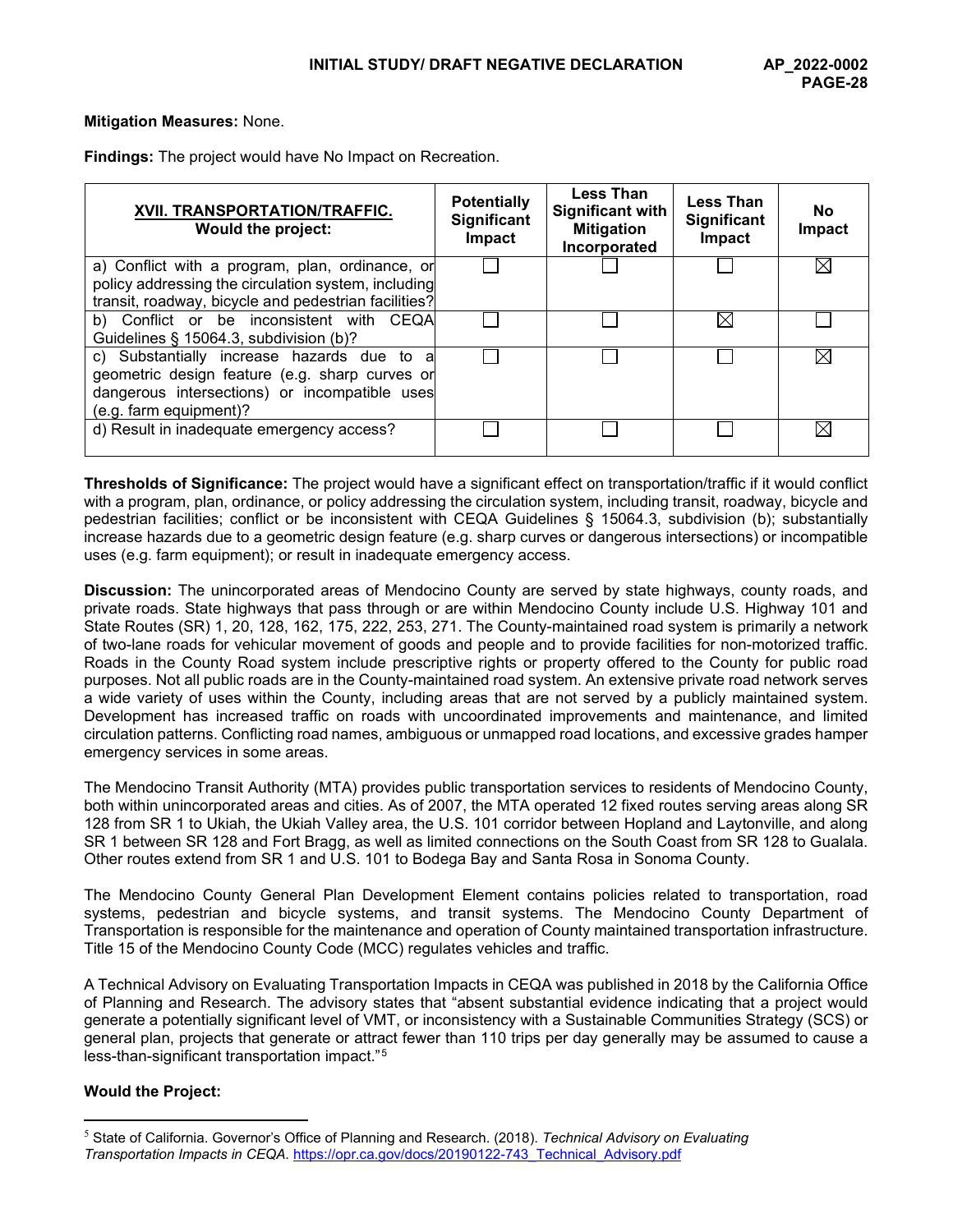a) *Conflict with a program, plan, ordinance, or policy addressing the circulation system, including transit, roadway, bicycle and pedestrian facilities?*

**No Impact:** The project site is an existing developed property accessed via private road, which in turn is accessed via Ridgewood Road (County Road 304A). The Mendocino County Department of Transportation provided no comment on the proposed project. The project would not conflict with any other program, plans, ordinances, or policies regarding transportation.

b) *Conflict or be inconsistent with CEQA Guidelines § 15064.3, subdivision (b)?*

**Less Than Significant Impact:** The proposed project is commercial in nature. In 2010, the Mendocino Council of Governments (MCOG) published the MCOG Travel Demand Forecasting Model, which includes estimates for trip generation rates based on land use types. This model includes trip generation rates for low-, medium-, and high-generating commercial uses based on number of jobs. High-generating commercial uses would generate approximately 40 trips per day. $6$  This is below the 110 trips per day threshold outlined in the OPR technical advisory on VMT impacts. Therefore, the project would have a less than significant impact on VMT.

c) *Substantially increase hazards due to a geometric design feature (e.g., sharp curves or dangerous intersections) or incompatible uses (e.g., farm equipment)?*

**No Impact:** Some light commercial vehicles may be used to transport materials to and from the site, but these are not expected to be incompatible with access roads on the site, or approaches from the County Road. No alterations to the existing circulation system are proposed as part of the project. Therefore, there would be no impacts due to geometric design features.

d) *Result in inadequate emergency access?*

**No Impact:** The project would not change the existing circulation system on the site or on a County Road. Though more vehicle trips may be generated to and from the site because of the project, this is not expected to result in inadequate emergency access. The commercial structure is accessed by a private road which also serves the existing cannabis cultivation site. The commercial structure and parking areas do not obstruct access to and from the site, and therefore emergency access to the site would remain the same as existing service.

## **Mitigation Measures:** None.

**Findings:** The proposed project would have a Less Than Significant Impact on Transportation/Traffic.

| XVIII. TRIBAL CULTURAL RESOURCES.<br><b>Would the project:</b>                                                                                                                                                                                                                                                                                                                                    | <b>Potentially</b><br><b>Significant</b><br>Impact | <b>Less Than</b><br><b>Significant with</b><br><b>Mitigation</b><br>Incorporated | <b>Less Than</b><br><b>Significant</b><br>Impact | <b>No</b><br>Impact |
|---------------------------------------------------------------------------------------------------------------------------------------------------------------------------------------------------------------------------------------------------------------------------------------------------------------------------------------------------------------------------------------------------|----------------------------------------------------|----------------------------------------------------------------------------------|--------------------------------------------------|---------------------|
| a) Cause a substantial adverse change in the<br>significance of a tribal cultural resource, defined in<br>Public Resources Code section 21074 as either a<br>site, feature, place, cultural landscape that is<br>geographically defined in terms of the size and<br>scope of the landscape, sacred place, or object<br>with cultural value to a California Native American<br>tribe, and that is: |                                                    |                                                                                  |                                                  | IX                  |
| i) Listed or eligible for listing in the California<br>Register of Historical Resources, or in a local                                                                                                                                                                                                                                                                                            |                                                    |                                                                                  |                                                  | M                   |

<span id="page-28-0"></span><sup>6</sup> Mendocino Council of Governments. (2010). *Final Model Development Report: MCOG Travel Demand Forecasting Model.* <https://www.mendocinocog.org/files/f49cda98a/2010+MCOG+Travel+Model-Devt+Report.pdf>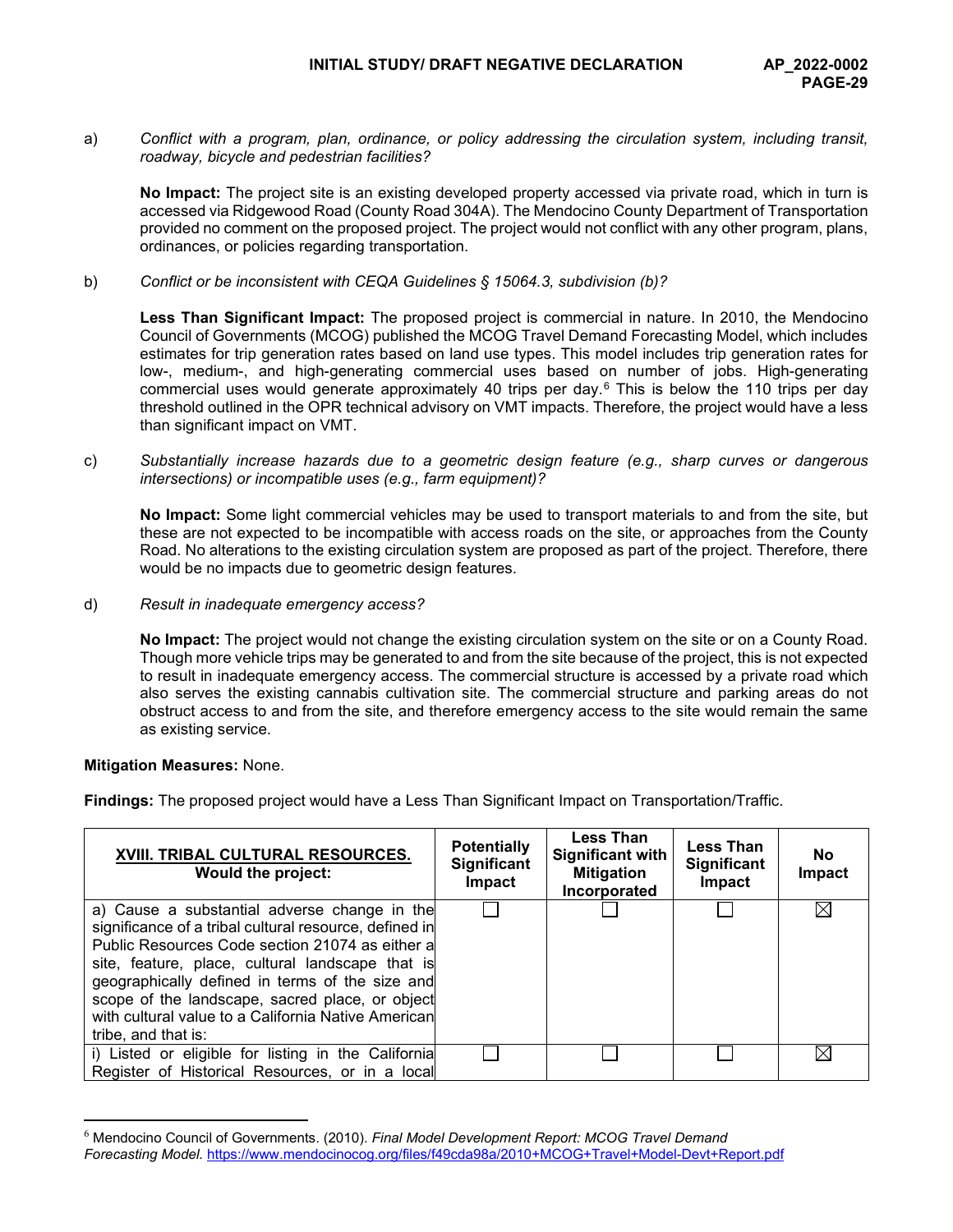# **INITIAL STUDY/ DRAFT NEGATIVE DECLARATION AP\_2022-0002**

| register of historical resources as defined by       |  |  |
|------------------------------------------------------|--|--|
| Public Resources Code section 5020.1(k), or          |  |  |
| ii) A resource determined by the lead agency, in its |  |  |
| discretion and supported by substantial evidence,    |  |  |
| to be significant pursuant to criteria set forth in  |  |  |
| subdivision (c) of Public Resources Code §           |  |  |
| 5024.1. In applying the criteria set forth in        |  |  |
| subdivision (c) of Public Resource Code § 5024.1,    |  |  |
| the lead agency shall consider the significance of   |  |  |
| the resource to a California Native American tribe.  |  |  |
|                                                      |  |  |

**Thresholds of Significance:** The project would have a significant effect on tribal cultural resources if it would cause a substantial adverse change in the significance of a tribal cultural resource, defined in Public Resources Code section 21074 as either a site, feature, place, cultural landscape that is geographically defined in terms of the size and scope of the landscape, sacred place, or object with cultural value to a California Native American tribe, and that is: listed or eligible for listing in the California Register of Historical Resources, or in a local register of historical resources as defined by Public Resources Code section 5020.1(k), or a resource determined by the lead agency, in its discretion and supported by substantial evidence, to be significant pursuant to criteria set forth in subdivision (c) of Public Resources Code § 5024.1.

**Discussion:** Public Resources Code Section 21074 defines Tribal cultural resources as sites, features, places, cultural landscapes, sacred places, and objects with cultural value to a California Native American tribe that are either included or determined to be eligible for inclusion in the California Register of Historical Resources (California Register) or included in a local register of historical resources, or a resource determined by the lead agency, in its discretion and supported by substantial evidence, to be significant. A cultural landscape that meets these criteria is a tribal cultural resource to the extent that the landscape is geographically defined in terms of the size and scope of the landscape. Historical resources, unique archaeological resources, or non-unique archaeological resources may also be tribal cultural resources if they meet these criteria.

According to Chapter 3 (Development Element) of the Mendocino County General Plan (2009), the prehistory of Mendocino County is not well known. Native American tribes known to inhabit the County concentrated mainly along the coast and along major rivers and streams. Mountainous areas and the County's redwood groves were occupied seasonally by some tribes. Ten Native American tribes had territory in what is now Mendocino County. The entire southern third of Mendocino County was the home of groups of Central Pomo. To the north of the Central Pomo groups were the Northern Pomo, who occupied a strip of land extending from the coast to Clear Lake. The Coast Yuki claimed a portion of the coast from Fort Bragg north to an area slightly north of Rockport. They were linguistically related to a small group, called the Huchnom, living along the South Eel River north of Potter Valley. Both smaller groups were related to the Yuki, who were centered in Round Valley. At the far northern end of the county, several groups extended south from Humboldt County. The territory of the Cahto was bounded by Branscomb, Laytonville, and Cummings. The North Fork Wailaki was almost entirely in Mendocino County, along the North Fork of the Eel River. Other groups in this area included the Shelter Cove Sinkyone, the Eel River, and the Pitch Wailaki.

## **Would the Project:**

- a) *Cause a substantial adverse change in the significance of a tribal cultural resource, defined in Public Resources Code section 21074 as either a site, feature, place, cultural landscape that is geographically defined in terms of the size and scope of the landscape, sacred place, or object with cultural value to a California Native American tribe, and that is:*
	- *i. Listed or eligible for listing in the California Register of Historical Resources, or in a local register of historical resources as defined by Public Resources Code section 5020.1(k), or*
	- *ii. A resource determined by the lead agency, in its discretion and supported by substantial evidence, to be significant pursuant to criteria set forth in subdivision (c) of Public Resources Code § 5024.1. In applying the criteria set forth in subdivision (c) of Public Resource Code § 5024.1, the lead agency shall consider the significance of the resource to a California Native American tribe.*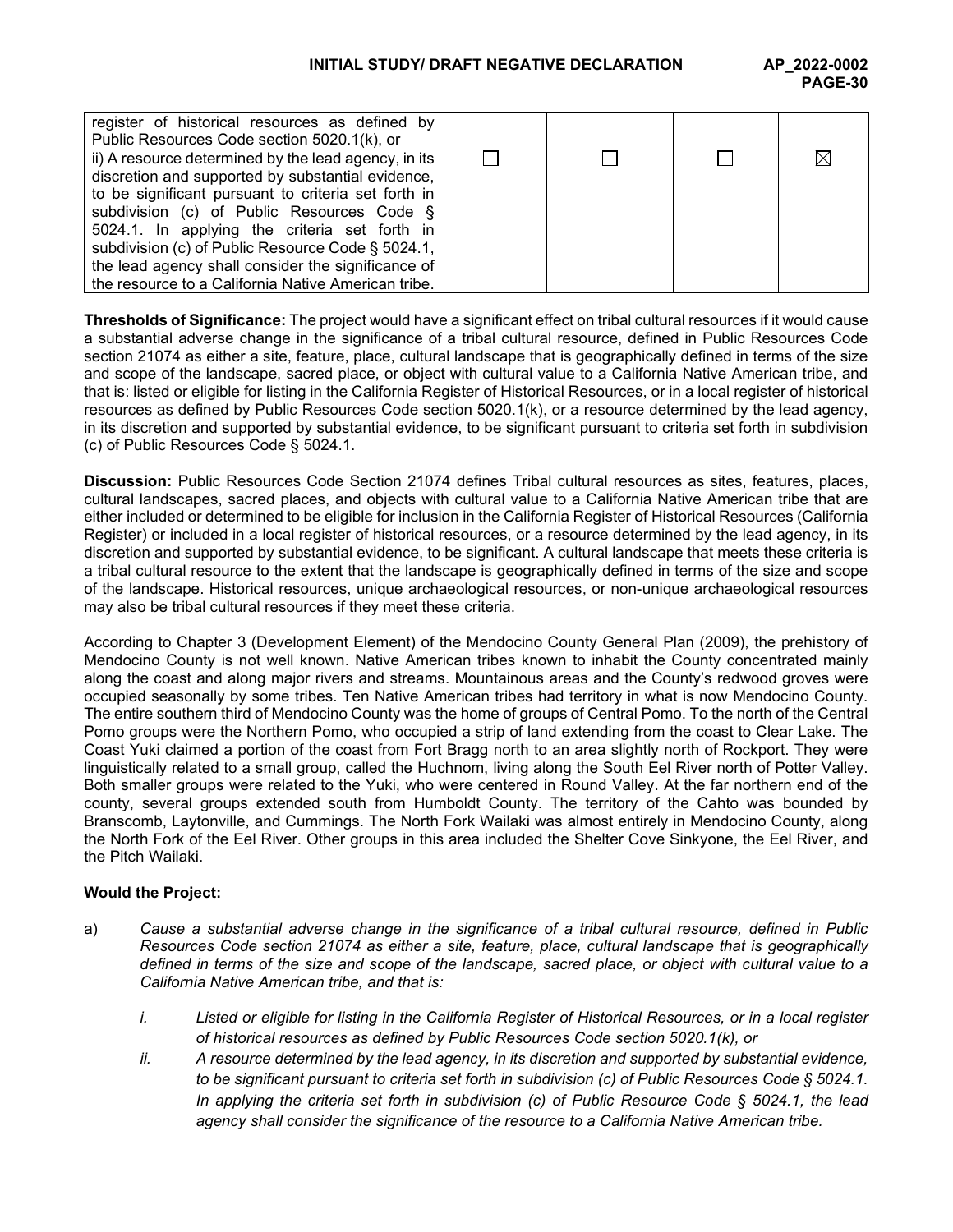**No Impact:** On February 12, 2022, the project was referred to the Northwest Information Center at Sonoma State University (NWIC) for comments related to archaeological or paleontological resources relating to the project. NWIC responded on March 4, 2022, with comments. NWIC noted that the project area is adjacent to or contains portions of two archaeological sites and recommended that a qualified professional archaeologist update the conditions of the sites, assess potential impacts of the proposed project on the resources, and provide project-specific recommendations. In addition, NWIC noted that a previous archaeological survey was conducted for the site in 1980. Due to the passage of time and changes in archaeological theory and method since the previous survey, NWIC recommended that a qualified archaeologist conduct further archival and field study for the project area to identify cultural resources.

The project and recommendations from NWIC were presented to the Mendocino County Archaeological Commission on April 14, 2022, to determine if an additional survey should be conducted for the site. The project is sited in an existing commercial structure which was not built near either of the archaeological sites identified in the previous archaeological survey. The Commission determined that no further survey shall be required for the project, but that the 'Discovery Clause' shall apply. The Discovery Clause requires that upon discovery of cultural resources during construction or other project activities, those activities shall cease, and notification of the discovery shall be made to the Director of Planning and Building Services. Therefore, the project is not expected to have any impact on any historical, archaeological, or cultural resources.

# **Mitigation Measures:** None.

**Findings:** The proposed project would have No Impact on Tribal Cultural Resources.

| XIX. UTILITIES AND SERVICE SYSTEMS.<br><b>Would the project:</b>                                                                                                                                                                                                                                                  | <b>Potentially</b><br><b>Significant</b><br><b>Impact</b> | <b>Less Than</b><br><b>Significant with</b><br><b>Mitigation</b><br>Incorporated | <b>Less Than</b><br><b>Significant</b><br>Impact | No<br>Impact |
|-------------------------------------------------------------------------------------------------------------------------------------------------------------------------------------------------------------------------------------------------------------------------------------------------------------------|-----------------------------------------------------------|----------------------------------------------------------------------------------|--------------------------------------------------|--------------|
| a) Require or result in the relocation<br>or<br>construction<br>of<br>expanded water,<br>new<br>or<br>wastewater treatment or storm water drainage,<br>electric power, natural gas, or telecommunication<br>facilities, the construction or relocation of which<br>could cause significant environmental effects? |                                                           |                                                                                  |                                                  | $\boxtimes$  |
| b) Have sufficient water supplies available to serve<br>the project and reasonably foreseeable future<br>development during normal, dry and multiple dry<br>years?                                                                                                                                                |                                                           |                                                                                  |                                                  | M            |
| c) Result in a determination by the waste water<br>treatment provider, which serves or may serve the<br>project that it has adequate capacity to serve the<br>project's projected demand in addition to the<br>provider's existing commitments?                                                                   |                                                           |                                                                                  |                                                  | $\boxtimes$  |
| d) Generate solid waste in excess of the capacity<br>of local infrastructure, or otherwise impair the<br>attainment of solid waste reduction goals?                                                                                                                                                               |                                                           |                                                                                  | ⊠                                                |              |
| e) Comply with federal, state, and<br>local<br>management and<br>reduction<br>statutes<br>and<br>regulations related to solid waste?                                                                                                                                                                              |                                                           |                                                                                  | $\boxtimes$                                      |              |

**Thresholds of Significance:** The project would have a significant effect on utilities and service systems if it would require or result in the relocation or construction of new or expanded water, wastewater treatment or storm water drainage, electric power, natural gas, or telecommunication facilities, the construction or relocation of which could cause significant environmental effects; have sufficient water supplies available to serve the project and reasonably foreseeable future development during normal, dry and multiple dry years; result in a determination by the waste water treatment provider, which serves or may serve the project that it has adequate capacity to serve the project's projected demand in addition to the provider's existing commitments; generate solid waste in excess of the capacity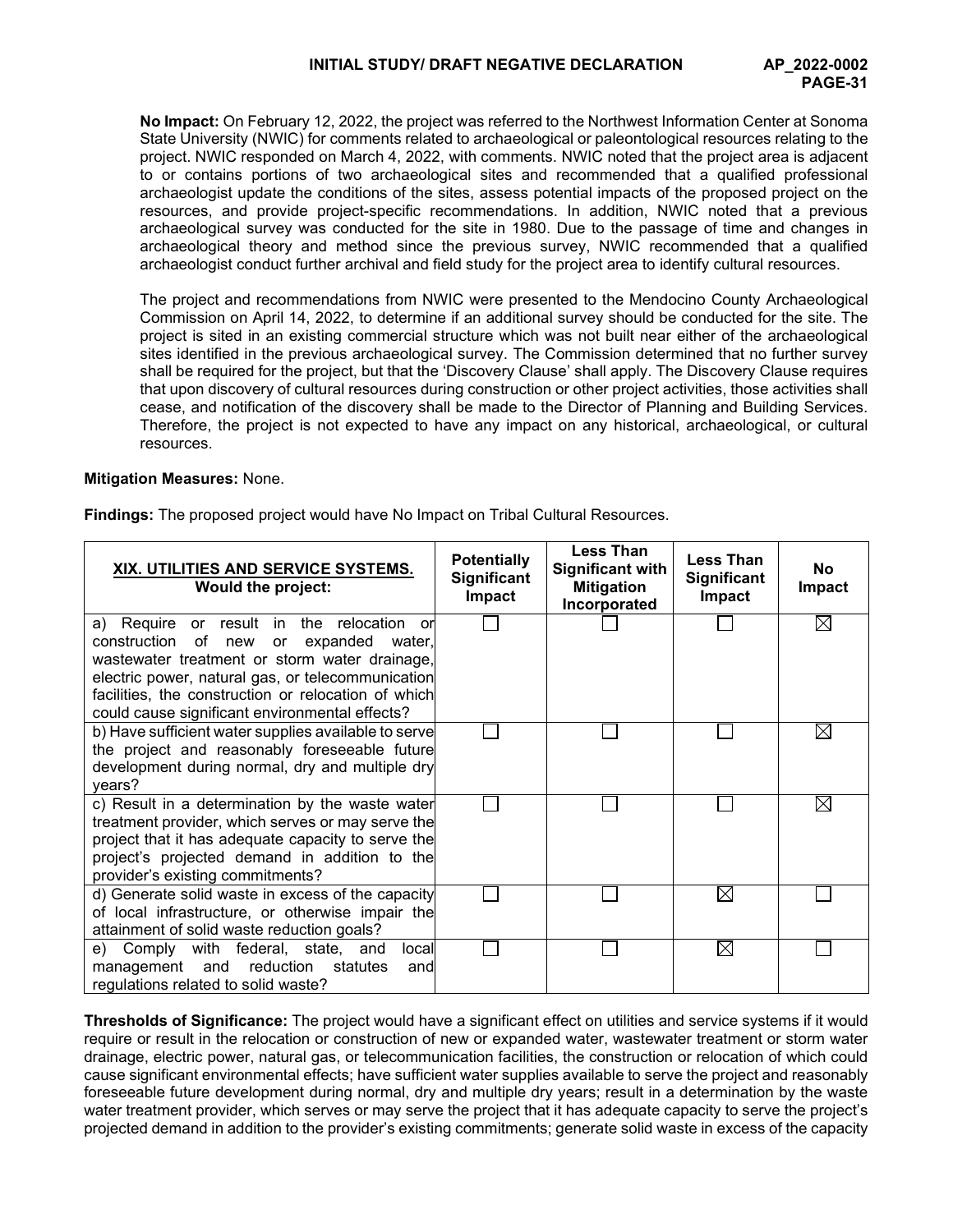of local infrastructure, or otherwise impair the attainment of solid waste reduction goals; or not comply with federal, state, and local management and reduction statutes and regulations related to solid waste.

**Discussion:** Public sewer systems in Mendocino County are provided by cities, special districts, and some private water purveyors. There are 13 major wastewater systems in the county, four of which primarily serve the incorporated cities, but also serve some unincorporated areas. Sewage collected by the Brooktrails Township Community Services District and Meadowbrook Manor Sanitation District is treated at the City of Willits Wastewater Treatment Plant. The City of Ukiah's Wastewater Treatment Plant also processes wastewater collected by the Ukiah Valley Sanitation District. Sewage disposal in the remainder of the county is generally handled by private onsite facilities, primarily septic tank and leach field systems, although alternative engineered wastewater systems may be used.

Solid waste management in Mendocino County has undergone a significant transformation from waste disposal in landfills supplemented by transfer stations to a focus on transfer stations and waste stream diversion. These changes have responded to rigorous water quality and environmental laws, particularly the California Integrated Waste Management Act of 1989 (AB 939). The Act required each city and county to divert 50 percent of its waste stream from landfill disposal by the year 2000 through source reduction, recycling, composting, and other programs. Chapter 3 (Development Element) of the Mendocino County General Plan (2009) notes there are no remaining operating landfills in Mendocino County, and as a result, solid waste generated within the County is exported for disposal to the Potrero Hills Landfill in Solano County. The Potrero Hills Landfill has a maximum permitted throughput of 4,330 tons per day and a remaining capacity of 13.872 million cubic yards and is estimated to remain in operation until February 2048.

Mendocino County's Development Goal DE-21 (Solid Waste) states: *Reduce solid waste sent to landfills by reducing waste, reusing materials, and recycling waste.* Solid Waste and Hazardous Waste and Material Management Policy DE-201 states the County's waste management plan *shall include programs to increase recycling and reuse of materials to reduce landfilled waste.* Mendocino County's Environmental Health Division regulates and inspects more than 50 solid waste facilities in Mendocino County, including: 5 closed/inactive municipal landfills, 3 wood-waste disposal sites, 2 composting facilities, and 11 transfer stations.

# **Would the Project:**

a) *Require or result in the relocation or construction of new or expanded water, wastewater treatment or storm water drainage, electric power, natural gas, or telecommunication facilities, the construction or relocation of which could cause significant environmental effects?*

**No Impact:** Impacts due to construction of the commercial structure are not within the scope of this project. Use of the existing structure for cannabis processing and distribution would not result in any impacts. Existing utility company electricity and gas service is adequate to serve the new use, and the project is served by a septic system on site. Therefore, no additional facilities would need to be constructed or expanded, and no environmental impact would result.

b) *Have sufficient water supplies available to serve the project and reasonably foreseeable future development during normal, dry, and multiple dry years?*

**No Impact:** Impacts to water supply were reviewed by the Mendocino County Division of Environmental Health (EH) as part of issuance of the building permit for the commercial structure and are not within the scope of this project. However, the project was referred to EH, who did not respond with any comments or concerns.

c) *Result in a determination by the waste water treatment provider, which serves or may serve the project that it has adequate capacity to serve the project's projected demand in addition to the provider's existing commitments?*

**No Impact:** The project utilizes an onsite septic system. There is no service to the parcel from a local waste water treatment provider. Therefore, there would be no impact to capacity.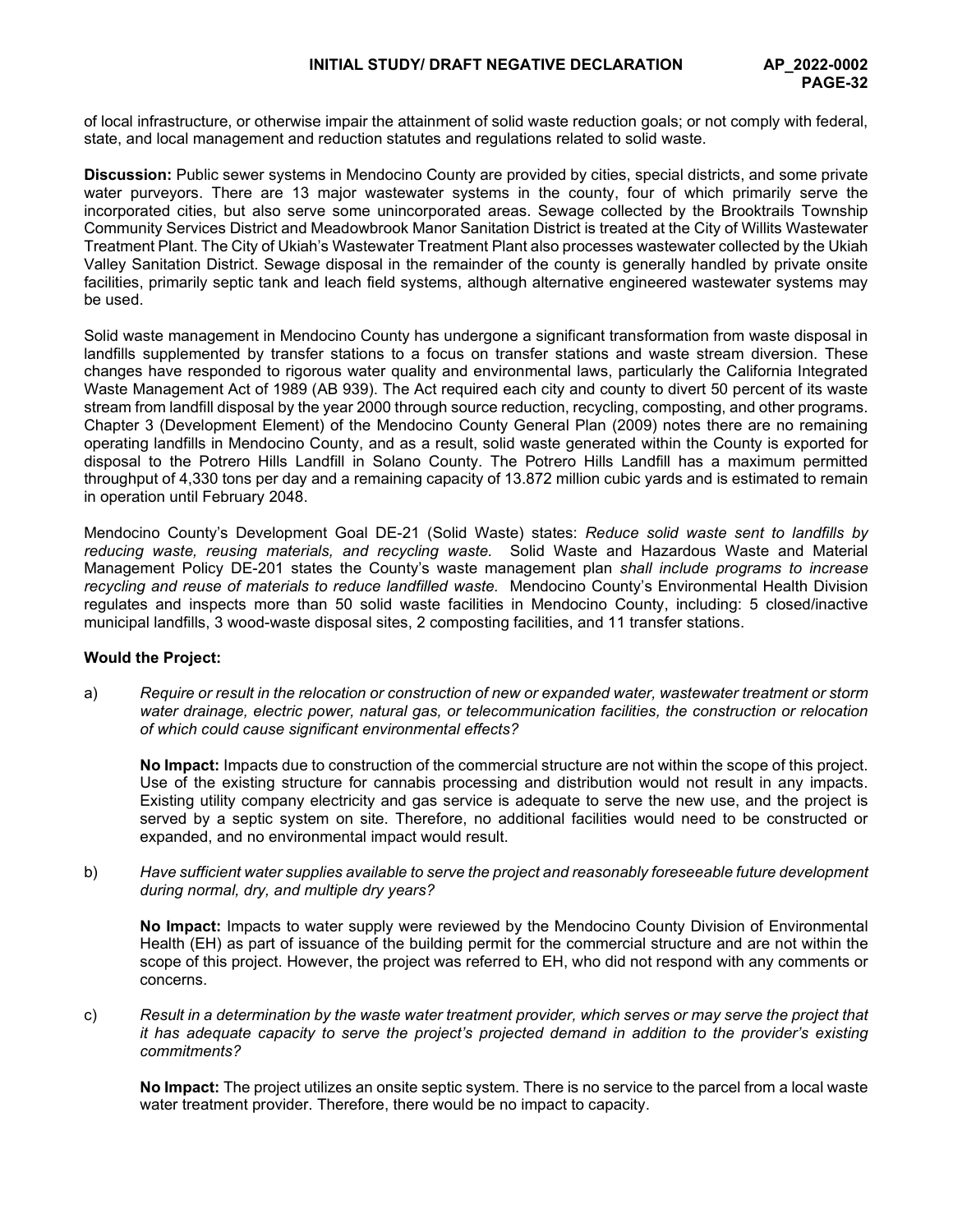d-e) *Generate solid waste in excess of the capacity of local infrastructure, or otherwise impair the attainment of solid waste reduction goals; or comply with federal, state, and local management and reduction statutes and regulations related to solid waste?*

**Less Than Significant Impact:** The project is likely to generate some solid waste, but this is not expected to be significant. Existing capacity at the Potrero Hills Landfill is adequate to support the new land use, and the proposed project complies with federal, state, and local statutes for solid waste disposal.

## **Mitigation Measures:** None.

**Findings:** The proposed project will have a Less Than Significant Impact on Utilities and Service Systems.

| XX. WILDFIRE.<br>If located in or near state responsibility areas<br>or lands classified as very high fire hazard<br>severity zones, would the project:                                                                                                                           | <b>Potentially</b><br><b>Significant</b><br><b>Impact</b> | <b>Less Than</b><br>Significant with<br><b>Mitigation</b><br>Incorporated | <b>Less Than</b><br><b>Significant</b><br><b>Impact</b> | <b>No</b><br>Impact |
|-----------------------------------------------------------------------------------------------------------------------------------------------------------------------------------------------------------------------------------------------------------------------------------|-----------------------------------------------------------|---------------------------------------------------------------------------|---------------------------------------------------------|---------------------|
| a) Substantially impair an adopted emergency<br>response plan or emergency evacuation plan?                                                                                                                                                                                       |                                                           |                                                                           |                                                         | $\boxtimes$         |
| b) Due to slope, prevailing winds, and other<br>factors, exacerbate wildlife risks, and thereby<br>project occupants to pollutant<br>expose<br>concentrations from a wildfire or the uncontrolled<br>spread of a wildfire?                                                        |                                                           |                                                                           |                                                         | $\boxtimes$         |
| c) Require the installation or maintenance of<br>associated infrastructure (such as roads, fuel<br>breaks, emergency water sources, power lines or<br>other utilities) that may exacerbate fire risk or that<br>may result in temporary or ongoing impacts to the<br>environment? |                                                           |                                                                           |                                                         | ⋉                   |
| d) Expose people or structures to significant risks,<br>including downslope or downstream flooding or<br>landslides, as a result of runoff, post-fire slope<br>instability, or drainage changes?                                                                                  |                                                           |                                                                           |                                                         | $\bowtie$           |

**Thresholds of Significance:** The project would have a significant effect on wildfire if it would substantially impair an adopted emergency response plan or emergency evacuation plan; expose project occupants to pollutant concentrations from a wildfire or the uncontrolled spread of a wildfire due to slope, prevailing winds, and other factors; require the installation or maintenance of associated infrastructure (such as roads, fuel breaks, emergency water sources, power lines, or other utilities) that may exacerbate fire risk or that may result in temporary or ongoing impacts to the environment; or expose people or structures to significant risks, including downslope or downstream flooding or landslides, as a result of runoff, post-fire slope instability, or drainage changes.

**Discussion:** California law requires the California Department of Forestry and Fire Protection to designate areas, or make recommendations for local agency designation of areas, that are at risk from significant fire hazards based on fuels, terrain, weather, and other relevant factors (California Department of Forestry and Fire Protection, 2013). These areas at risk of interface fire losses are referred to by law as "Fire Hazard Severity Zones" (FHSZ). The law requires different zones to be identified (Moderate to Very High). But with limited exception, the same wildfire protection building construction and defensible space regulations apply to all "State Responsibility Areas" and any "Fire Hazard Severity Zone" designation.

The County of Mendocino County adopted a *Mendocino County Operational Area Emergency Operations Plan* (County EOP) on September 13, 2016, under Resolution Number 16-119. As noted on the County's website, the County EOP, which complies with local ordinances, state law, and stated and federal emergency planning guidance, serves as the primary guide for coordinating and responding to all emergencies and disasters within the County. The purpose of the County EOP is to "*facilitate multi-agency and multi-jurisdictional coordination during emergency operations, particularly between Mendocino County, local and tribal governments, special districts as well as state and Federal agencies*" (County of Mendocino – Plans and Publications, 2019).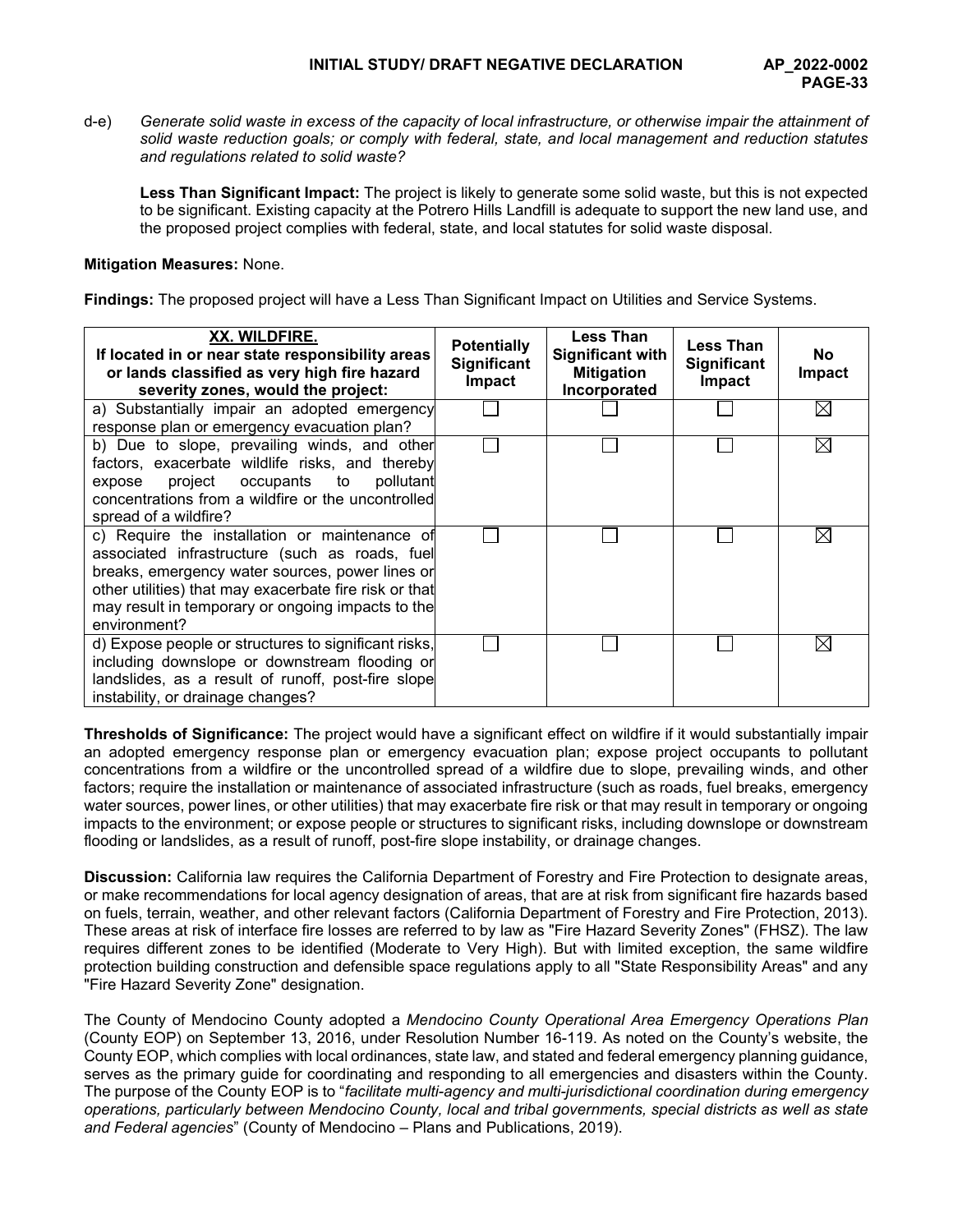## **Would the Project:**

a) *Substantially impair an adopted emergency response plan or emergency evacuation plan?*

**No Impact:** The Mendocino County Office of Emergency Services (OES) is responsible for coordinating the emergency planning process and maintaining the county's emergency plans, including the Mendocino County Operational Area Emergency Operations Plan and Mendocino County Multi-Hazard Mitigation Plan. The project involves minimal physical change to the existing environment, and therefore is not expected to impair either of these emergency plans. The project site is accessed via private road directly from Ridgewood Road (County Road 304A) and is not expected to interfere with existing evacuation routes and is not located on property identified for use as part of an emergency response plan.

b-d) *Due to slope, prevailing winds, and other factors, exacerbate wildlife risks, and thereby expose project occupants to pollutant concentrations from a wildfire or the uncontrolled spread of a wildfire; require the installation or maintenance of associated infrastructure (such as roads, fuel breaks, emergency water sources, power lines or other utilities) that may exacerbate fire risk or that may result in temporary or ongoing impacts to the environment; or expose people or structures to significant risks, including downslope or downstream flooding or landslides, as a result of runoff, post-fire slope instability, or drainage changes?*

**No Impact:** Impacts due to construction of the commercial structure are not within the scope of this project. The project involves minimal physical change to the environment and is not expected to have any impact on wildfire risk. Use of the structure for cannabis processing and operations would not change the existing slope or prevailing winds that occur on the site. No infrastructure is proposed to be installed as part of the project, and risks from flooding, landslides, runoff, or other drainage changes have been addressed previously as part of the building permit process. The project was referred to CALFIRE and the Little Lake Fire Protection District, who responded with no comments on the project.

#### **Mitigation Measures:** None.

**Findings:** The proposed project would have No Impact on Wildfire.

| XVIV. MANDATORY FINDINGS OF<br>SIGNIFICANCE.                                                                                                                                                                                                                                                                                                                                                                                                                                     | <b>Potentially</b><br>Significant<br>Impact | <b>Less Than</b><br><b>Significant</b><br>with Mitigation<br>Incorporated | <b>Less Than</b><br><b>Significant</b><br>Impact | <b>No</b><br>Impact |
|----------------------------------------------------------------------------------------------------------------------------------------------------------------------------------------------------------------------------------------------------------------------------------------------------------------------------------------------------------------------------------------------------------------------------------------------------------------------------------|---------------------------------------------|---------------------------------------------------------------------------|--------------------------------------------------|---------------------|
| a) Does the project have the potential to degrade<br>the quality of the environment, substantially<br>reduce the habitat of a fish or wildlife species,<br>cause a fish or wildlife population to drop below<br>self-sustaining levels, threaten to eliminate a<br>plant or animal community, reduce the number or<br>restrict the range of a rare or endangered plant<br>or animal or eliminate important examples of the<br>major periods of California history or prehistory? |                                             |                                                                           | ⊠                                                |                     |
| b) Does the project have impacts that are<br>but<br>individually limited,<br>cumulatively<br>considerable? ("Cumulatively<br>considerable"<br>means that the incremental effects of a project<br>are considerable when viewed in connection<br>with the effects of past projects, the effects of<br>other current projects, and the effects of<br>probable future projects)?                                                                                                     |                                             |                                                                           |                                                  | ⊠                   |
| c) Does the project have environmental effects<br>which will cause substantial adverse effects on<br>human beings, either directly or indirectly?                                                                                                                                                                                                                                                                                                                                |                                             |                                                                           |                                                  | $\boxtimes$         |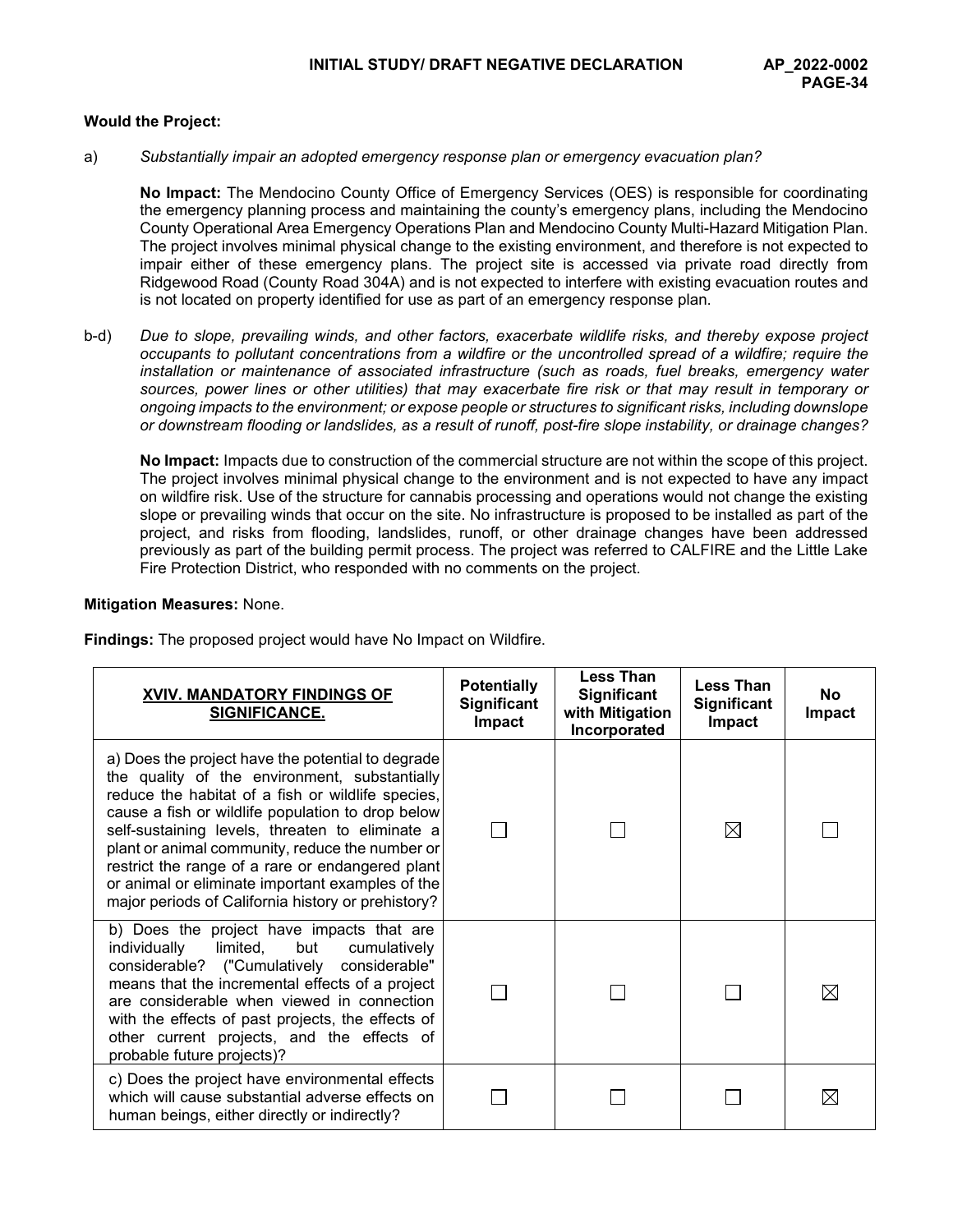# **INITIAL STUDY/ DRAFT NEGATIVE DECLARATION AP\_2022-0002**

**Thresholds of Significance:** The project would have a significant effect on mandatory findings of significance if it would have the potential to degrade the quality of the environment, substantially reduce the habitat of a fish or wildlife species, cause a fish or wildlife population to drop below self-sustaining levels, threaten to eliminate a plant or animal community, reduce the number or restrict the range of a rare or endangered plant or animal or eliminate important examples of the major periods of California history or prehistory; have impacts that are individually limited, but cumulatively considerable; or have environmental effects which will cause substantial adverse effects on human beings, either directly or indirectly.

**Discussion:** Certain mandatory findings of significance must be made to comply with CEQA Guidelines §15065. The proposed project has been analyzed and determined that it would not:

- Substantially degrade environmental quality;
- Substantially reduce fish or wildlife habitat;
- Cause a fish or wildlife population to fall below self-sustaining levels;
- Threaten to eliminate a plant or animal community;
- Reduce the numbers or range of a rare, threatened, or endangered species;
- Eliminate important examples of the major periods of California history or pre-history;
- Achieve short term goals to the disadvantage of long term goals;
- Have environmental effects that will directly or indirectly cause substantial adverse effects on human beings; or
- Have possible environmental effects that are individually limited but cumulatively considerable when viewed in connection with past, current, and reasonably anticipated future projects.

## **Would the Project:**

a) *Does the project have the potential to degrade the quality of the environment, substantially reduce the habitat of a fish or wildlife species, cause a fish or wildlife population to drop below self-sustaining levels, threaten to eliminate a plant or animal community, reduce the number or restrict the range of a rare or endangered plant or animal or eliminate important examples of the major periods of California history or prehistory?*

**Less Than Significant Impact:** Based on discussion throughout the report, particularly in Section IV Biological Resources and XVIII Tribal Cultural Resources, there is some potential for impacts. However, there is no evidence to support a finding that the project would result in significant impacts regarding the quality of the environment, habitat of fish or wildlife species, fish or wildlife populations, plant or animal communities, rare or endangered species, or important examples of major periods of California history or prehistory.

b) *Does the project have impacts that are individually limited, but cumulatively considerable? ("Cumulatively considerable" means that the incremental effects of a project are considerable when viewed in connection*  with the effects of past projects, the effects of other current projects, and the effects of probable future *projects)?*

**No Impact:** There are no impacts associated with the current project that would become significant when considered in connection to existing or planned projects in the vicinity. The project site is already developed with a cannabis cultivation site and residence, and the proposed use is permissible in the zoning district upon granting an Administrative Permit. Based on discussion throughout the report, use of the existing structure for cannabis processing and distribution is not expected to have a significant impact on the environment. Therefore, in addition to existing uses, the project is not expected to exacerbate or alter existing uses in a way which would cause activities on the site to become cumulatively significant. There are no known facilities near the project site that would result in cumulative impacts.

c) *Does the project have environmental effects which will cause substantial adverse effects on human beings, either directly or indirectly?*

**No Impact:** Based on discussion throughout the report, potential adverse effects on human beings, both directly and indirectly, have been considered and found to be less than significant.